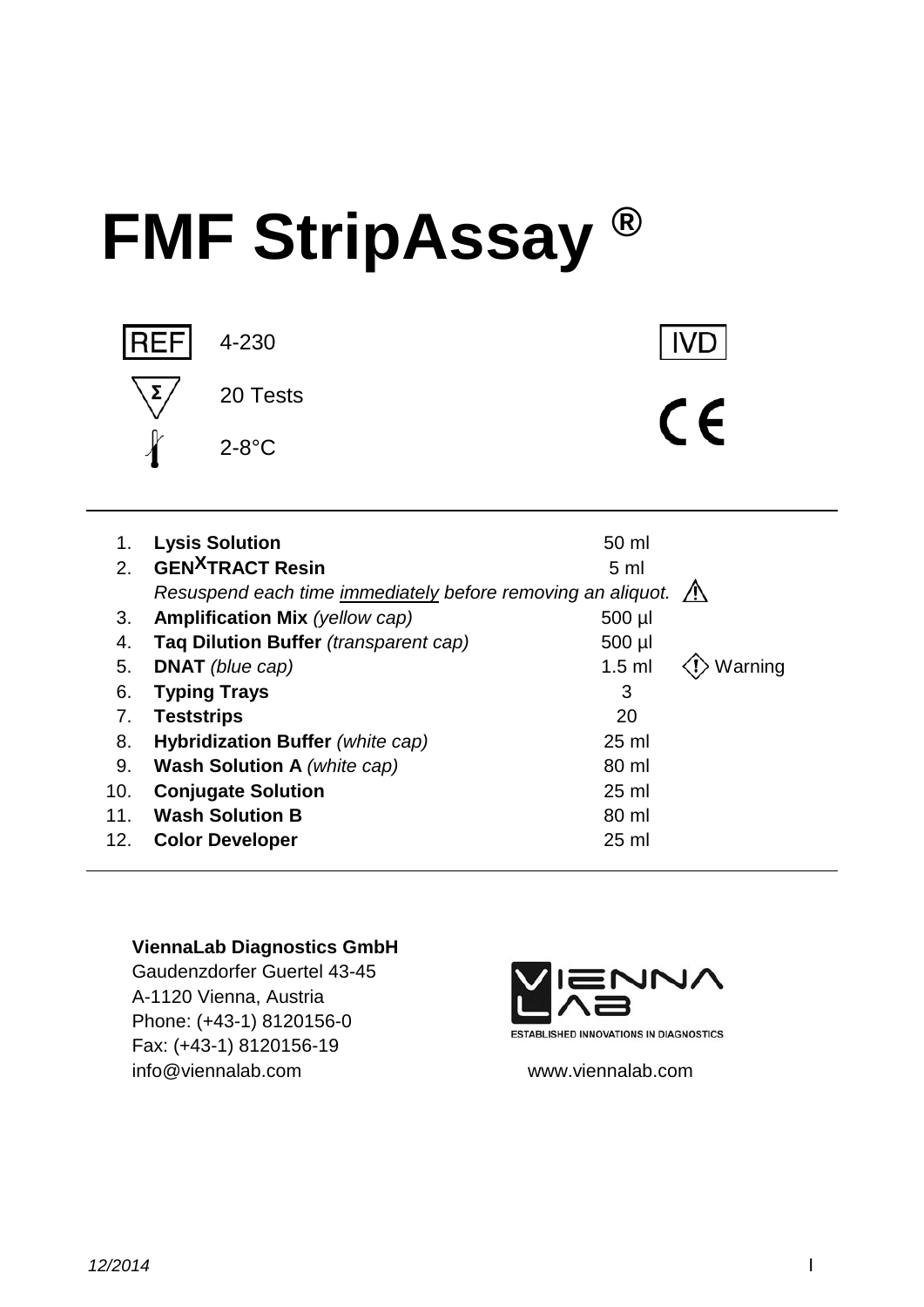

*Fig. 1: Teststrip Design Note: Teststrip is not drawn in real size and must not be used for interpretation of results!*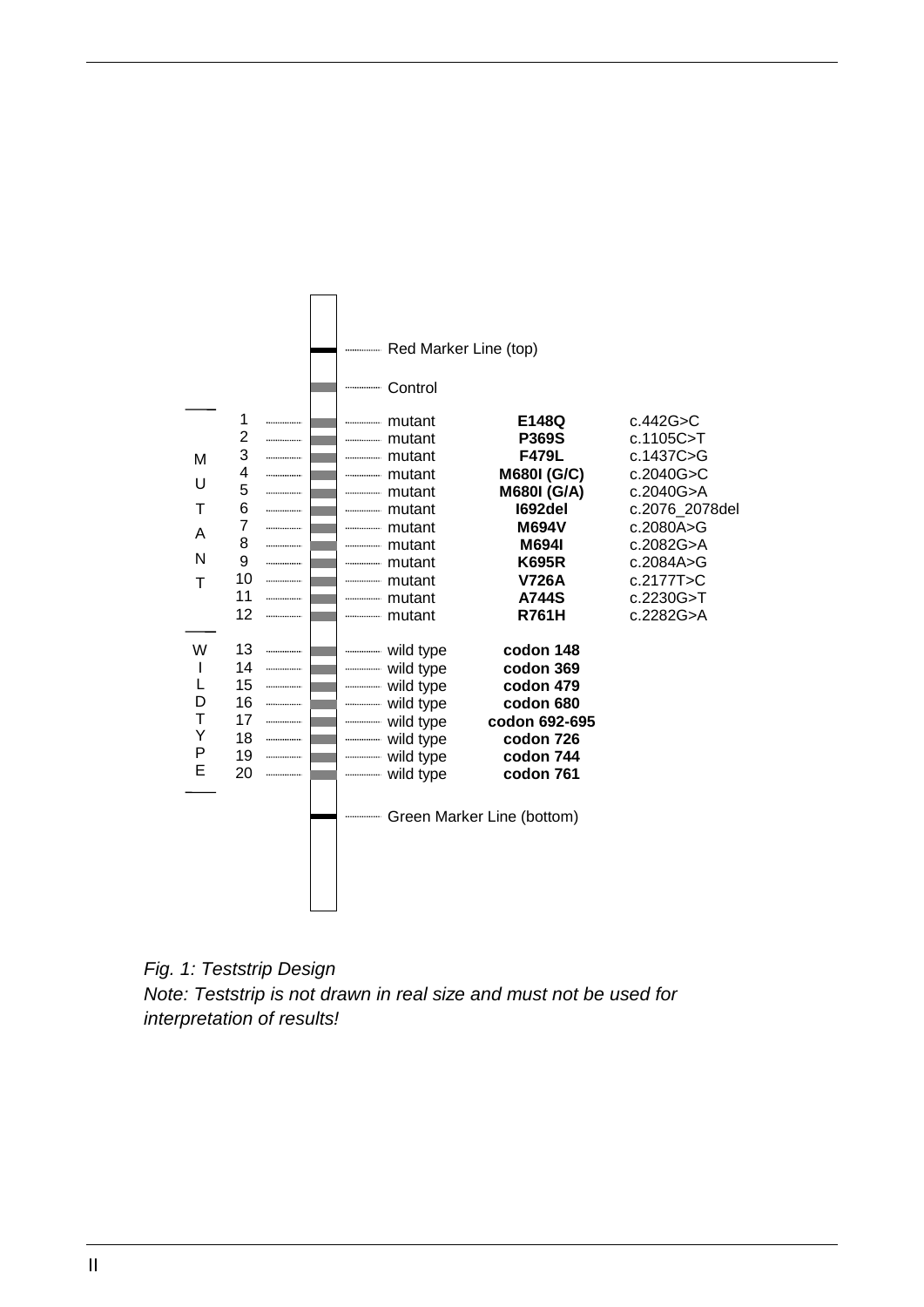# Instructions for use

#### **I. INTENDED USE**

Assay for the identification of MEFV gene mutations based on polymerase chain reaction (PCR) and reverse-hybridization.

#### **II. METHODOLOGY**

The procedure includes three steps: (1) DNA isolation, (2) PCR amplification using biotinylated primers, (3) hybridization of amplification products to a test strip containing allele-specific oligonucleotide probes immobilized as an array of parallel lines (Fig. 1). Bound biotinylated sequences are detected using streptavidin-alkaline phosphatase and color substrates.

The assay covers 12 mutations in the MEFV gene: E148Q, P369S, F479L, M680I (G/C), M680I (G/A), I692del, M694V, M694I, K695R, V726A, A744S, R761H.

Further genetic information is available at OMIM Online Mendelian Inheritance in Man: www.ncbi.nlm.nih.gov/omim

#### **III. KIT COMPONENTS**

See list of all kit components on page I.

DNAT contains 1.6% NaOH.

 $\langle \cdot \rangle$  Warning

H315: Causes skin irritation

H319: Causes serious eye irritation

P280: Wear protective gloves/protective clothing/eye protection/face protection

P337 + P313: If eye irritation persists: Get medical advice/attention

Amplification Mix, Taq Dilution Buffer, Conjugate Solution, Wash Solution B contain 0.05% NaN3. Conjugate Solution contains streptavidin-alkaline phosphatase. Color Developer contains nitro blue tetrazolium (NBT) and 5-bromo-4-chloro-3-indolyl phosphate (BCIP).

#### *Store all reagents at 2-8°C when not in use !*

#### **IV. MATERIALS REQUIRED BUT NOT SUPPLIED**

In addition to standard molecular biology laboratory equipment, the following is needed:

- Adjustable microcentrifuge capable of  $3,000-12,000$  rpm  $(1,000-12,000 \times g)$
- Incubator (e.g. heating block, water bath) capable of 56°C and 98°C ( $\pm 2$ °C)
- Thermocycler and suitable thin-walled plastic reaction tubes/strips
- Taq DNA polymerase
- Waterbath with shaking platform and adjustable temperature ( $45^{\circ}$ C  $\pm$  0.5°C)
- Vacuum aspiration apparatus
- Shaker (rocker or orbital shaker)
- •*Optional: agarose gel electrophoresis equipment (for control of amplification products)*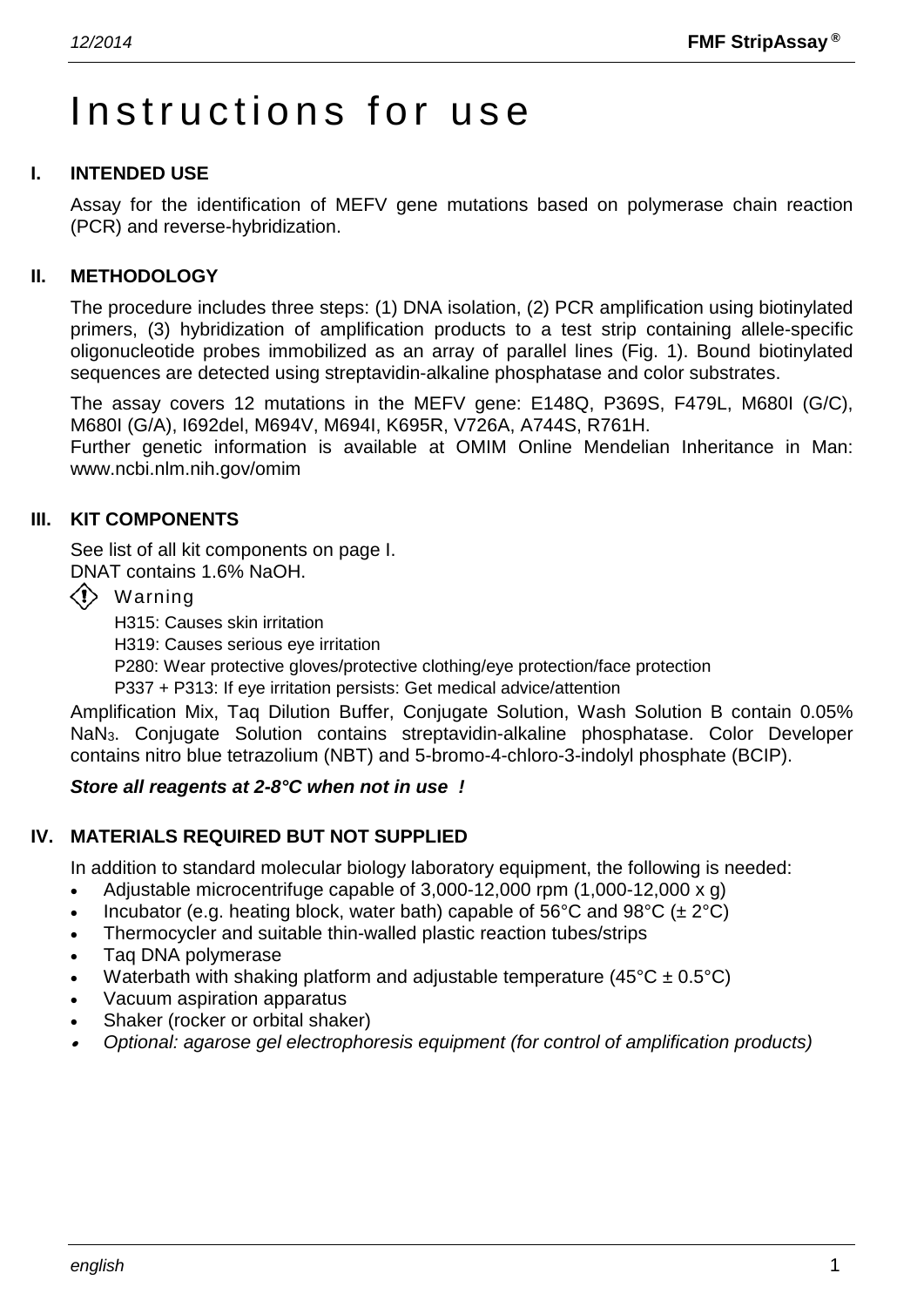# **V. ASSAY PROCEDURE**

#### **1. DNA Isolation**

*Use fresh or frozen blood with EDTA or citrate anticoagulant; avoid blood containing heparin. Do not store blood for more than 3 days at ambient temperature or more than 1 week at 2-8°C before use. Blood which has been kept frozen for more than one year, or gone through more than three freeze-thaw cycles is unsuitable to be used in this procedure.*

*Bring blood samples to room temperature. Mix well by carefully inverting blood collection tubes several times. Repeat mixing each time before withdrawing an aliquot of blood. Allow Lysis Solution and GENxTRACT Resin to reach room temperature.*

- Pipette **100 µl blood sample** into a 1.5 ml microtube with screw cap.
- Add **1 ml Lysis Solution**, close tube and mix by inverting several times.
- Let stand for **15 min.** at room temperature.
- Centrifuge for **5 min.** at **3,000 rpm** (approx. 1,000 x g) in a microcentrifuge.
- Remove and discard the upper (top) 1 ml of supernatant.
- Add **1 ml Lysis Solution**, close tube and mix by inverting several times.
- Centrifuge for **5 min.** at **12,000 rpm** (approx. 12,000 x g) in a microcentrifuge.
- Remove and discard the supernatant except for approx. 50  $\mu$  of a visible, soft pellet.
- Resuspend GEN<sup>X</sup>TRACT Resin by swirling the bottle thoroughly.
- Add **200 µl GEN<sup>X</sup>TRACT Resin** to the pellet. Close tube and vortex for 10 sec. *GENxTRACT Resin sediments quickly. Repeat resuspension each time immediately before removing another aliquot.*
- Incubate for **20 min.** at **56°C**. Vortex for 10 sec.
- Incubate for **10 min.** at **98°C**. Vortex for 10 sec.
- Centrifuge for **5 min.** at **12,000 rpm** in a microcentrifuge. Cool on ice.

*The resulting supernatant contains DNA template suitable for immediate use in PCR. For further storage, the supernatant should be transferred into a fresh tube and kept refrigerated (2-8°C; up to one week) or frozen at -20°C.*

# **2.** *In Vitro* **Amplification (PCR)**

*Keep all PCR reagents and DNA templates refrigerated throughout. Perform all steps until start of the thermal cycling program on ice (0-4°C).*

- Prepare a fresh working dilution (0.2 U/µl) of **Taq DNA polymerase** in **Taq Dilution Buffer** (transparent cap).
- Prepare one reaction tube for each sample to be amplified. Place tubes on ice.
- For each sample prepare a final PCR reaction mix on ice:
	- **15 µl Amplification Mix** (yellow cap)
	- **5 µl diluted Taq DNA polymerase** (1U)

#### **5 µl DNA template**

*If DNA templates not prepared by the kit isolation protocol (chapter V/1) are used, a DNA concentration range of 2-20 µg/ml (= 10-100 ng DNA per reaction) is recommended.*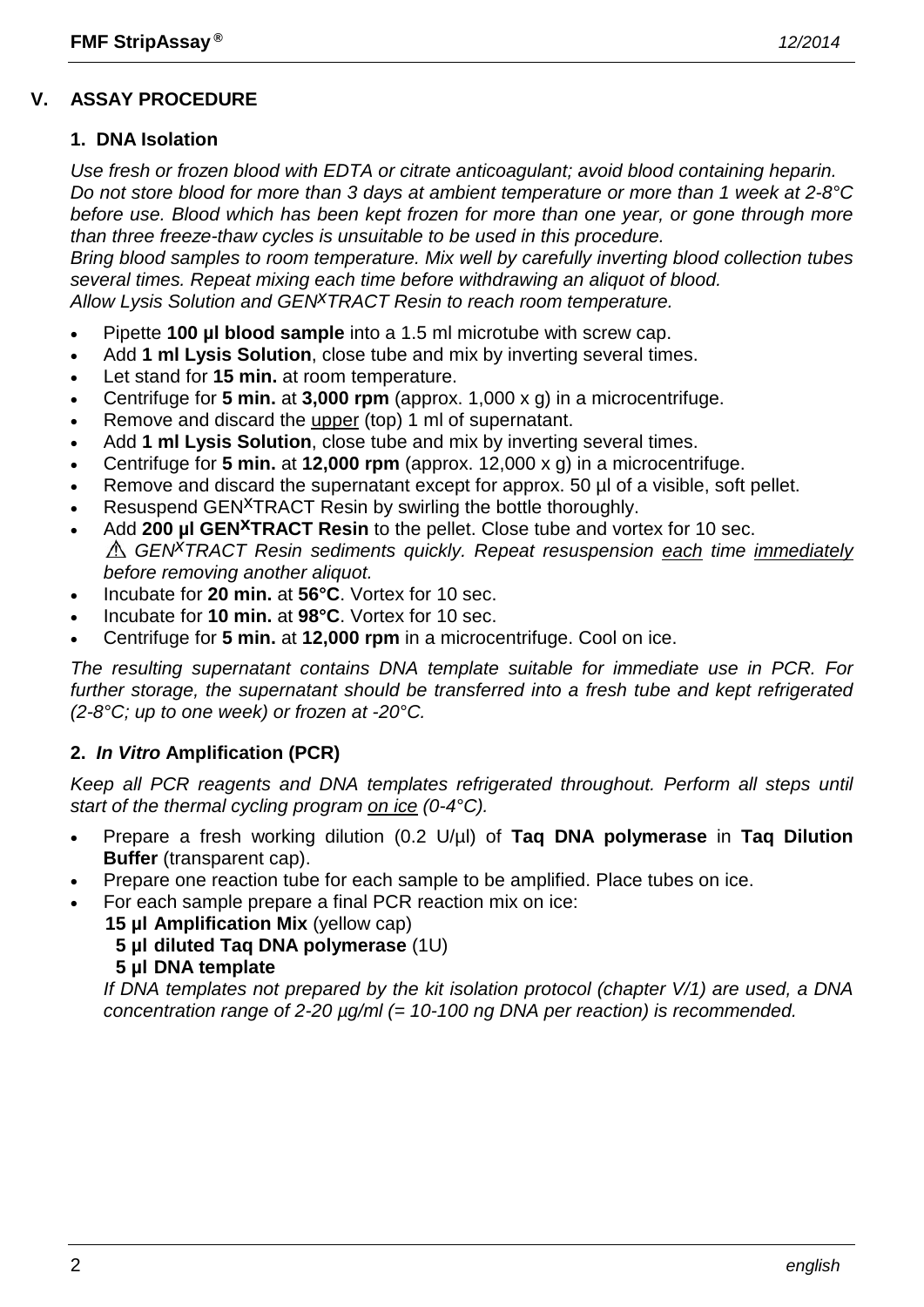- Cap tubes tightly. Preheat the thermocycler to 94°C.
- Insert reaction tubes and run the following thermocycling program:

pre-PCR: 94°C/2 min.

thermocycling: 94°C/15 sec. - 58°C/30 sec. - 72°C/30 sec. (35 cycles) final extension: 72°C/3 min.

*Store amplification products on ice or at 2-8°C for further use.*

*Optional: Analyze amplification products by gel electrophoresis (e.g. 3% agarose gel). Fragment lengths: 206, 236, 295, 318 bp*

#### **3. Hybridization** (45°C; shaking waterbath)

*Adjust the water level of the waterbath to approx. ½ of the height of the Typing Tray.*

*Heat the waterbath to exactly 45°C (± 0.5°C). Check water temperature with a calibrated thermometer.*

*Prewarm Hybridization Buffer and Wash Solution A to 45°C. (Take care that all precipitates formed at 2-8°C become completely dissolved.)*

*Allow Teststrips, DNAT, Conjugate Solution, Wash Solution B and Color Developer to reach room temperature. Prepare Typing Tray(s).*

*Remove one Teststrip for each sample using clean tweezers. (Touch Teststrips with gloves only!) Label Teststrips outside of the marker lines with a pencil. (No ballpoint pens, markers, etc.)*

- Pipette **10 µl DNAT** (blue cap) into the lower corner of each lane to be used in the Typing Trays (one lane per sample).
- Add **10 µl amplification product** into the corresponding drop of DNAT. Mix thoroughly with a pipette. *(The solution will remain blue.)*
- Let stand for 5 min. at room temperature.
- Add **1 ml Hybridization Buffer** (prewarmed to 45°C) into each lane. Gently agitate tray. *(The blue color will disappear.)*
- Insert **Teststrips** with marked side up (lines visible!) into the respective lanes. Submerge completely.
- Incubate for **30 min.** at **45°C** on the shaking platform of the waterbath. *Set moderate shaking frequency (approx. 50 rpm) to avoid spilling. Keep the cover of the waterbath closed to avoid variations in temperature.*
- At the end of incubation remove hybridization solutions by vacuum aspiration. *Proceed immediately. Do not allow Teststrips to run dry during the entire procedure.*
- **4. Stringent Wash** (45°C; shaking waterbath)
- Add **1 ml Wash Solution A** (prewarmed to 45°C). Rinse briefly (10 sec.). Remove liquids by vacuum aspiration.
- Add **1 ml Wash Solution A** (45°C).
- Incubate for **15 min.** at **45°C** in the shaking waterbath. Remove liquids by vacuum aspiration.
- Add **1 ml Wash Solution A** (45°C).
- Incubate for **15 min.** at **45°C** in the shaking waterbath. Remove liquids by vacuum aspiration.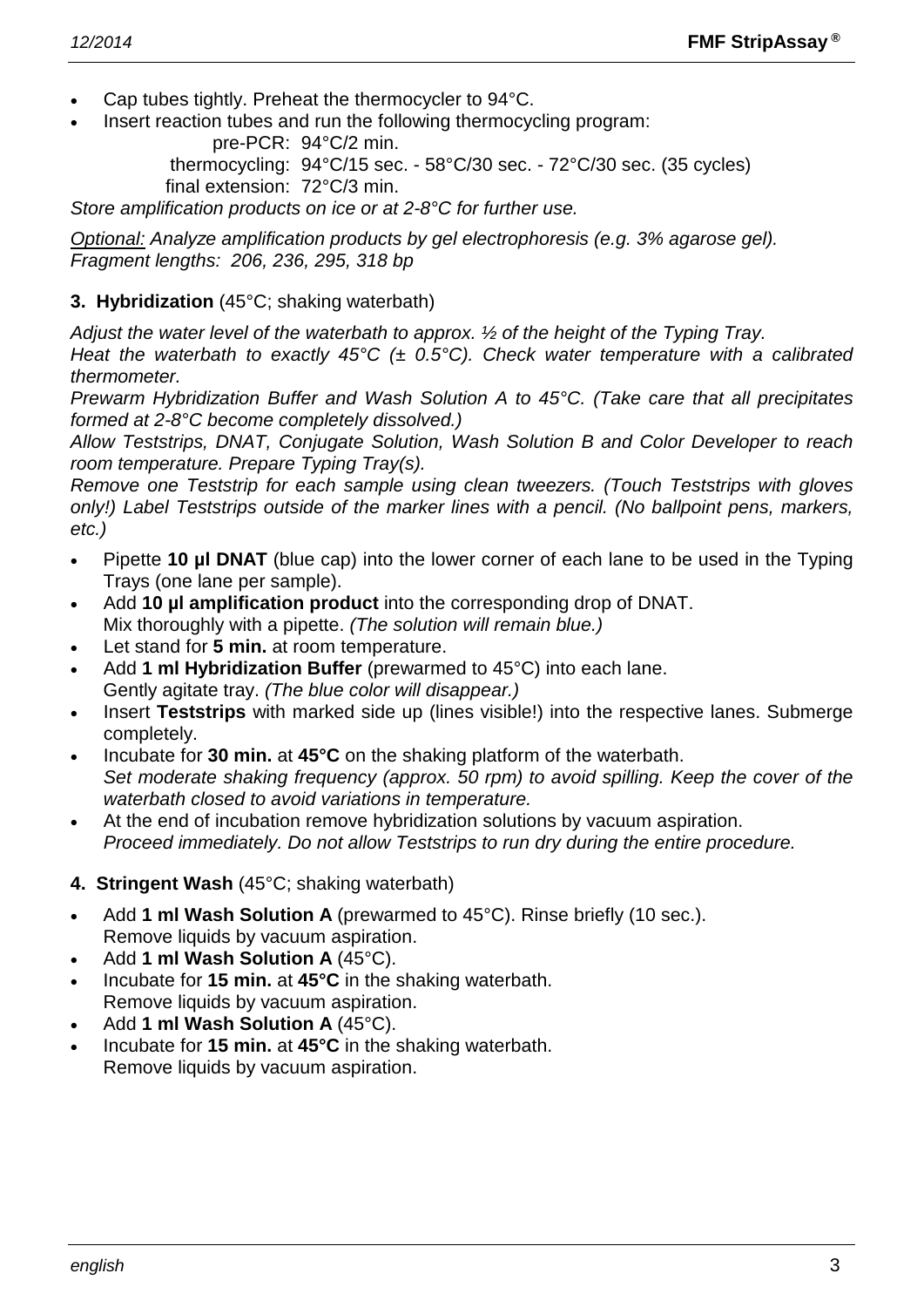- **5. Color development** (room temperature)
- Add **1 ml Conjugate Solution**.
- Incubate for **15 min.** at **room temperature** on a rocker or orbital shaker. Remove liquids by vacuum aspiration.
- Add **1 ml Wash Solution B**. Rinse briefly (10 sec.). Remove liquids by vacuum aspiration.
- Add **1 ml Wash Solution B**.
- Incubate for **5 min.** at **room temperature** on a rocker or orbital shaker. Remove liquids by vacuum aspiration.
- Add **1 ml Wash Solution B**.
- Incubate for **5 min.** at **room temperature** on a rocker or orbital shaker. Remove liquids by vacuum aspiration.
- Add **1 ml Color Developer**.
- Incubate for **15 min.** at **room temperature** in the dark on a rocker or orbital shaker. *A purple staining will appear upon positive reaction.*
- Wash Teststrips several times with distilled water. Let strips dry in the dark on absorbent paper. *Do not expose Teststrips to intense light after Color Development.*

# **VI. INTERPRETATION OF RESULTS**

The genotype of a sample is determined using the enclosed Collector<sup>TM</sup> sheet.

Place the processed Teststrip into one of the designated fields, align it to the schematic drawing using the red marker line (top) and the green marker line (bottom), and fix it with adhesive tape.

A positive reaction of the uppermost Control line indicates the correct function of Conjugate Solution and Color Developer. This line should always stain positive.

For each polymorphic position, one of the following staining patterns should be obtained: *Note: Staining intensities of positive lines may vary. This is of no significance for the result.*



|            | wild type line | mutant line | genotype          |
|------------|----------------|-------------|-------------------|
| <b>NOR</b> | positive       | negative    | normal            |
| HET        | positive       | positive    | heterozygous      |
| HOM        | negative       | positive    | homozygous mutant |

See examples of StripAssay results on page III (Fig. 3).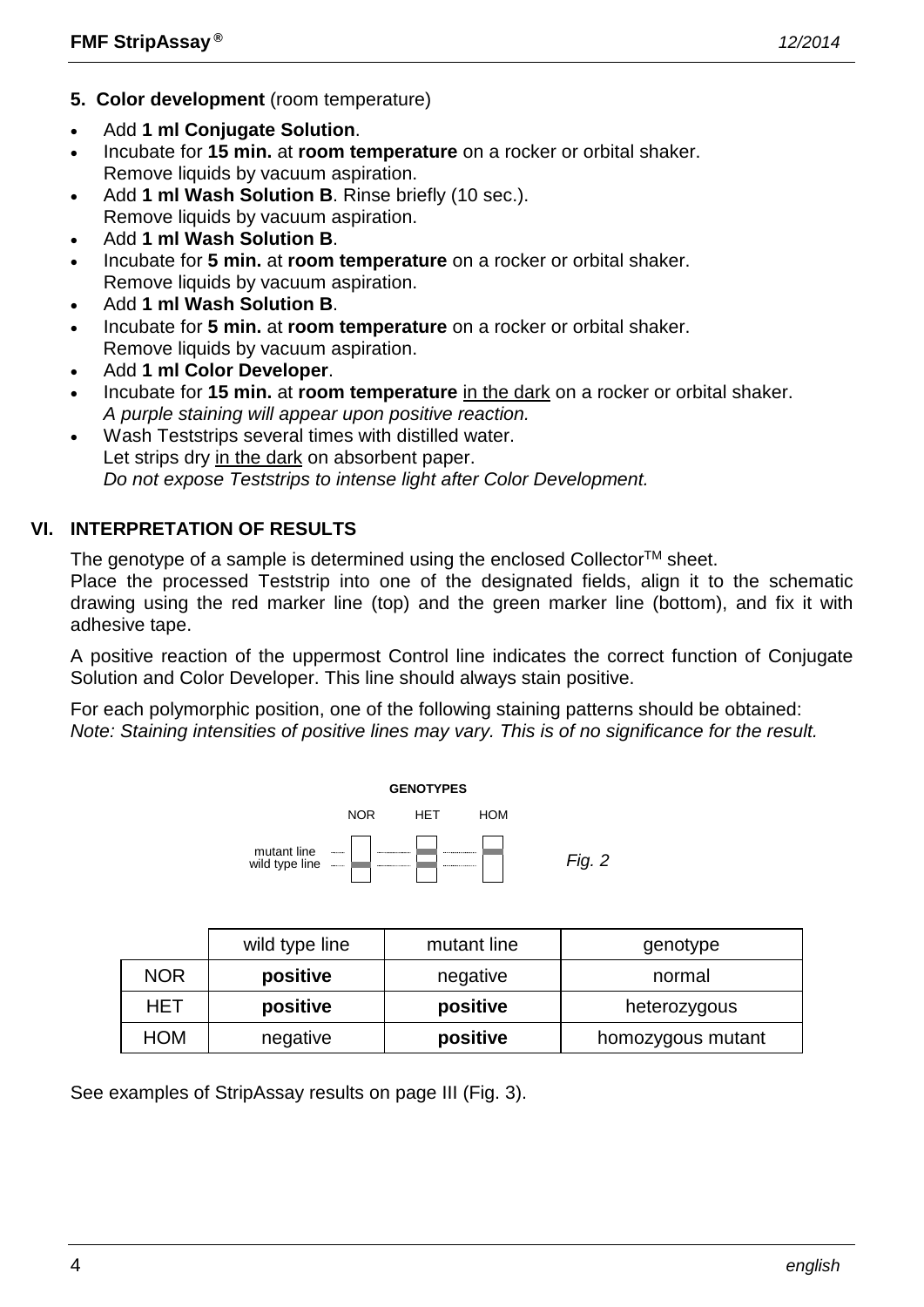Some of the mutations covered by the FMF StripAssay ® are located within a few nucleotides on the MEFV gene. On the Teststrips these are represented by a common wild type probe, so that the 12 mutations are covered by 8 wild type probes only.

| <b>line</b> | wild type probe | mutation                     |
|-------------|-----------------|------------------------------|
| 13          | codon 148       | E148Q                        |
| 14          | codon 369       | P369S                        |
| 15          | codon 479       | F479L                        |
| 16          | codon 680       | M680I (G/C), M680I (G/A)     |
| 17          | codon 692-695   | 1692del, M694V, M694I, K695R |
| 18          | codon 726       | <b>V726A</b>                 |
| 19          | codon 744       | A744S                        |
| 20          | codon 761       | <b>R761H</b>                 |

Samples that are compound heterozygous for two of these mutations (e.g. M694V + M694I, M694V + K695R) will be lacking the common wild type signal (see examples I and J, page III).

Advise on troubleshooting may be obtained by contacting ViennaLab through the local distributor or directly at the address provided on page I.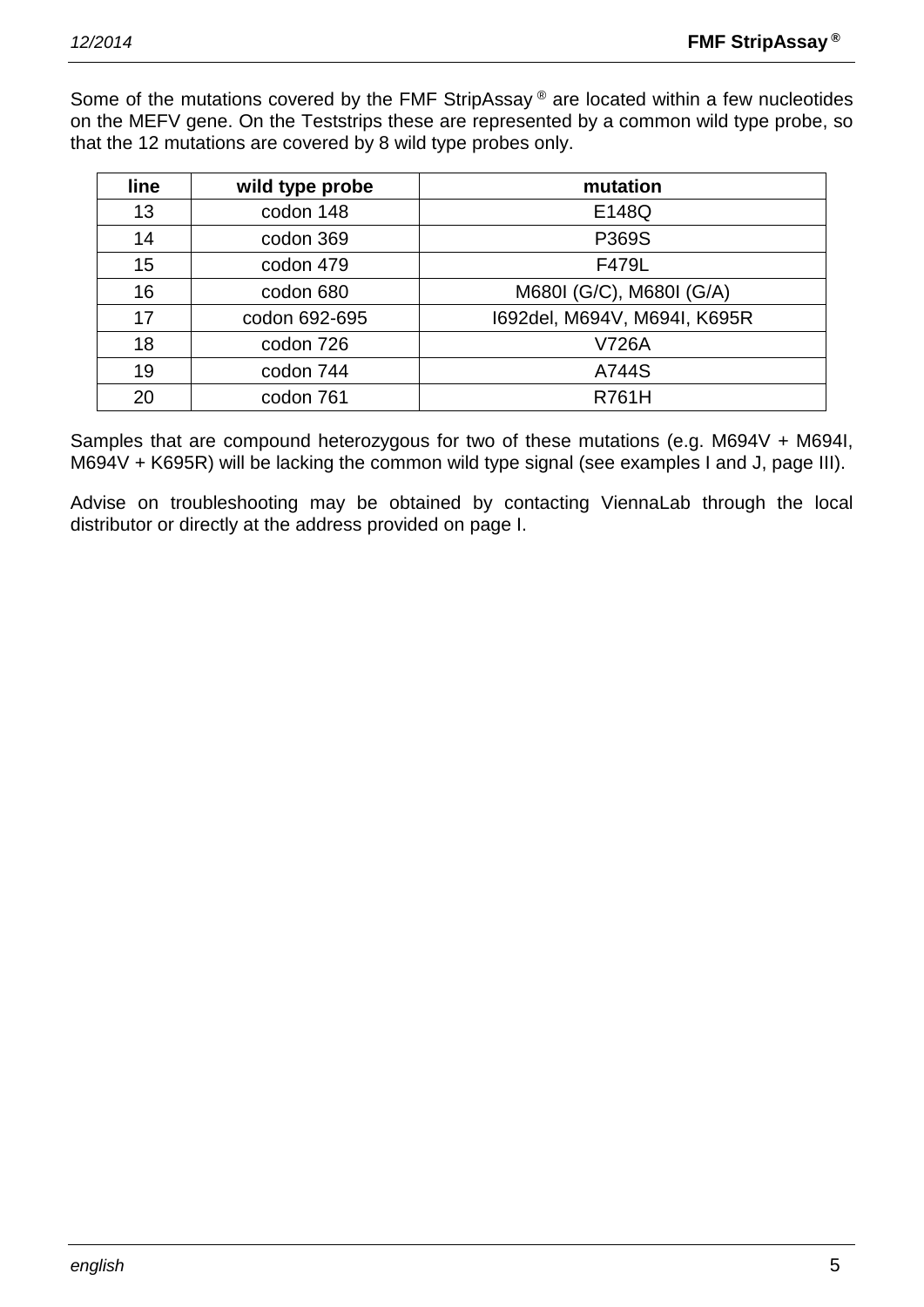# **VII. QUALITY CONSIDERATIONS**

- A thorough understanding of the procedure outlined here, and precise laboratory equipment and techniques are required to obtain reliable results. Use of the StripAssay for human *in vitro* diagnostics needs to be limited to appropriately trained personnel.
- Do not use StripAssay components beyond the expiration date printed on the outside of the kit box. Do not mix reagents from different lots.
- Avoid microbial contamination and cross-contamination of reagents or samples by using sterile disposable pipette tips throughout. Do not interchange bottle caps.
- The Control line immobilized on each Teststrip allows a performance control of the chromogenic detection system. To monitor and validate the specificity of the hybridization and washing steps, control DNAs of known genotype should be included into each individual experiment.

# **VIII. SAFETY**

- Do not drink, eat, smoke, or apply cosmetics in designated work areas. Wear laboratory coats and disposable gloves when handling specimens and kit reagents. Wash hands thoroughly afterwards.
- Handle specimens as if capable of transmitting infectious agents. Thoroughly clean and disinfect all materials and surfaces that have been in contact with specimens. Discard all waste associated with clinical specimens in a biohazard waste container.
- Avoid contact of DNAT with skin, eyes, or mucous membranes. If contact does occur, immediately wash with large amounts of water. If spilled, dilute with water before wiping dry.
- Adhere to all local and federal safety and environmental regulations which may apply.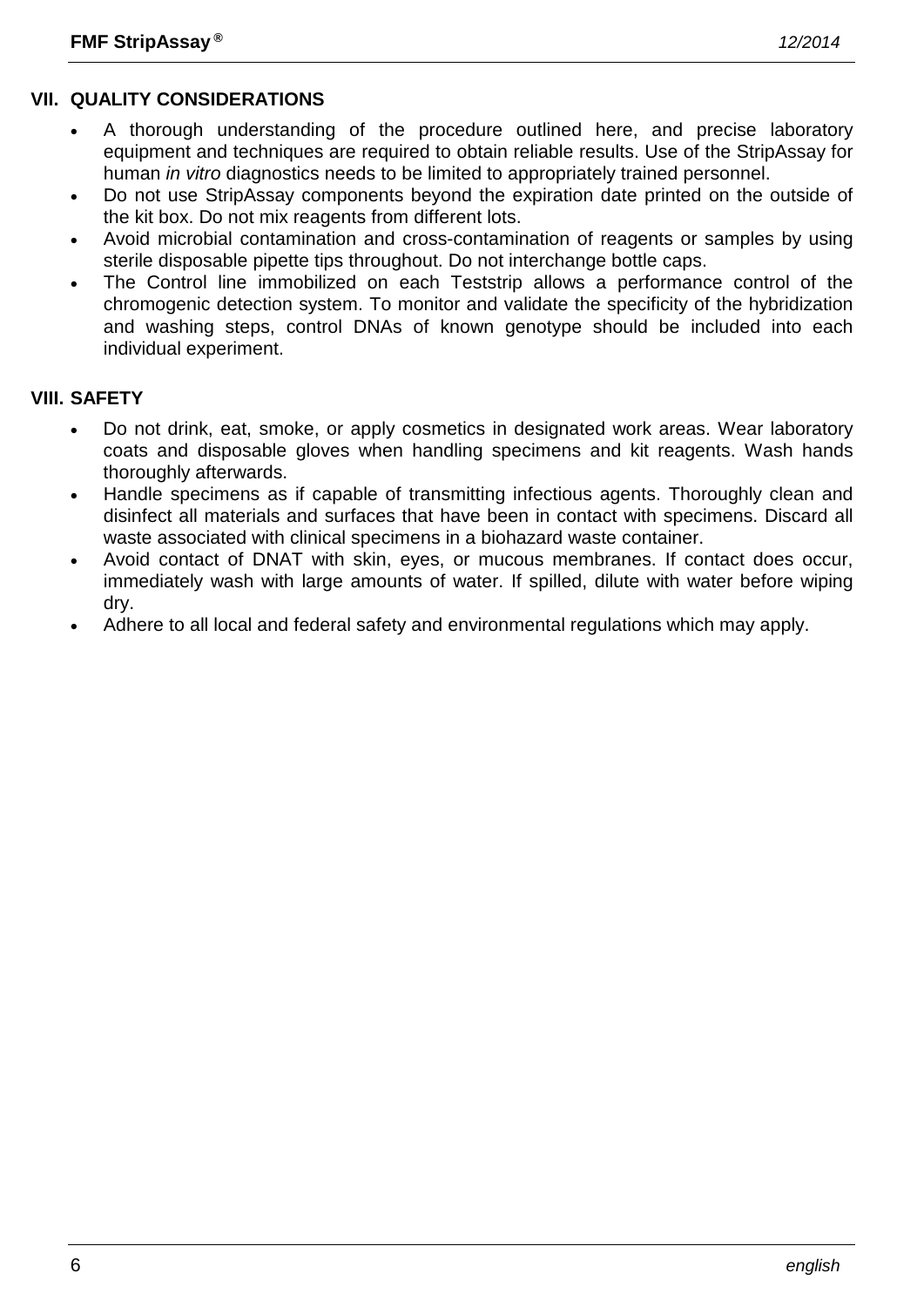# Gebrauchsanweisung

#### **I. VERWENDUNGSZWECK**

Test zum Nachweis von MEFV Gen-Mutationen basierend auf Polymerase-Kettenreaktion (PCR) und reverser Hybridisierung.

#### **II. METHODIK**

Das Verfahren besteht aus drei Schritten: (1) DNA Isolierung, (2) PCR Amplifizierung mittels biotin-markierter Primer, (3) Hybridisierung der Amplifizierungsprodukte an allel-spezifische Oligonukleotid-Sonden, welche als parallele Linien auf einem Teststreifen fixiert vorliegen (Fig. 1). Gebundene, biotin-markierte Sequenzen werden mittels Streptavidin-Alkalischer Phosphatase und Farbsubstraten nachgewiesen.

Der Test erfasst 12 Mutationen im MEFV Gen: E148Q, P369S, F479L, M680I (G/C), M680I (G/A), I692del, M694V, M694I, K695R, V726A, A744S, R761H.

Darüberhinausgehende genetische Information unter OMIM Online Mendelian Inheritance in Man: www.ncbi.nlm.nih.gov/omim

#### **III. KIT BESTANDTEILE**

Siehe Liste aller Bestandteile des Kits auf Seite I.

DNAT enthält 1,6% NaOH.

 $\langle \cdot \rangle$  Achtung

H315: Verursacht Hautreizungen

H319: Verursacht schwere Augenreizung

P280: Schutzhandschuhe/Schutzkleidung/Augenschutz/Gesichtsschutz tragen

P337 + P313: Bei anhaltender Augenreizung: Ärztlichen Rat einholen/ärztliche Hilfe hinzuziehen Amplification Mix, Taq Dilution Buffer, Conjugate Solution, Wash Solution B enthalten 0,05% NaN3. Conjugate Solution enthält Streptavidin-Alkalische Phosphatase. Color Developer enthält Nitro Blue Tetrazolium (NBT) und 5-Brom-4-Chlor-3-Indolylphosphat (BCIP).

#### *Alle Bestandteile sind bei 2-8°C aufzubewahren wenn sie nicht in Gebrauch sind !*

#### **IV. ERFORDERLICHE ABER NICHT BEREITGESTELLTE MATERIALIEN**

Über die in einem Molekularbiologielabor gebräuchliche Basisausrüstung hinaus benötigt man:

- Tischzentrifuge mit variabler Drehzahl von 3.000-12.000 U/min (1.000-12.000 x g)
- Inkubator (z.B. Heizblock, Wasserbad) für 56°C und 98°C ( $\pm 2$ °C)
- Thermocycler und passende dünnwandige Plastik-Reaktionsgefässe bzw. -strips
- Taq DNA Polymerase
- Schüttelwasserbad mit einstellbarer Temperatur (45°C ± 0,5°C)
- Vakuum-Absaugapparatur
- Schüttler (Wippe oder Kreisschüttler)
- •*Optional: Ausrüstung für Agarose-Gelelektrophorese (Kontrolle der Amplifikate)*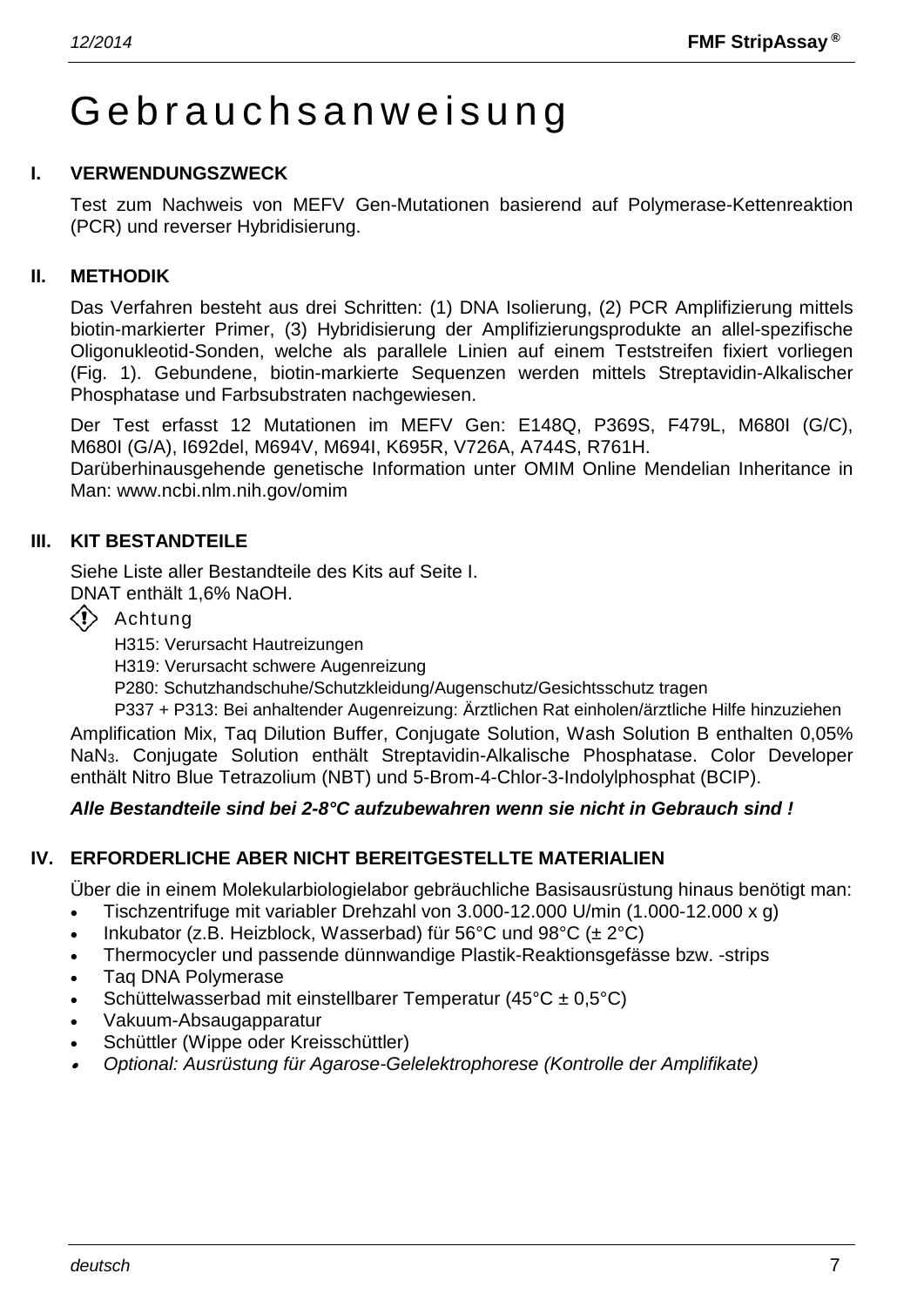## **V. ARBEITSANLEITUNG**

#### **1. DNA Isolierung**

*Verwenden Sie frisches oder gefrorenes Blut mit EDTA oder Zitrat als Antikoagulans; vermeiden Sie Blut das Heparin enthält.*

*Lagern Sie Blut vor der Verarbeitung nicht länger als 3 Tage bei Raumtemperatur oder nicht länger als 1 Woche bei 2-8°C. Blut das länger als ein Jahr tiefgefroren aufbewahrt, oder mehr als dreimal aufgetaut und wieder eingefroren wurde ist für die folgende Methode ungeeignet. Bringen Sie die Blutproben auf Raumtemperatur. Durchmischen Sie die Proben sorgfältig indem Sie die Blutabnahme-Röhrchen mehrmals kippen. Wiederholen Sie das Mischen* 

*jedesmal vor Entnahme eines Aliquots an Blut.*

*Bringen Sie Lysis Solution und GENxTRACT Resin auf Raumtemperatur.*

- **100 µl Blutprobe** in ein 1,5 ml verschraubbares Reaktionsgefäss pipettieren.
- **1 ml Lysis Solution** zugeben, Deckel aufschrauben und zum Mischen mehrmals kippen.
- **15 min.** bei Raumtemperatur stehen lassen.
- **5 min.** bei **3.000** U/min (ca. 1.000 x g) in einer Tischzentrifuge abzentrifugieren.
- Den obersten 1 ml Überstand abheben und verwerfen.
- **1 ml Lysis Solution** zugeben, Deckel aufschrauben und zum Mischen mehrmals kippen.
- **5 min.** bei **12.000** U/min (ca. 12.000 x g) in einer Tischzentrifuge abzentrifugieren.
- Den Überstand bis auf ca. 50 µl sichtbares, lockeres Pellet abheben und verwerfen.
- GENxTRACT Resin gründlich aufwirbeln.
- **200 µl GENxTRACT Resin** zum Pellet zugeben, Deckel aufschrauben und 10 sec. vortexen.

*GENxTRACT Resin sedimentiert rasch. Das Aufwirbeln muss jedesmal unmittelbar vor Entnahme eines Aliquots wiederholt werden.*

- **20 min.** bei **56°C** inkubieren. 10 sec. vortexen.
- **10 min.** bei **98°C** inkubieren. 10 sec. vortexen.
- **5 min.** bei **12.000** U/min in einer Tischzentrifuge abzentrifugieren. Auf Eis abkühlen.

*Der gewonnene Überstand enthält DNA Vorlage die unmittelbar für PCR geeignet ist. Für darüberhinausgehende Lagerung sollte der Überstand in ein frisches Gefäss übergeführt werden und darin gekühlt (2-8°C; max. eine Woche) oder bei -20°C gefroren aufbewahrt werden.*

#### **2.** *In Vitro* **Amplifizierung (PCR)**

*Verwahren Sie sämtliche PCR Reagenzien und DNA Vorlagen permanent gekühlt. Führen Sie alle Schritte bis zum Start des Thermocycling-Programms auf Eis (0-4°C) aus.*

- Eine frische gebrauchsfertige Verdünnung (0,2 U/µl) von **Taq DNA Polymerase** in **Taq Dilution Buffer** (transparenter Deckel) herstellen.
- Für jede zu amplifizierende Probe ein Reaktionsgefäss auf Eis bereitstellen.
- Pro Probe einen PCR Reaktionsmix auf Eis ansetzen:
	- **15 µl Amplification Mix** (gelber Deckel)
		- **5 µl verd. Taq DNA Polymerase** (1U)
		- **5 µl DNA Vorlage**

*Falls DNA Vorlagen verwendet werden, die nicht nach dem Kit Isolierungsprotokoll (Kap. V/1) gewonnen wurden, wird empfohlen die DNA in einem Konzentrationsbereich von 2-20 µg/ml (= 10-100 ng DNA pro Reaktion) einzusetzen.*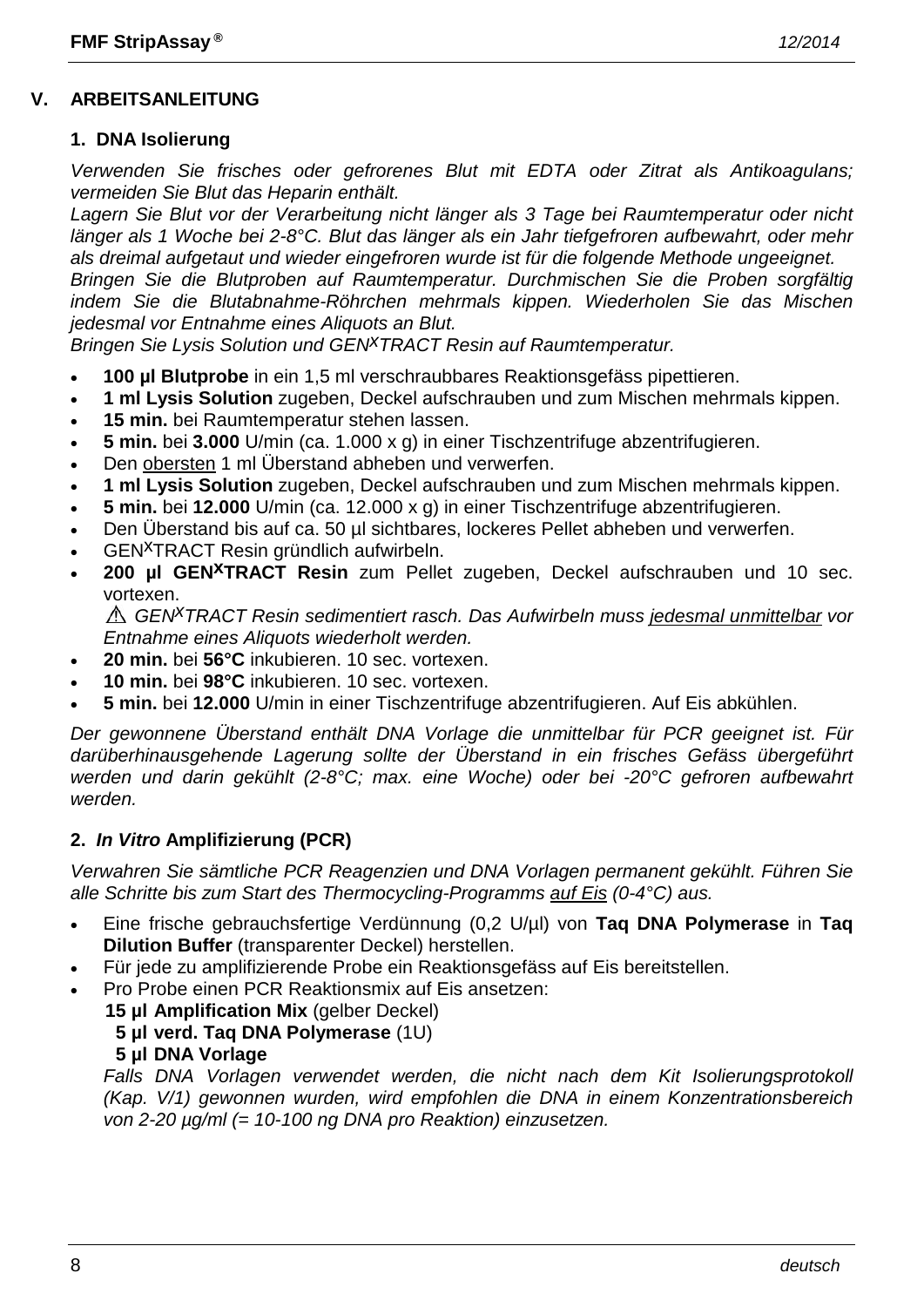- Reaktionsgefässe dicht verschliessen. Den Thermocycler auf 94°C vorheizen.
- Reaktionsgefässe einsetzen und das folgende Thermocycling-Programm starten: prä-PCR: 94°C/2 min.

Thermocycling: 94°C/15 sec. - 58°C/30 sec. - 72°C/30 sec. (35 Zyklen) Finale Extension: 72°C/3 min.

*Amplifizierungsprodukte auf Eis oder bei 2-8°C für weitere Verwendung aufbewahren.*

*Optional: Amplifizierungsprodukte mittels Gelelektrophorese (z.B. 3% Agarose-Gel) analysieren.*

*Fragmentlängen: 206, 236, 295, 318 bp*

# **3. Hybridisierung** (45°C; Schüttelwasserbad)

*Befüllen Sie das Wasserbad bis etwa zur halben Höhe eines Typing Trays.*

*Heizen Sie das Wasserbad auf exakt 45°C (± 0,5°C) auf. Überprüfen Sie die Wassertemperatur mit einem geeichten Thermometer.*

*Wärmen Sie Hybridization Buffer und Wash Solution A auf 45°C vor. (Achten Sie darauf dass sämtliche bei 2-8°C gebildeten Trübungen vollständig aufgelöst werden.)*

*Bringen Sie Teststrips, DNAT, Conjugate Solution, Wash Solution B und Color Developer auf Raumtemperatur. Stellen Sie Typing Tray(s) bereit.*

*Entnehmen Sie mit Hilfe einer sauberen Pinzette für jede Probe einen Teststrip. (Berühren Sie Teststrips nur mit Handschuhen!) Beschriften Sie die Teststrips ausserhalb der Markerlinien mit einem Bleistift. (Keine Kugelschreiber, Filzstifte, etc.)*

- **10 µl DNAT** (blauer Deckel) in die untere Ecke jeder Vertiefung, die in den Typing Trays benutzt werden soll, pipettieren (eine Vertiefung pro Probe).
- **10 µl Amplifizierungsprodukt** zum entsprechenden DNAT Tropfen zugeben. Mit Hilfe einer Pipette gründlich durchmischen. *(Die Lösung bleibt dabei blau gefärbt.)*
- **5 min.** bei Raumtemperatur stehen lassen.
- **1 ml Hybridization Buffer** (vorgewärmt auf 45°C) in jede Vertiefung zugeben. Das Typing Tray vorsichtig hin- und herbewegen. *(Die blaue Färbung verschwindet dabei.)*
- **Teststrips** mit der markierten Seite nach oben (Linien sichtbar!) in die entsprechenden Vertiefungen einlegen und vollständig untertauchen.
- **30 min.** bei **45°C** auf der Schüttelplattform des Wasserbads inkubieren. *Eine mässige Schüttelfrequenz (ca. 50 U/min) einstellen um ein Überlaufen zu verhindern. Deckel des Wasserbads geschlossen halten um Temperaturschwankungen zu vermeiden.*
- Am Ende der Inkubation Hybridisierlösungen mittels Vakuumabsaugung entfernen. *Fahren Sie zügig fort. Achten Sie darauf dass die Teststrips während des gesamten Ablaufs nicht austrocknen.*

# **4. Stringente Waschschritte** (45°C; Schüttelwasserbad)

- **1 ml Wash Solution A** (vorgewärmt auf 45°C) zugeben. Kurz (10 sec.) schwenken. Flüssigkeiten mittels Vakuumabsaugung entfernen.
- **1 ml Wash Solution A** (45°C) zugeben.
- **15 min.** bei **45°C** im Schüttelwasserbad inkubieren. Flüssigkeiten mittels Vakuumabsaugung entfernen.
- **1 ml Wash Solution A** (45°C) zugeben.
- **15 min.** bei **45°C** im Schüttelwasserbad inkubieren. Flüssigkeiten mittels Vakuumabsaugung entfernen.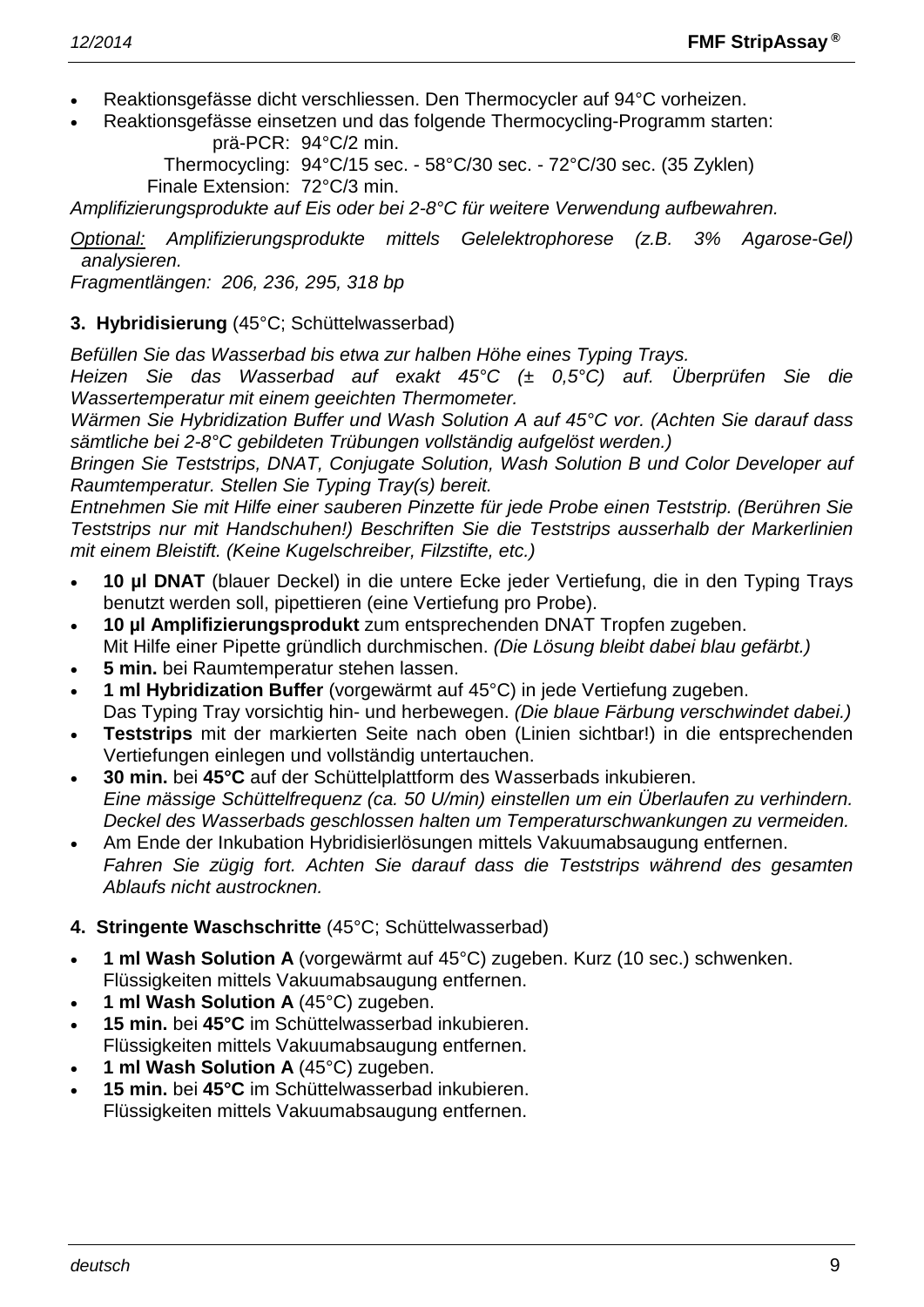- **5. Farbentwicklung** (Raumtemperatur)
- **1 ml Conjugate Solution** zugeben.
- **15 min.** bei **Raumtemperatur** auf einer Wippe oder einem Kreisschüttler inkubieren. Flüssigkeiten mittels Vakuumabsaugung entfernen.
- **1 ml Wash Solution B** zugeben. Kurz (10 sec.) schwenken. Flüssigkeiten mittels Vakuumabsaugung entfernen.
- **1 ml Wash Solution B** zugeben.
- **5 min.** bei **Raumtemperatur** auf einer Wippe oder einem Kreisschüttler inkubieren. Flüssigkeiten mittels Vakuumabsaugung entfernen.
- **1 ml Wash Solution B** zugeben.
- **5 min.** bei **Raumtemperatur** auf einer Wippe oder einem Kreisschüttler inkubieren. Flüssigkeiten mittels Vakuumabsaugung entfernen.
- **1 ml Color Developer** zugeben.
- **15 min.** bei **Raumtemperatur** im Dunkeln auf einer Wippe oder einem Kreisschüttler inkubieren.
- *Bei positiver Reaktion erscheint dabei eine violette Färbung.*
- Teststrips mehrmals mit destilliertem Wasser spülen. Anschliessend Teststrips im Dunkeln auf Saugpapier trocknen lassen. *Setzen Sie Teststrips nach der Farbentwicklung keiner intensiven Lichtstrahlung aus.*

# **VI. INTERPRETATION DER ERGEBNISSE**

Der Genotyp einer Probe wird mit Hilfe des beiliegenden Collector™ Blattes ermittelt. Legen Sie den entwickelten Teststrip in eines der vorgesehenen Felder, richten Sie ihn entlang der schematischen Zeichnung mit Hilfe der roten (oben) und grünen (unten) Markerlinie aus, und fixieren Sie ihn mit Klebeband.

Ein positives Signal der obersten Control Linie zeigt das einwandfreie Funktionieren von Conjugate Solution und Color Developer an. Diese Linie sollte immer positiv reagieren.

Für jede polymorphe Position sollte eines der folgenden Färbemuster erhalten werden: *Achtung: Farbintensitäten der positiven Linien können variieren. Dies ist ohne Bedeutung für das Ergebnis.*



|            | Linie "wild type" | Linie "mutant" | Genotyp           |
|------------|-------------------|----------------|-------------------|
| <b>NOR</b> | positiv           | negativ        | normal            |
| HET        | positiv           | positiv        | heterozygot       |
| HOM        | negativ           | positiv        | homozygot mutiert |

Siehe Beispiele von StripAssay Ergebnissen auf Seite III (Fig. 3).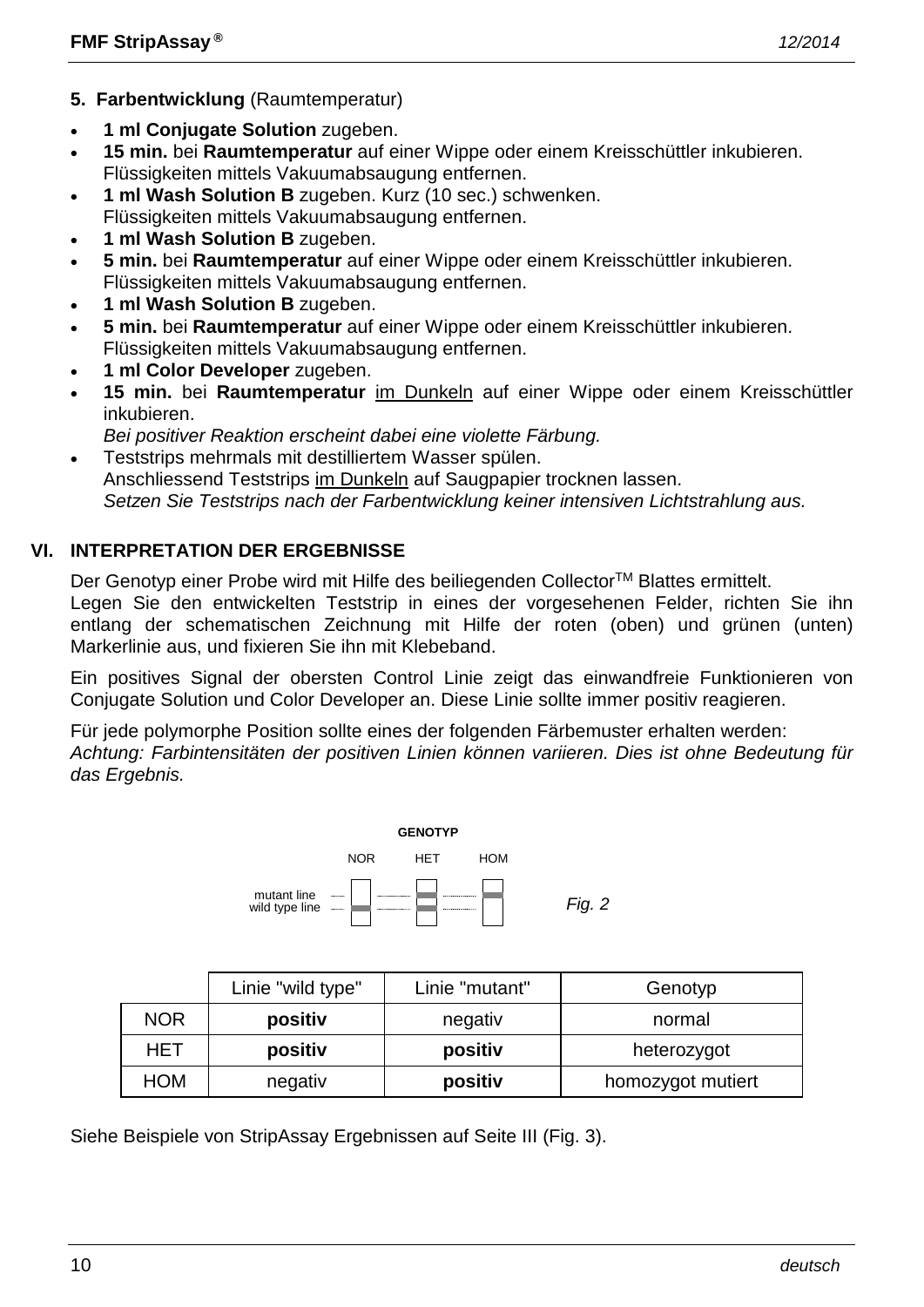Einige der vom FMF StripAssay ® erfassten Mutationen liegen innerhalb weniger Nukleotide auf dem MEFV Gen. Auf den Teststrips werden diese von einer gemeinsame "wild type" Sonde abgedeckt, sodass die 12 Mutationen nur durch 8 "wild type" Sonden vertreten sind.

| Linie | "wild type" Sonde | <b>Mutation</b>              |
|-------|-------------------|------------------------------|
| 13    | codon 148         | E148Q                        |
| 14    | codon 369         | P369S                        |
| 15    | codon 479         | F479L                        |
| 16    | codon 680         | M680I (G/C), M680I (G/A)     |
| 17    | codon 692-695     | 1692del, M694V, M694I, K695R |
| 18    | codon 726         | V726A                        |
| 19    | codon 744         | A744S                        |
| 20    | codon 761         | <b>R761H</b>                 |

Bei Proben, die gemischt heterozygot für zwei dieser Mutationen (z.B. M694V + M694I, M694V + K695R) sind, fehlt das gemeinsame "wild type" Signal (siehe Beispiele I und J, Seite  $III$ ).

Ratschläge zur Problembehebung erhalten Sie durch Kontaktaufnahme mit ViennaLab über den lokalen Distributor oder direkt unter der auf Seite I angegebenen Adresse.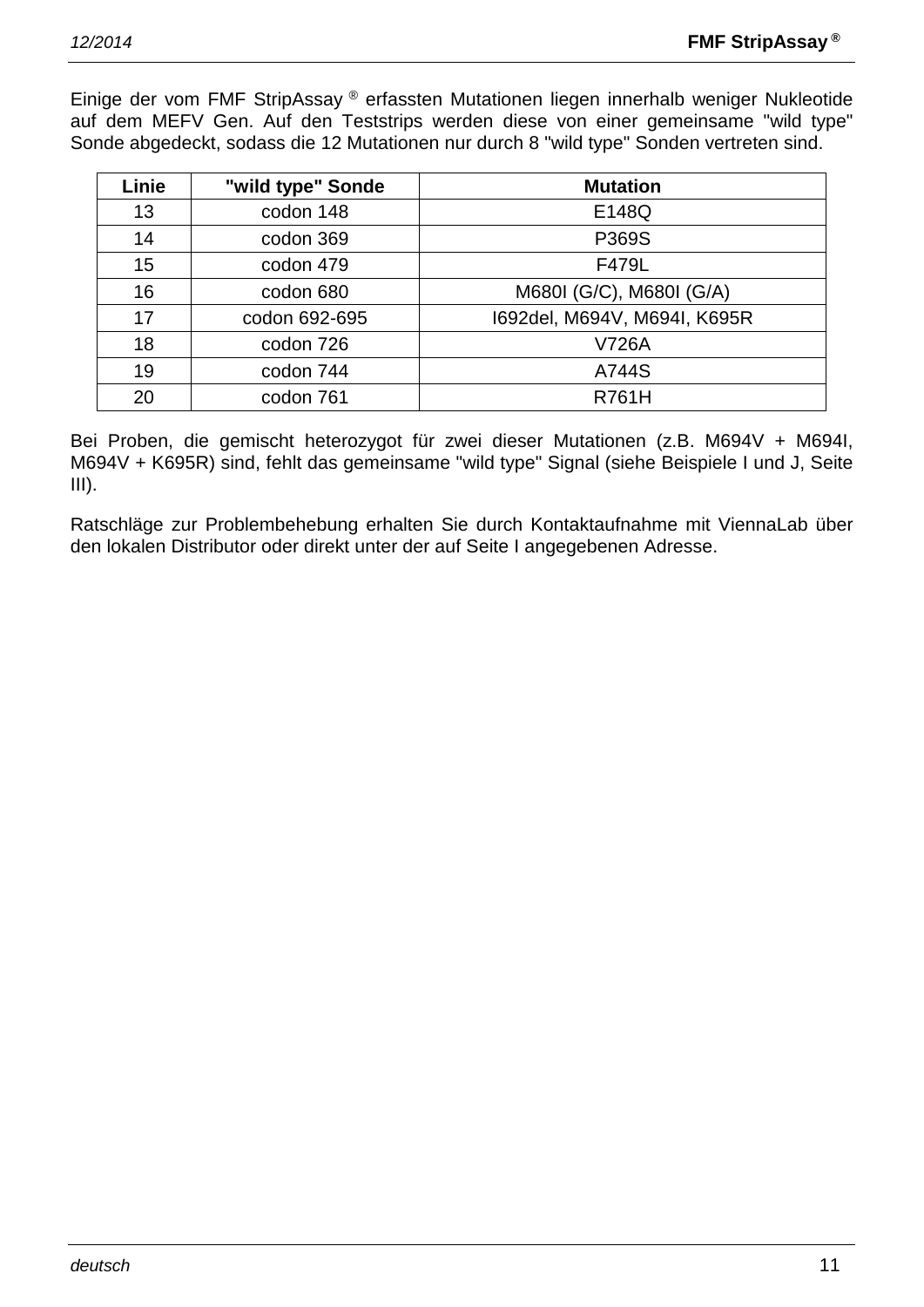- Gründliches Verständnis des hier beschriebenen Verfahrens, sowie präzise Laborausrüstung und Techniken sind erforderlich um zuverlässige Ergebnisse zu erhalten. Die Verwendung des StripAssays für humane *in vitro* Diagnostik ist ausschliesslich entsprechend ausgebildetem Laborpersonal vorbehalten.
- Verwenden Sie StripAssay Komponenten nicht nach dem auf dem Schachteletikett aufgedruckten Ablaufdatum. Mischen Sie keine Reagenzien aus unterschiedlichen Lots.
- Vermeiden Sie mikrobielle Kontamination und Querverunreinigung von Reagenzien und Proben, indem Sie durchgehend sterile Einweg-Pipettenspitzen verwenden. Vertauschen Sie keine Flaschenverschlüsse.
- Die Control Linie auf jedem Teststrip ermöglicht eine Funktionskontrolle des Farb-Detektionssystems. Um die Spezifität der Hybridisier- und Waschschritte zu überwachen und zu bestätigen, sollten bei jedem einzelnen Experiment Kontroll-DNAs mit bekanntem Genotyp mitgeführt werden.

# **VIII. SICHERHEIT**

- In den vorgesehenen Arbeitsräumen ist Essen, Trinken und Rauchen, sowie die Anwendung von Kosmetika untersagt. Tragen Sie Labormäntel und Einweghandschuhe wenn Sie Proben und Reagenzien handhaben. Waschen Sie sich anschliessend gründlich die Hände.
- Behandeln Sie Proben als potentiell infektiös. Säubern und desinfizieren Sie alle Materialien und Oberflächen gründlich, die mit Proben in Kontakt waren. Entsorgen Sie sämtlichen Müll in Zusammenhang mit klinischen Proben in spezielle Müllcontainer für biologische Risikoabfälle.
- Bringen Sie DNAT nicht in Berührung mit Haut, Augen und Schleimhäuten. Falls dennoch Kontakt erfolgt, waschen Sie es sofort mit viel Wasser ab. Sollten Sie DNAT verschütten, verdünnen Sie es vor dem Aufwischen mit Wasser.
- Befolgen Sie alle gültigen lokalen und staatlichen Sicherheits- und Umweltbestimmungen.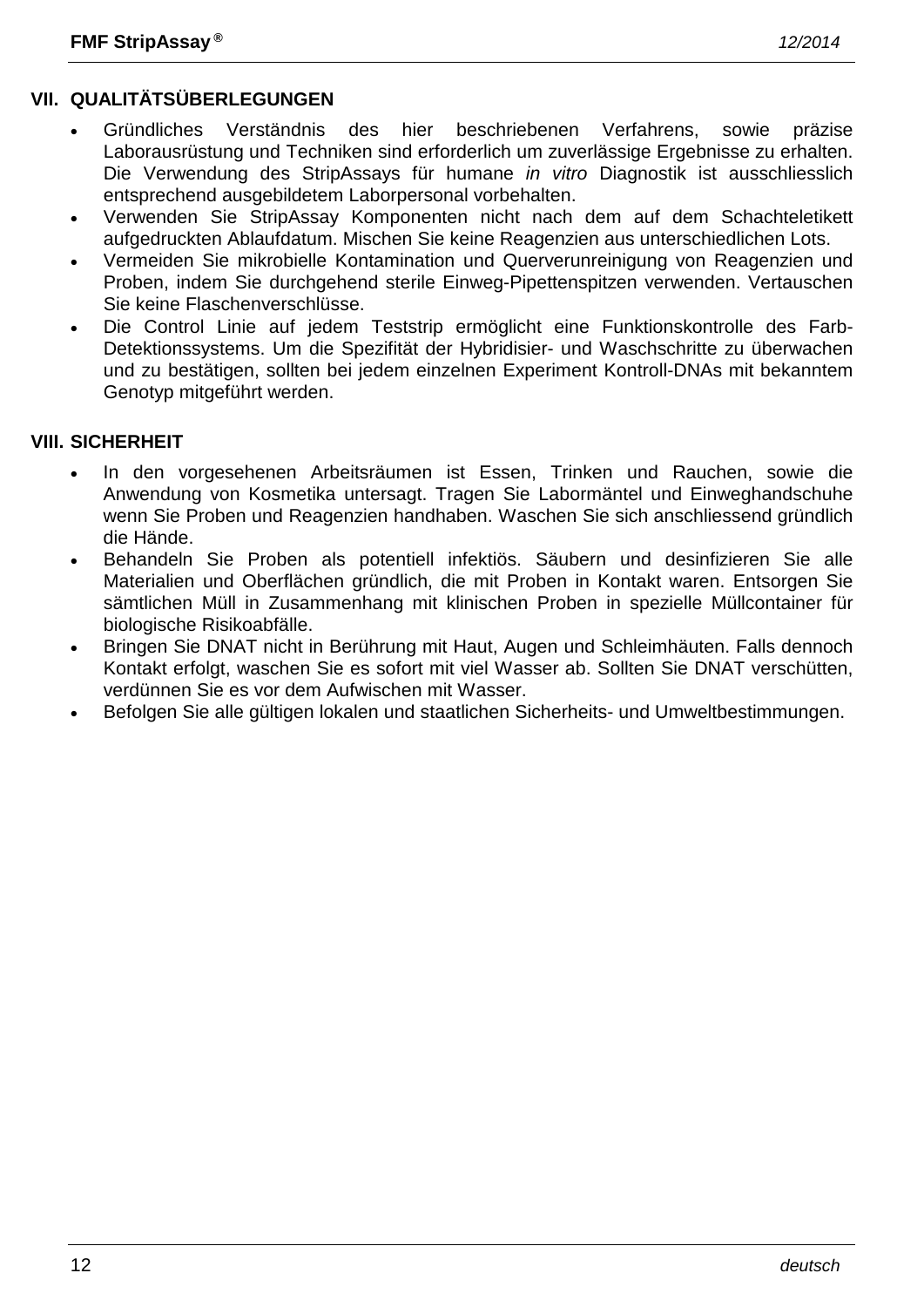# Instructions

# **I. UTILISATION**

Coffret pour l'identification des mutations génétiques de MEFV, basé sur la réaction en chaîne de polymérase (PCR) et l'hybridation réverse.

# **II. METHODE**

Trois étapes sont incluses à la procédure: (1) isolation de l'ADN, (2) amplification PCR en utilisant des primers biotinylés, (3) hybridisation des produits d'amplification sur une bandelette contenant des sondes allèle-spécifiques, immobilisées sur un arrangement de bandes parallèles (fig. 1). Des séquences biotinylées liées à la bandelette sont détectées en utilisant de la streptavidine-phosphatase alcaline et des substrats chromogènes.

Le test comprend 12 mutations du gène MEFV: E148Q, P369S, F479L, M680I (G/C), M680I (G/A), I692del, M694V, M694I, K695R, V726A, A744S, R761H.

D'autres informations d'ordre génétique se trouvent chez OMIM Online Mendelian Inheritance in Man: www.ncbi.nlm.nih.gov/omim

# **III. CONTENU DU COFFRET**

Voir page I pour la liste des composants du coffret.

- « DNAT » contient 1.6% NaOH.
- $\langle \cdot \rangle$  Attention

H315: Provoque une irritation cutanée

- H319: Provoque une sévère irritation des yeux
- P280: Porter des gants de protection/des vêtements de protection/un équipement de protection des yeux/du visage
- P337 + P313: Si l'irritation oculaire persiste: consulter un médecin

« Amplification Mix », « Taq Dilution Buffer », « Conjugate Solution » et « Wash Solution B » contiennent 0.05% NaN3. « Conjugate Solution » contient de la streptavidine-phosphatase alcaline. « Color Developer » contient du Nitro Bleu de Tetrazolium (NBT) et du 5-bromo-4 chloro-3-indolyl phosphate (BCIP).

#### *Conserver tous les réactifs à 2-8°C jusqu'à l'utilisation !*

#### **IV. MATERIEL NECESSAIRE MAIS NON FOURNI**

En plus de l'équipement standard d'un laboratoire de biologie moléculaire le matériel suivant est nécessaire:

- Micro-centrifugeuse réglable de 3'000 à 12'000 rpm (1'000 à 12'000 x g)
- Incubateur (p.ex. bloc chauffant, bain-marie) de 56°C à 98°C ( $\pm$  2°C)
- Thermocycleur et bandelettes ou tubes à réaction à parois minces adéquats
- Taq DNA Polymerase
- Bain-marie avec agitateur et température réglable  $(45^{\circ}C \pm 0.5^{\circ}C)$
- Appareil pour l'aspiration à vide
- Agitateur (agitateur basculant ou rotatif)
- • *Facultatif: équipement pour l'électrophorèse sur gel d'agarose (pour le contrôle des produits d'amplification)*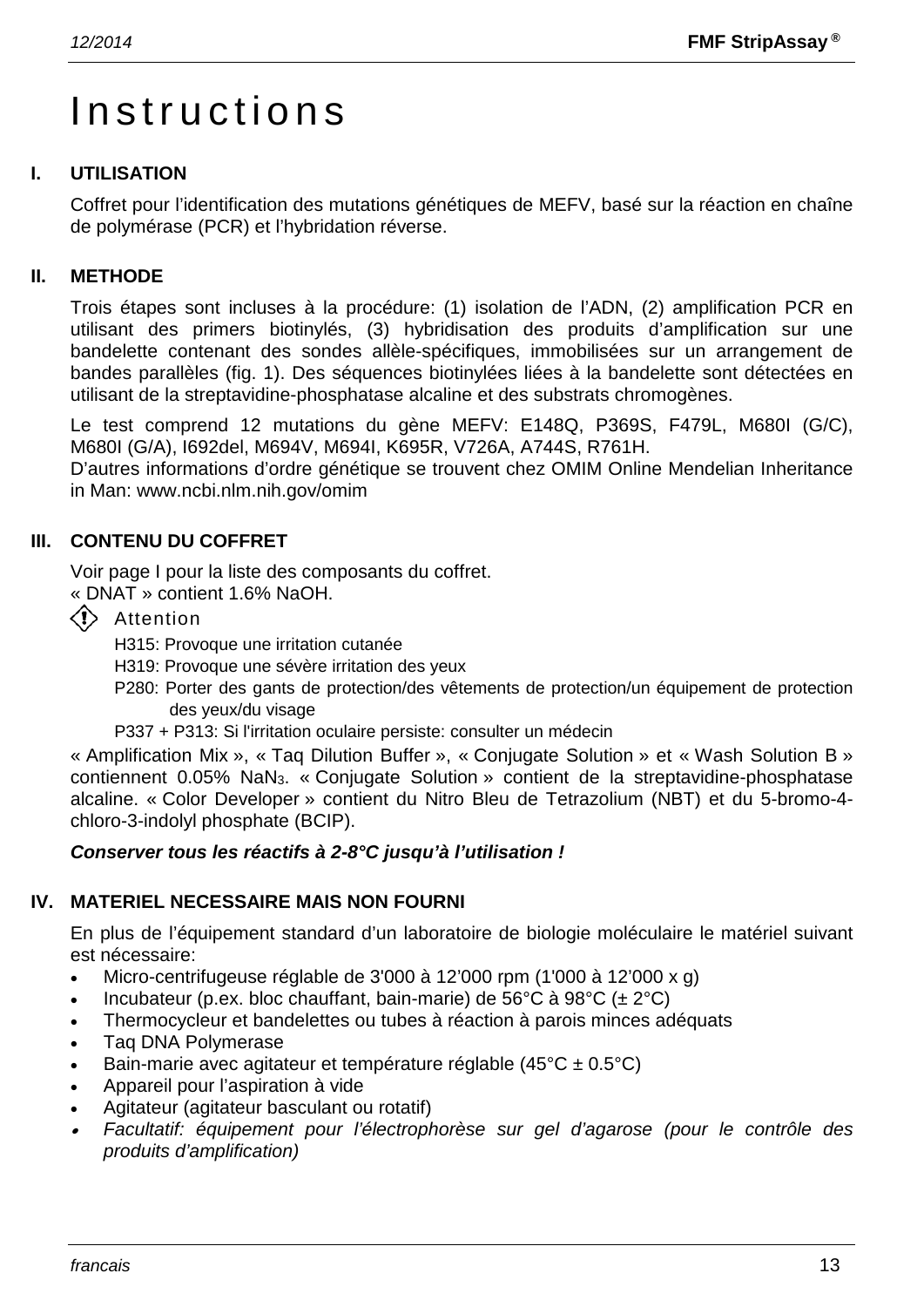# **V. PROCEDURE**

#### **1. Isolation de l'ADN**

*Utiliser du sang frais ou congelé prélevé sur EDTA ou anticoagulant citraté; éviter le sang contenant de l'héparine.*

*Ne pas conserver le sang pendant plus de 3 jours à température ambiante ou plus d'une semaine à 2-8°C avant usage. Le sang conservé pendant plus d'un an au congélateur, ou congelé et décongelé plus d'une fois n'est pas approprié à ce procédé.*

*Amener les échantillons de sang à température ambiante. Bien mixer en retournant avec précaution plusieurs fois les tubes à prélèvement. Agiter chaque fois avant le prélèvement d'un aliquot de sang.*

*Amener la « Lysis Solution » et le « GENxTRACT Resin » à température ambiante.*

- Pipeter **100 µl** d'**échantillon de sang** dans un microtube de 1.5 ml à couvercle fileté.
- Ajouter **1 ml** de **« Lysis Solution »**, fermer le tube et agiter en retournant plusieurs fois.
- Laisser reposer pendant **15 min** à température ambiante.
- Centrifuger pendant **5 min** à **3'000 rpm** (env. 1'000 x g) dans une micro-centrifugeuse.
- Enlever et éliminer 1 ml de la partie supérieure du surnageant
- Ajouter **1 ml** de **« Lysis Solution »**, fermer le tube et agiter en retournant plusieurs fois.
- Centrifuger pendant **5 min** à **12'000 rpm** (env. 12'000 x g) dans une micro-centrifugeuse.
- Enlever et éliminer le surnageant à l'exception d'environ 50 µl d'un culot cellulaire.
- Remettre en suspension le « GEN<sup>X</sup>TRACT Resin » en agitant le flacon soigneusement.
- Ajouter **200 µl** de **« GENxTRACT Resin »** au culot. Fermer le tube et vortexer pendant 10 sec. *« GENxTRACT Resin » sédimente vite. Répéter la remise en suspension à chaque traitement d'un nouveau aliquot.*
- Incuber pendant **20 min** à **56°C**. Vortexer pendant 10 sec.
- Incuber pendant **10 min** à **98°C**. Vortexer pendant 10 sec.
- Centrifuger pendant **5 min** à **12'000 rpm** dans une micro-centrifugeuse. Refroidir sur de la glace pilée.

*Le surnageant résultant contient de la matrice d'ADN approprié à l'usage immédiat avec PCR. Pour un stockage ultérieur, transférer le surnageant dans un nouveau tube et garder au frais (à 2-8°C jusqu'à une semaine) ou congelé (à -20°C).*

#### **2. Amplification** *In Vitro* **(PCR)**

*Tenir tous les réactifs PCR et la matrice d'ADN au frais pendant la procédure. Exécuter toutes les étapes jusqu'au commencement du programme du thermocycleur sur glace pilée (0-4°C).*

- Préparer une nouvelle solution de travail (0.2 U/µl) de **Taq DNA Polymerase** dans du **« Taq Dilution Buffer »** (couvercle transparent).
- Préparer un tube à réaction par échantillon à amplifier. Placer les tubes sur glace pilée.
- Préparer sur glace un mix de réaction PCR final par échantillon:

**15 µl Amplification Mix** (couvercle jaune)

- **5 µl Taq DNA Polymerase diluée** (1U)
- **5 µl matrice d'ADN**

*Si de la matrice d'ADN préparé autrement que selon le protocole d'isolation de ce coffret (chapitre V/1) est utilisé, une série de concentrations ADN de 2-20 µg/ml (= 10-100 ng DNA par réaction) est recommandée.*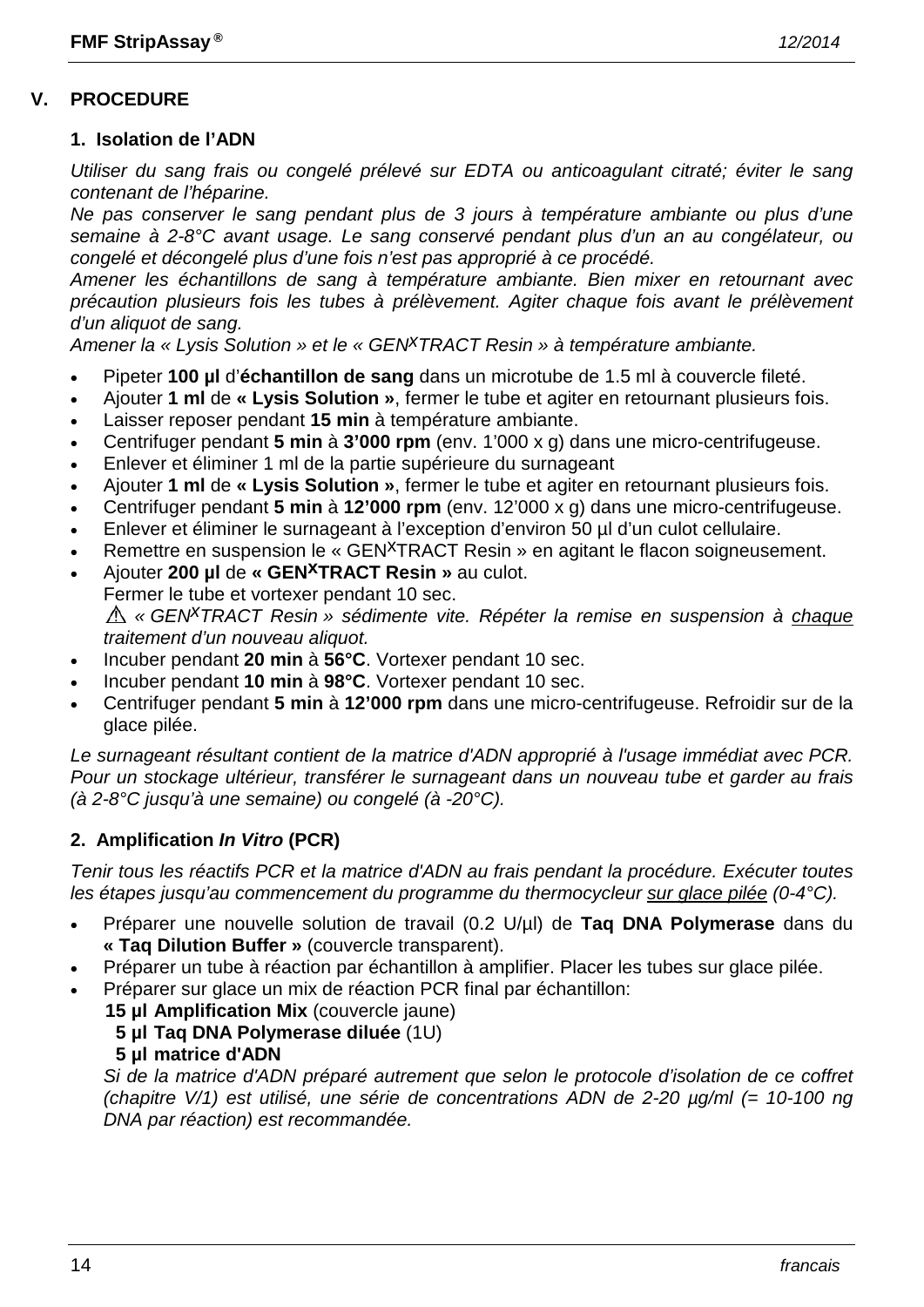- Bien fermer les tubes. Préchauffer le thermocycleur à 94°C.
- Introduire les tubes à réaction et dérouler le programme thermocycleur comme suit:

pré-PCR: 94°C/2 min thermocyclage: 94°C/15 sec - 58°C/30 sec - 72°C/30 sec (35 cycles) extension finale: 72°C/3 min

*Conserver les produits d'amplification sur glace ou à 2-8°C pour un usage ultérieur.*

*Facultatif: Analyser les produits d'amplification par gel électrophorèse (p.ex. 3% gel d'agarose).*

*Longueur des fragments: 206, 236, 295, 318 bp*

#### **3. Hybridisation** (45°C; bain-marie agitant)

*Ajuster le niveau d'eau du bain-marie à environ ½ de la hauteur du plateau de typage.*

*Chauffer le bain-marie à exactement 45°C (± 0.5°C). Contrôler la température d'eau avec un thermomètre calibré.*

*Préchauffer « Hybridization Buffer » et « Wash Solution A » à 45°C. (Attention: Toutes les précipitations formées à 2-8°C doivent être complètement solubilisèes.)*

*Amener les « Teststrips », le « DNAT », le « Conjugate Solution », la « Wash Solution B » et le « Color Developer » à température ambiante. Préparer les plateaux de typage.*

*Sortir une « Teststrip » par échantillon de l'emballage en utilisant des pinces propres. (Ne toucher les « Teststrips » qu'avec des gants!) Etiqueter les « Teststrips » en dehors des bandes de marquage avec un crayon. (Pas de stylo à bille, pas de marqueurs etc.)*

- Pipeter **10 µl** de **« DNAT »** (couvercle bleu) au bas de chaque couloir prévu pour l'utilisation dans les plateaux de typage (un couloir par échantillon).
- Ajouter **10 µl** de **produit d'amplification** à la goutte correspondante de « DNAT ». Mélanger soigneusement en utilisant une pipette. *(La solution restera bleue.)*
- Laisser pendant **5 min** à température ambiante.
- Ajouter **1 ml** de **« Hybridization Buffer »** (préchauffé à 45°C) à chaque couloir. Agiter le plateau délicatement. *(La couleur bleue disparaîtra.)*
- Insérer les **« Teststrips »** avec la face marquée vers le haut (bandes visibles!) aux compartiments correspondants. Immerger complètement.
- Incuber pendant **30 min** à **45°C** sur la plaque d'agitation du bain-marie. *Mettre une fréquence d'agitation modérée (env. 50 rpm) pour éviter les pertes. Laisser fermé le couvercle du bain-marie pour éviter des variations de température.*
- A la fin de l'incubation, enlever les solutions d'hybridisation par aspiration à vide. *Continuer immédiatement. Eviter l'assèchement des « Teststrips » durant la totalité de la procédure.*

# **4. Lavage rigoureux** (45°C; bain-marie agitant)

- Ajouter **1 ml** de **« Wash Solution A »** (préchauffé à 45°C). Rincer brièvement (10 sec). Enlever les liquides par aspiration à vide.
- Ajouter **1 ml** de **« Wash Solution A »** (45°C).
- Incuber pendant **15 min** à **45°C** dans le bain-marie. Enlever les liquides par aspiration à vide.
- Ajouter **1 ml** de **« Wash Solution A »** (45°C).
- Incuber pendant **15 min** à **45°C** dans le bain-marie. Enlever les liquides par aspiration à vide.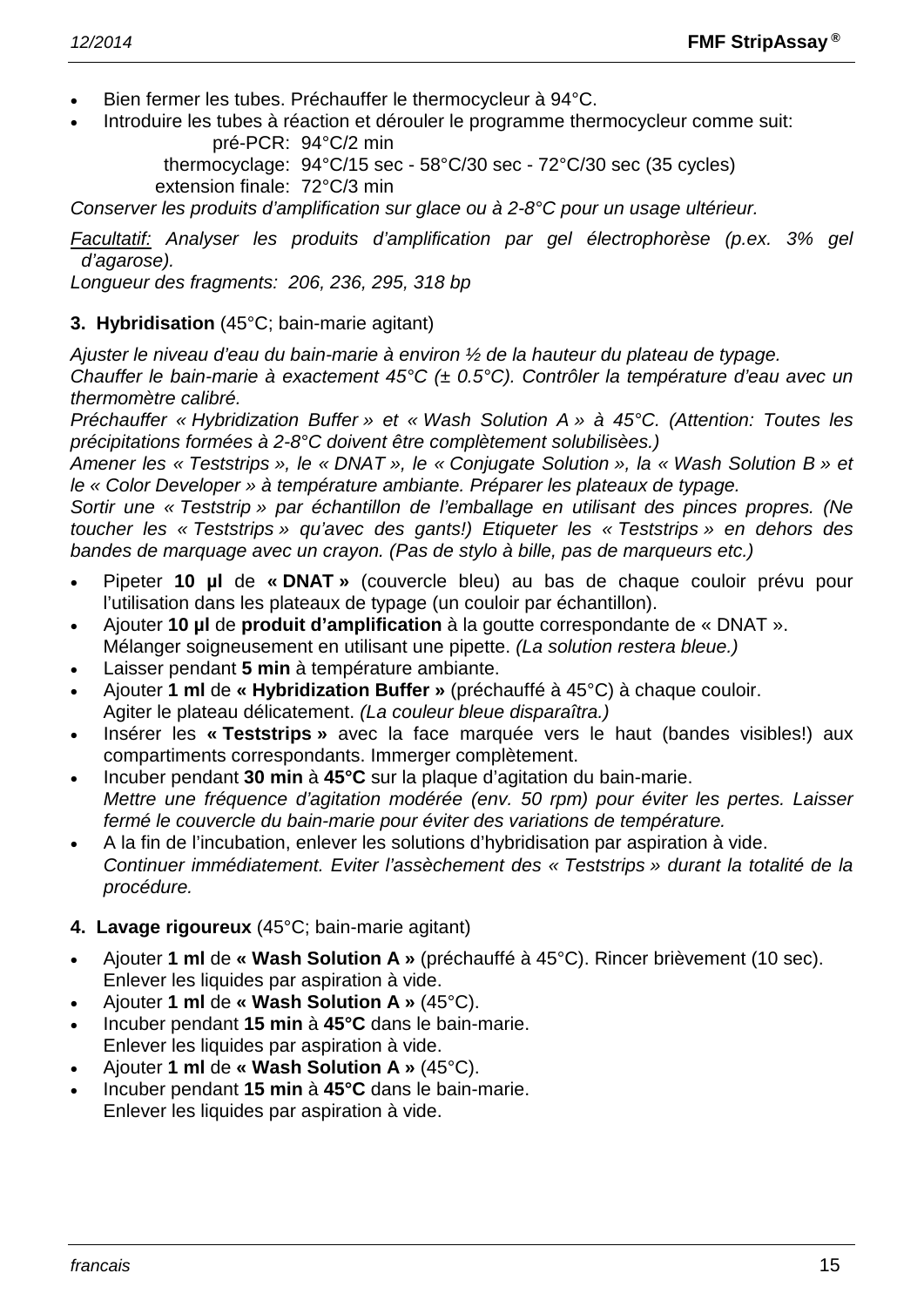- **5. Développement de la coloration** (température ambiante)
- Ajouter **1 ml** de **« Conjugate Solution »**.
- Incuber pendant **15 min** à **température ambiante** sur un agitateur basculant ou rotatif. Enlever les liquides par aspiration à vide.
- Ajouter **1 ml** de **« Wash Solution B »**. Rincer brièvement (10 sec). Enlever les liquides par aspiration à vide.
- Ajouter **1 ml** de **« Wash Solution B »**.
- Incuber pendant **5 min** à **température ambiante** sur un agitateur basculant ou rotatif. Enlever les liquides par aspiration à vide.
- Ajouter **1 ml** de **« Wash Solution B »**.
- Incuber pendant **5 min** à **température ambiante** sur un agitateur basculant ou rotatif. Enlever les liquides par aspiration à vide.
- Ajouter **1 ml** de **« Color Developer »**.
- Incuber pendant **15 min** à **température ambiante** à l'obscurité sur un agitateur basculant ou rotatif
- *Une couleur pourpre apparaîtra comme résultat d'une réaction positive.* • Laver les « Teststrips » plusieurs fois avec de l'eau distillée.
- Laisser sécher les « Teststrips » à l'obscurité sur du papier absorbant. *Eviter d'exposer les « Teststrips » à la pleine lumière après le développement de la coloration.*

# **VI. INTERPRETATION DES RESULTATS**

Le génotype d'un échantillon est déterminé en utilisant le « Collector<sup>TM</sup> » inclus au coffret. Placer la « Teststrip » traité dans une des zones désignées, aligner sur le schéma en utilisant la bande de marquage rouge (en haut) et la bande de marquage verte (en bas), et fixer avec du ruban adhésif.

Une réaction positive de la bande de contrôle tout en haut indique le bon fonctionnement des réactifs « Conjugate Solution » et « Color Developer ». Cette bande devrait toujours être colorée positive.

Pour chaque position polymorphique, un des types de coloration suivants devrait être obtenu: *Note: Les intensités de coloration des bandes positives peuvent varier. Cela est sans aucune importance pour le résultat.*



|            | bande « wild type » | bande « mutant » | génotype            |
|------------|---------------------|------------------|---------------------|
| <b>NOR</b> | positive            | négative         | normal              |
| HET        | positive            | positive         | hétérozygote        |
| <b>HOM</b> | négative            | positive         | mutation homozygote |

Voir exemples des résultats du StripAssay sur page III (fig. 3).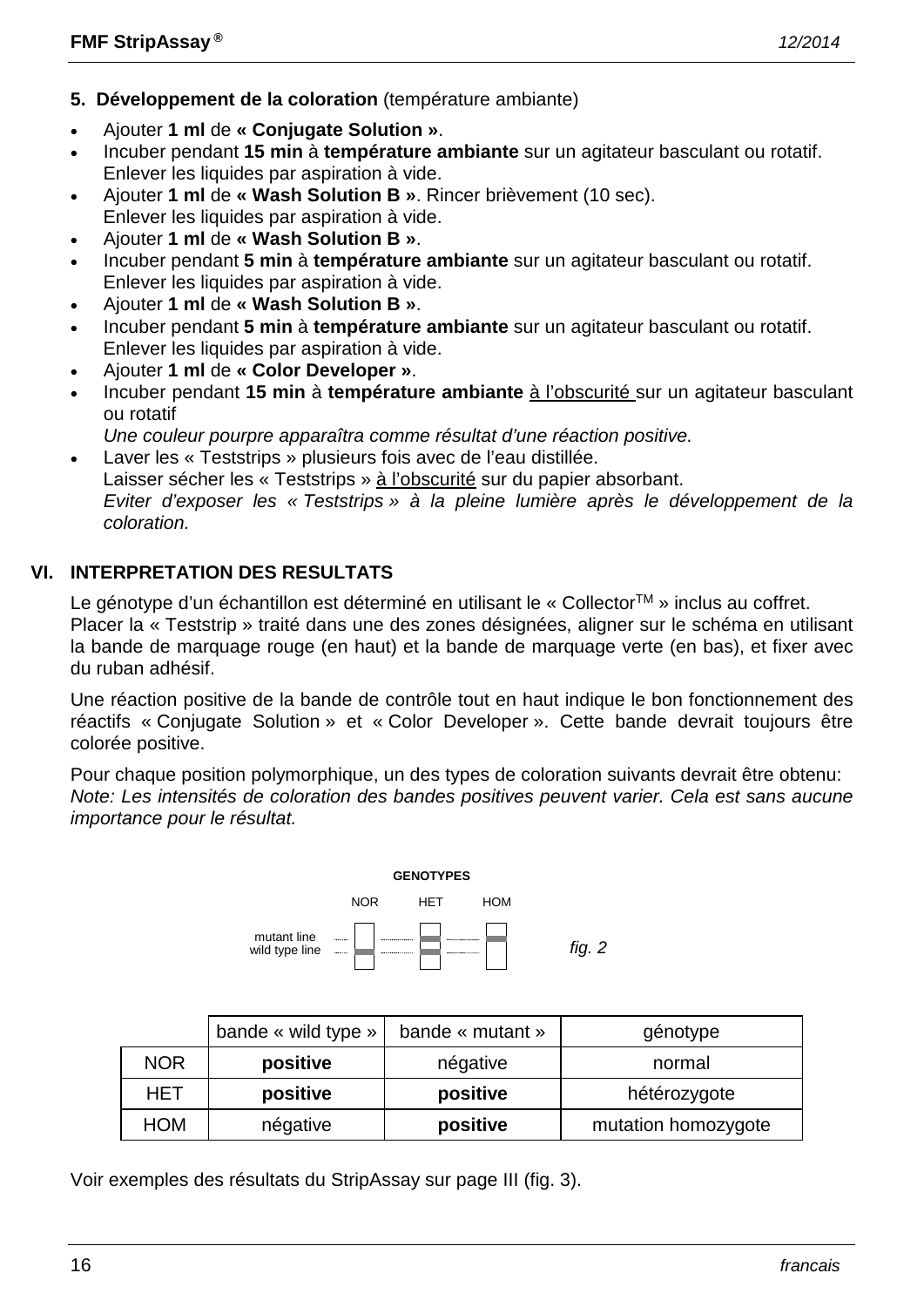Certaines mutations détectées par le FMF StripAssay ® sont localisées sur le gène MEFV à quelques nucléotides les unes des autres. Elles sont représentées sur les « Teststrips » par une sonde « wild type » collective, autant dire que les 12 mutations ne sont couvertes que par 8 sondes « wild type ».

| bande | sonde « wild type » | mutation                     |
|-------|---------------------|------------------------------|
| 13    | codon 148           | E148Q                        |
| 14    | codon 369           | P369S                        |
| 15    | codon 479           | F479L                        |
| 16    | codon 680           | M680I (G/C), M680I (G/A)     |
| 17    | codon 692-695       | 1692del, M694V, M694I, K695R |
| 18    | codon 726           | <b>V726A</b>                 |
| 19    | codon 744           | A744S                        |
| 20    | codon 761           | <b>R761H</b>                 |

Des échantillons hétérozygotes composés de deux de ces mutations (p.ex. M694V + M694I, M694V + K695R) ne présenteront pas de signal « wild type » commun (voir exemples I et J, page III).

Des conseils sur les erreurs constatées peuvent être obtenus en contactant ViennaLab par l'intermédiaire du distributeur local ou directement sous l'adresse qui se trouve sur page I.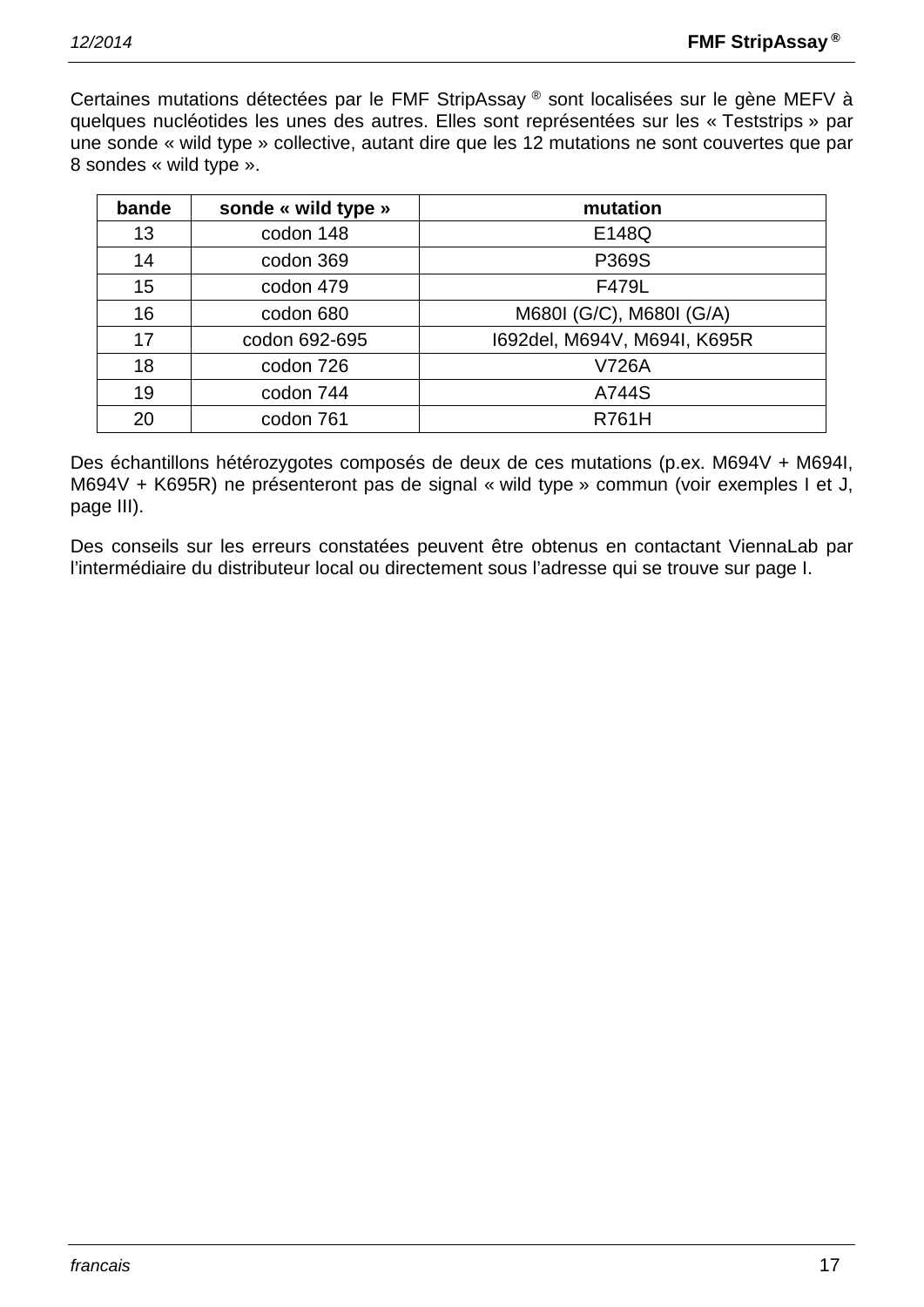# **VII. PRECAUTIONS D'EMPLOI**

- Une compréhension détaillée de la procédure décrite ici, ainsi qu'un équipement de laboratoire et des techniques précises sont nécessaires pour obtenir des résultats fiables. L'usage du StripAssay pour le diagnostic *in vitro* humain doit être limité au personnel bien entraîné.
- Ne pas utiliser des composants des StripAssay au-delà de la date de péremption imprimée sur le coffret. Ne pas mélanger les réactifs de différents lots.
- Utiliser des embouts de pipette stériles et jetables pendant toute la procédure pour éviter la contamination microbienne et la contamination croisée des réactifs et échantillons. Ne pas échanger les couvercles des flacons.
- La bande de contrôle immobilisée sur chaque « Teststrip » permet un contrôle performant du système de détection chromogénique. Pour surveiller et valider la spécificité des étapes de l'hybridisation et du lavage, des contrôles ADN d'un génotype connu devraient être inclus à chaque expérience individuelle.

#### **VIII. SECURITE**

- Ne pas boire, manger ou appliquer des cosmétiques dans les secteurs réservés au travail. Porter des blouses de laboratoire et des gants à usage unique pendant le travail avec des échantillons et des réactifs. Se laver les mains soigneusement après la procédure.
- Traiter des échantillons comme tous produits potentiellement capables de communiquer des agents infectieux. Soigneusement nettoyer et désinfecter tout matériel et toutes surfaces qui ont été en contact avec des échantillons. Eliminer tous déchets associés avec des échantillons cliniques dans un container prévu à cet effet.
- Eviter tout contact du « DNAT » avec la peau, les yeux ou les muqueuses. En cas de contact, laver immédiatement avec beaucoup d'eau. Si le produit est renversé, diluer avec de l'eau avant d'essuyer.
- Se référer à toutes les réglementations locales et fédérales en cours sur l'environnement.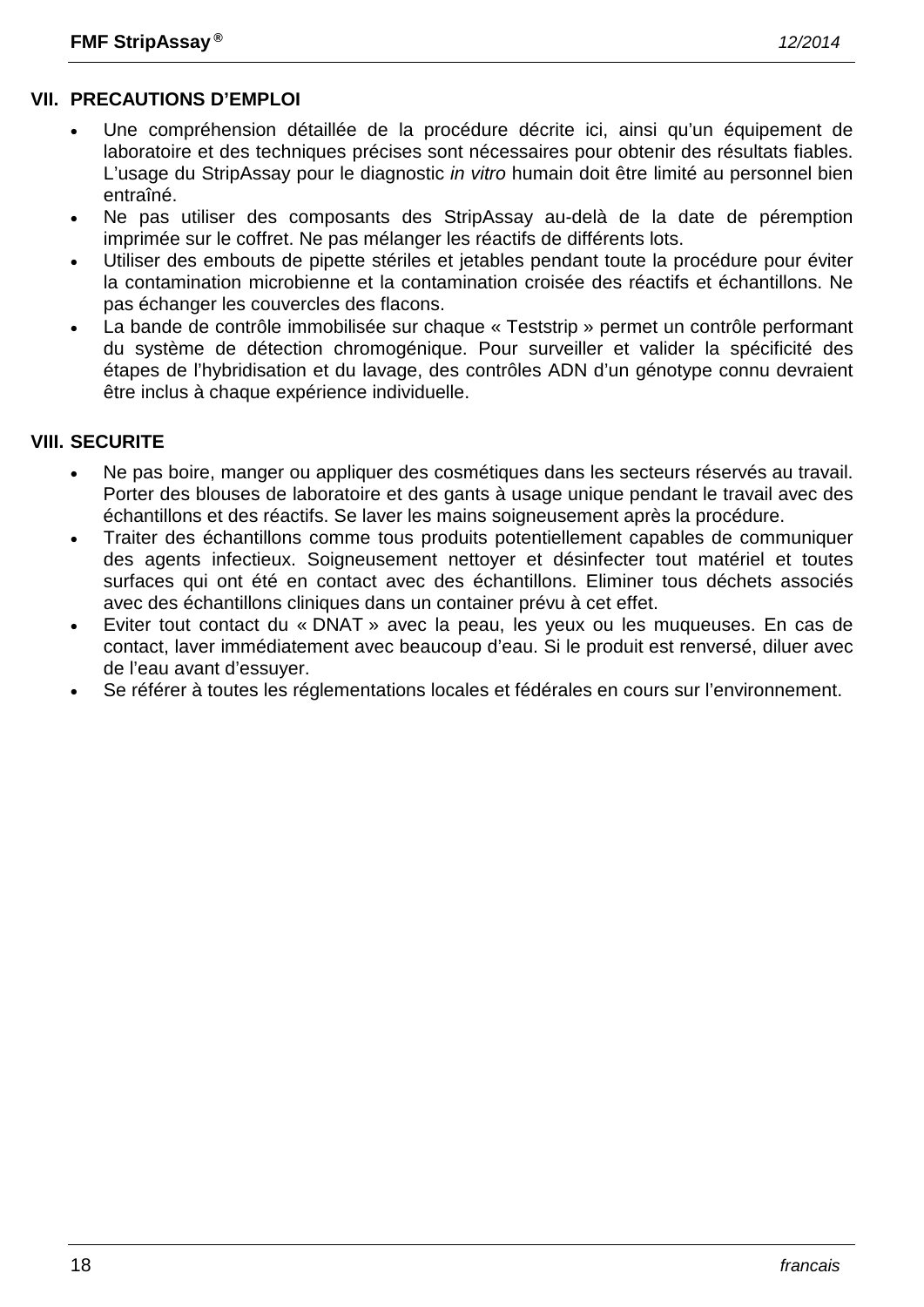# Istruzioni per l'uso

# **I. UTILIZZO**

Saggio per l'identificazione delle mutazioni del gene MEFV basato sulla reazione a catena della polimerasi (PCR) e sull'ibridazione inversa.

#### **II. METODICA**

La procedura si articola in tre passaggi: (1) isolamento del DNA, (2) amplificazione tramite PCR con primer biotinilati, (3) ibridazione dei prodotti amplificati su una striscia contenente sonde oligonucleotidiche allele-specifiche immobilizzate secondo uno schema di bande parallele (Fig. 1). Le sequenze biotinilate legate alle sonde sono rivelate utilizzando fosfatasi alcalina coniugata con streptavidina e, in seguito, il relativo substrato.

Il saggio identifica 12 mutazioni nel gene MEFV: E148Q, P369S, F479L, M680I (G/C), M680I (G/A), I692del, M694V, M694I, K695R, V726A, A744S, R761H.

Ulteriori informazioni sono disponibili su OMIM (Online Mendelian Inheritance in Man): www.ncbi.nlm.nih.gov/omim

#### **III. COMPONENTI DEL KIT**

Vedi la lista di tutti i componenti a pagina I. DNAT contiene 1.6% NaOH.

- 
- $\langle \cdot \rangle$  Attenzione

H315: Provoca irritazione cutanea

H319: Provoca grave irritazione oculare

P280: Indossare guanti/indumenti protettivi/Proteggere gli occhi/il viso

P337 + P313: Se l'irritazione degli occhi persiste, consultare un medico

Amplification Mix, Taq Dilution Buffer, Conjugate Solution, Wash Solution B contiene 0.05% NaN3. Conjugate Solution contiene fosfatasi alcalina coniugata con streptavidina. Color Developer contiene nitro blue tetrazolium (NBT) and 5-bromo-4-chloro-3-indolyl phosphate (BCIP).

#### *Conservare tutti i reagenti a 2-8°C quando non sono utilizzati !*

# **IV. MATERIALE RICHIESTO MA NON FORNITO**

Oltre all'equipaggiamento standard per il laboratorio di biologia molecolare, è anche necessario:

- Microcentrifuga regolabile da  $3,000-12,000$  rpm  $(1,000-12,000 \times g)$
- Incubatori (es. termoblocco, bagnomaria) regolabili a 56°C e 98°C (± 2°C)
- Thermociclatore e provette idonee per reazione in plastica sottile
- Taq DNA polymerase
- Bagnomaria con piattaforma basculante e temperatura regolabile (45 $^{\circ}$ C ± 0.5 $^{\circ}$ C)
- Pompa o sistema analogo aspirante
- Agitatore (orizzontale o orbitale)
- • *Opzionale: linea elettroforetica su gel di agarosio (per il controllo dei prodotti di amplificazione)*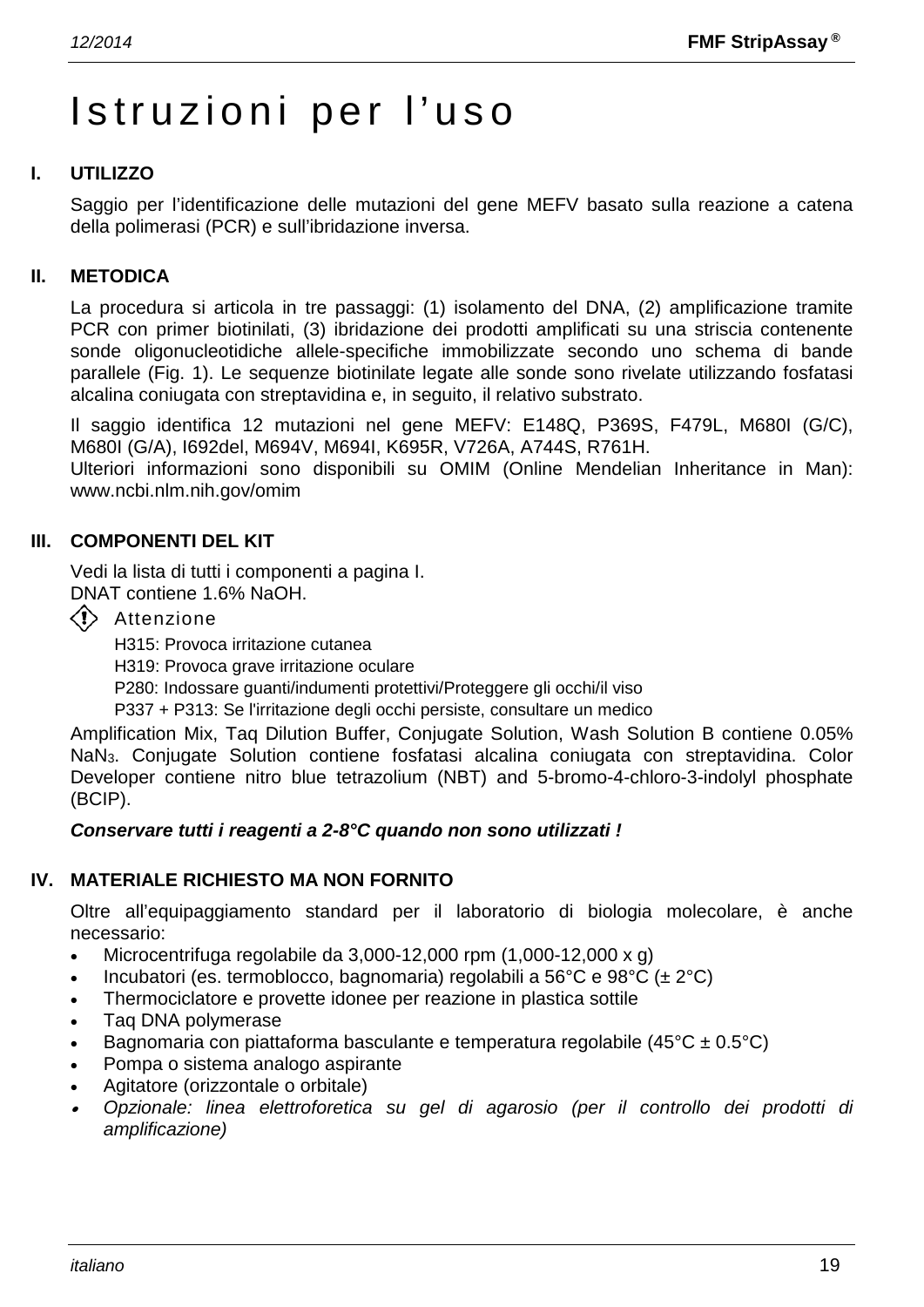#### **1. Isolamento del DNA**

*Utilizzare sangue fresco o congelato con EDTA o citrato come anticoagulante; non usare sangue contenente eparina.*

*Non conservare il sangue per più di 3 giorni a temperatura ambiente o per più di 1 settimana a 2-8°C prima dell'uso. Il sangue tenuto congelato per più di 1 anno, o sottoposto a più di 3 cicli di congelamento/scongelamento non è adatto per essere utilizzato in questa procedura.*

*Portare i campioni di sangue a temperatura ambiente. Miscelare invertendo delicatamente più volte le provette di raccolta del sangue. Ripetere la miscelazione prima di prelevare ogni aliquota di sangue.*

Lasciare che Lysis Solution e GEN<sup>X</sup>TRACT Resin raggiungano la temperatura ambiente.

- Pipettare **100 µl** di **campione di sangue** in una provetta da 1.5 ml con tappo a vite.
- Aggiungere **1 ml Lysis Solution**, chiudere la provetta e miscelare per inversione diverse volte.
- Lasciare per **15 min.** a temperatura ambiente.
- Centrifugare per **5 min.** a **3,000 rpm** (ca. 1,000 x g) in una microcentrifuga.
- Rimuovere ed eliminare dalla parte superiore 1 ml di surnatante.
- Aggiungere **1 ml Lysis Solution**, chiudere la provetta e miscelare per inversione diverse volte.
- Centrifugare per **5 min.** a **12,000 rpm** (ca. 12,000 x g) in una microcentrifuga.
- Rimuovere ed eliminare il surnatante lasciando circa 50 µl di pellet visibile.
- Risospendere GEN<sup>X</sup>TRACT Resin agitando vigorosamente la bottiglia.
- Aggiungere **200 µl GENxTRACT Resin** al pellet. Chiudere la provetta e vortexare per 10 sec.

*GENxTRACT Resin si deposita rapidamente. Ripetere la risospensione ogni volta immediatamente prima di prelevare un'altra aliquota.*

- Incubare per **20 min.** a **56°C**. Vortexare per 10 sec.
- Incubare per **10 min.** a **98°C**. Vortexare per 10 sec.
- Centrifugare per **5 min.** a **12,000 rpm** in una microcentrifuga. Raffreddare in ghiaccio.

*Il surnatante ottenuto contiene DNA idoneo per un uso immediato in PCR. Per essere conservato, il surnatante dovrebbe essere trasferito in una nuova provetta e tenuto refrigerato (2-8°C; fino a una settimana) o congelato a -20°C.*

#### **2. Amplificazione** *In Vitro* **(PCR)**

*Conservare tutti i reagenti per la PCR e i DNA estratti refrigerati. Condurre tutti i passaggi fino alla partenza del programma del termociclatore in ghiaccio (0-4°C).*

- Preparare una diluizione fresca (0.2 U/µl) di **Taq DNA polymerase** nel **Taq Dilution Buffer** (tappo trasparente).
- Preparare 1 provetta di reazione per ogni campione da amplificare. Mettere le provette in ghiaccio.
- Per ogni campione preparare 1 mix di reazione per PCR in ghiaccio:

**15 µl Amplification Mix** (tappo giallo)

**5 µl Taq DNA polymerase diluita** (1U)

#### **5 µl DNA template**

*Se i DNA estratti non sono stati ottenuti secondo il protocollo fornito (capitolo V/1), si raccomanda una concentrazione di DNA in un range di 2-20 µg/ml (= 10-100 ng DNA per reazione).*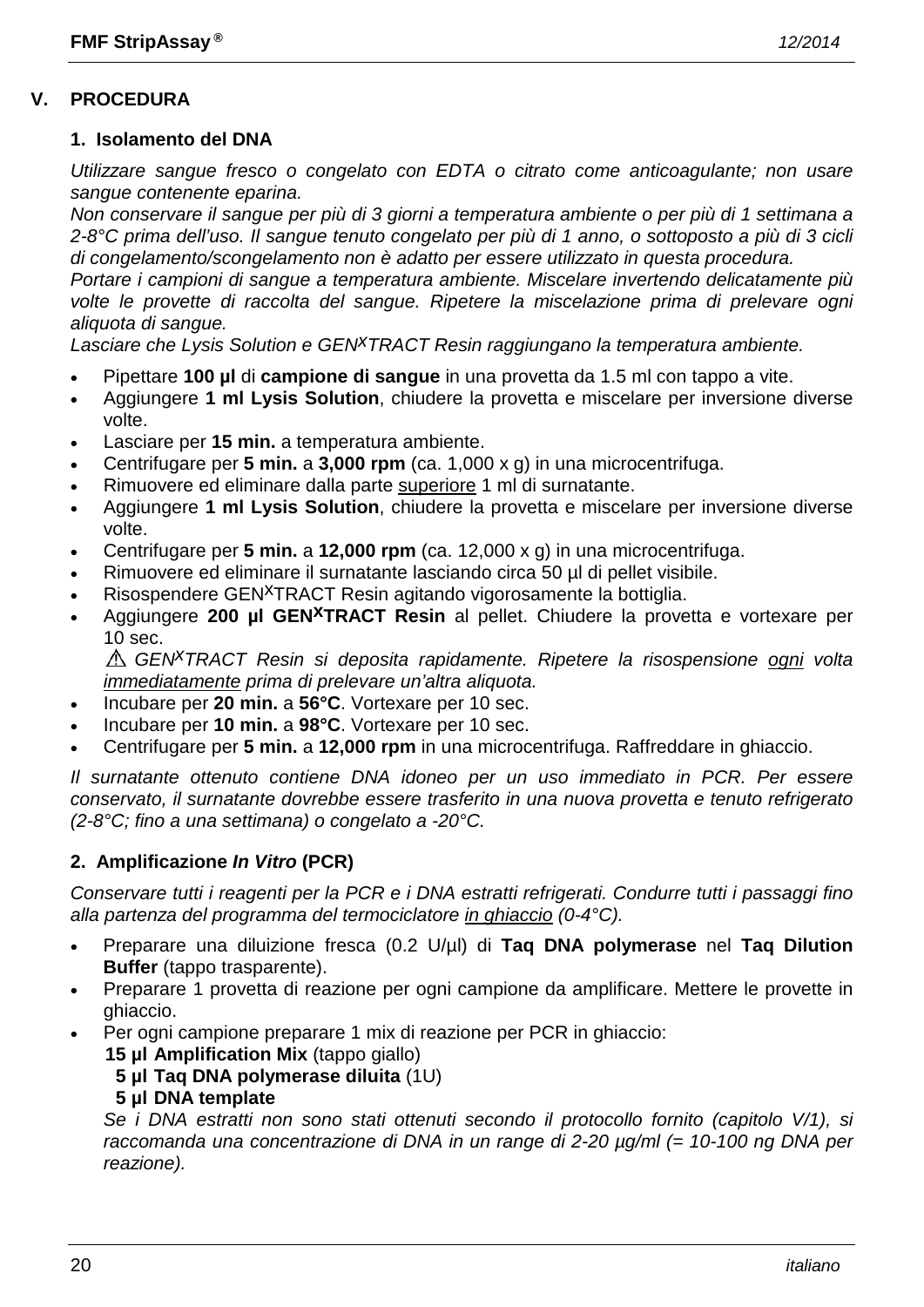- Chiudere bene le provette. Preriscaldare il termociclatore a 94°C.
- Inserire le provette e far partire il seguente programma:

```
pre-PCR: 94°C/2 min.
```
cicli: 94°C/15 sec. - 58°C/30 sec. - 72°C/30 sec. (35 cicli)

estensione finale: 72°C/3 min.

*Conservare i prodotti amplificati in ghiaccio o a 2-8°C per utilizzi futuri.*

*Opzionale: Analizzare i prodotti di amplificazione con elettroforesi su gel (e.g. 3% agarose gel). Lunghezze dei frammenti: 206, 236, 295, 318 bp*

#### **3. Ibridazione** (45°C; bagnomaria basculante)

*Regolare il livello dell'acqua a circa ½ dell'altezza del Typing Tray (vassoio porta strisce).*

*Scaldare il bagnomaria esattamente a 45°C (± 0.5°C). Controllare la temperatura dell'acqua con un termometro calibrato.*

*Preriscaldare Hybridization Buffer e Wash Solution A a 45°C. (Assicurarsi che tutti i precipitati formatisi a 2-8°C siano completamente disciolti.)*

*Lasciare che Teststrips, DNAT, Conjugate Solution, Wash Solution B e Color Developer raggiungano la temperatura ambiente. Preparare Typing Tray(s).*

*Prendere una Teststrip per ogni campione utilizzando pinzette pulite. (Toccare le Teststrip solo coi guanti!) Contrassegnare le Teststrip oltre le linee colorate con una matita. (Non penne a sfera, pennarelli, ecc.)*

- Pipettare **10 µl DNAT** (tappo blu) nell'angolo in basso di ogni corsia del Typing Trays (una corsia per campione).
- Aggiungere **10 µl amplification product** nella corrispondente goccia di DNAT. Miscelare bene con una pipetta. *(La soluzione rimarrà blu.)*
- Incubare per **5 min.** a temperatura ambiente.
- Aggiungere **1 ml Hybridization Buffer** (preriscaldata a 45°C) in ogni corsia. Agitare delicatamente il vassoio. *(Il colore blu scomparirà.)*
- Inserire le **Teststrip** con il lato contrassegnato verso l'alto (linee visibili!) nelle rispettive corsie. Immergere completamente.
- Incubare per **30 min.** a **45°C** nella piattaforma basculante del bagnomaria. *Selezionare una frequenza di agitazione moderata (ca. 50 rpm) per evitare fuoruscita del liquido. Tenere il coperchio del bagnomaria chiuso per evitare variazioni di temperatura.*
- Alla fine dell'incubazione rimuovere la soluzione di ibridazione tramite aspirazione a vuoto. *Procedere immediatamente. Non fare seccare le Teststrip durante l'intera procedura.*
- **4. Lavaggio stringente** (45°C; bagnomaria basculante)
- Aggiungere **1 ml Wash Solution A** (preriscaldata a 45°C). Lavare brevemente (10 sec.). Rimuovere i liquidi tramite aspirazione a vuoto.
- Aggiungere **1 ml Wash Solution A** (45°C).
- Incubare per **15 min.** a **45°C** nel bagnomaria basculante. Rimuovere i liquidi tramite aspirazione a vuoto.
- Aggiungere **1 ml Wash Solution A** (45°C).
- Incubare per **15 min.** a **45°C** nel bagnomaria basculante. Rimuovere i liquidi tramite aspirazione a vuoto.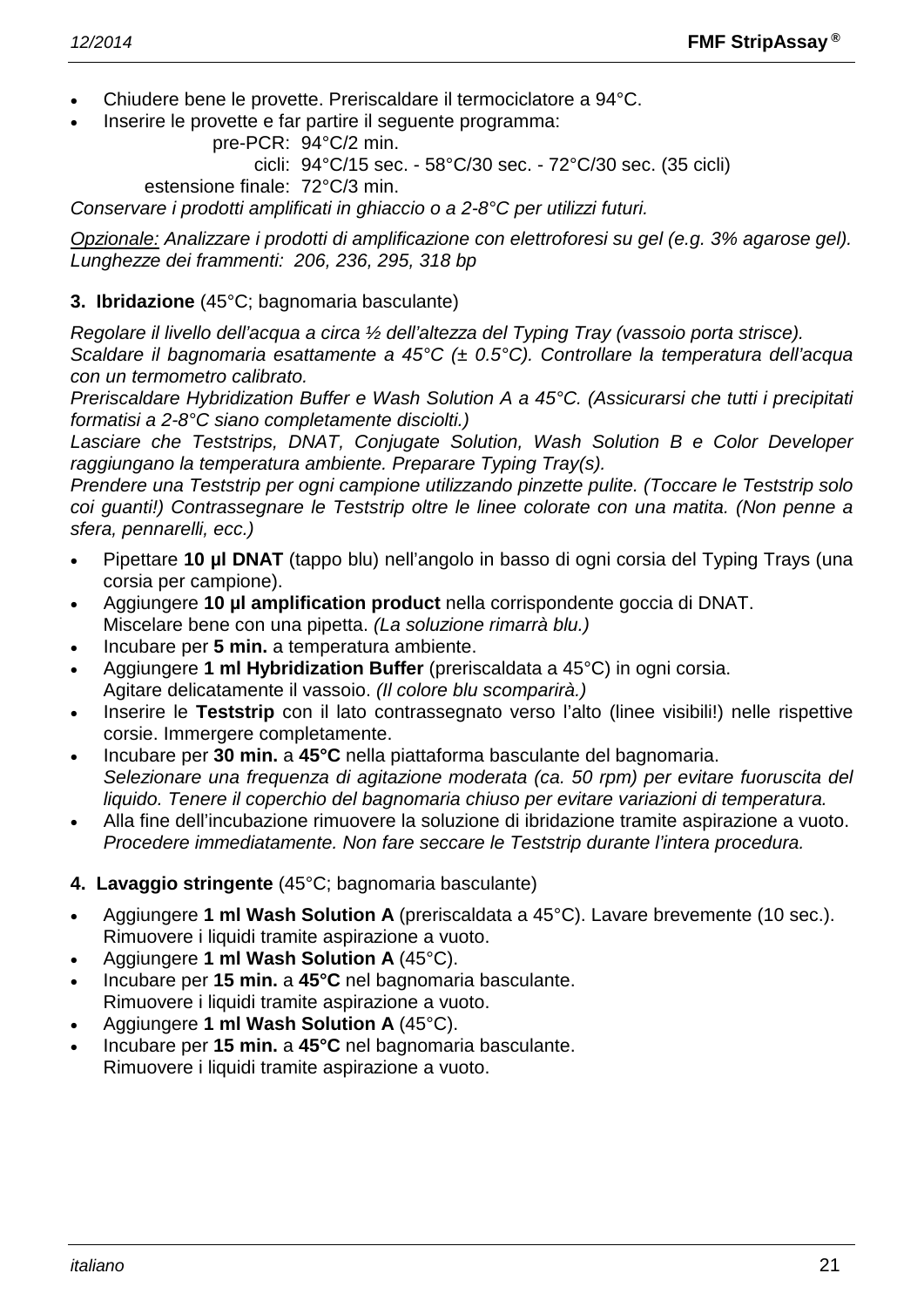- **5. Sviluppo del colore** (temperatura ambiente)
- Aggiungere **1 ml Conjugate Solution**.
- Incubare per **15 min.** a **temperatura ambiente** su un agitatore orizzontale o orbitale. Rimuovere i liquidi tramite aspirazione a vuoto.
- Aggiungere **1 ml Wash Solution B**. Lavare brevemente (10 sec.). Rimuovere i liquidi tramite aspirazione a vuoto.
- Aggiungere **1 ml Wash Solution B**.
- Incubare per **5 min.** a **temperatura ambiente** su un agitatore orizzontale o orbitale. Rimuovere i liquidi tramite aspirazione a vuoto.
- Aggiungere **1 ml Wash Solution B**.
- Incubare per **5 min.** a **temperatura ambiente** su un agitatore orizzontale o orbitale. Rimuovere i liquidi tramite aspirazione a vuoto.
- Aggiungere **1 ml Color Developer**.
- Incubare per **15 min.** a **temperatura ambiente** al buio su agitatore orizzontale o orbitale. *Una colorazione viola apparirà in corrispondenza di una reazione positiva.*
- Lavare le Teststrip diverse volte con acqua distillata. Lasciare asciugare le Teststrip al buio su carta assorbente. *Non esporre le Teststrip a luce intensa dopo lo sviluppo del colore.*

# **VI. INTERPRETAZIONE DEI RISULTATI**

Il genotipo di un campione si determina usando il « CollectorTM » incluso nel kit.

Mettere la Teststrip sviluppata in uno degli spazi assegnati, allinearla allo schema disegnato utilizzando la linea rossa (alto) e la linea verde (basso) e fissarla con nastro adesivo.

Una reazione positiva nella banda di Controllo in alto indica il corretto funzionamento della Conjugate Solution e del Color Developer. Questa banda deve sempre risultare positiva.

Per ogni posizione polimorfica, si dovrebbe ottenere una delle seguenti combinazioni di colorazione:

*Nota: l'intensità di colorazione delle bande positive può variare. Questo non è significativo per il risultato.*



|            | banda « wild type » | banda « mutant » | genotipo          |
|------------|---------------------|------------------|-------------------|
| <b>NOR</b> | positivo            | negativo         | normale           |
| HET        | positivo            | positivo         | eterozigote       |
| <b>HOM</b> | negativo            | positivo         | omozigote mutante |

Vedi esempi dei risultati StripAssay a pagina III (Fig. 3).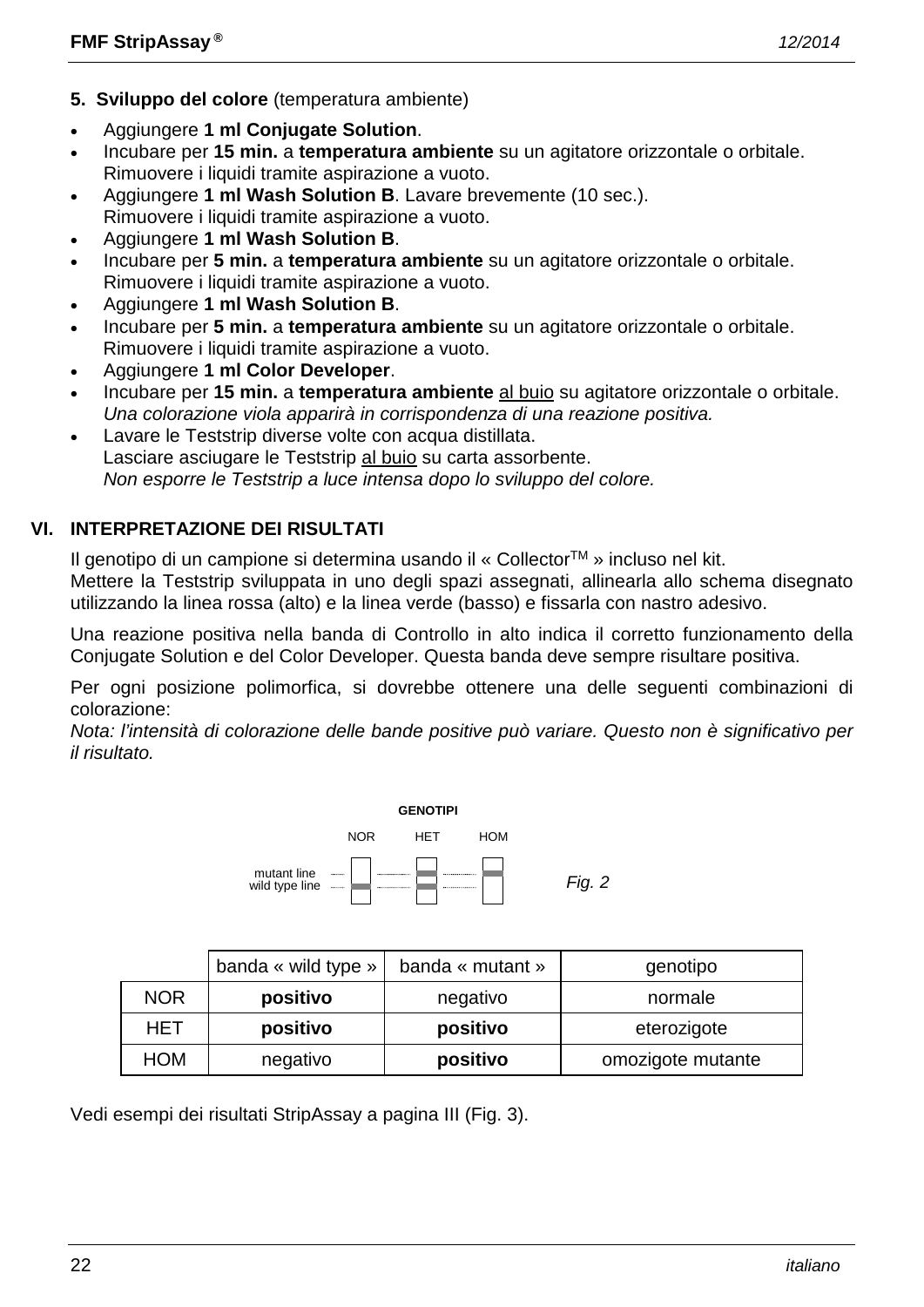Alcune mutazioni individuate dalla FMF StripAssay ® sono distanziate da pochi nucleotidi nel gene MEFV. Sulle Teststrips queste hanno una sonda wild type comune, quindi 8 sonde wild type sono sufficienti per coprire le 12 mutazioni.

| banda | sonda « wild type » | mutazione                    |
|-------|---------------------|------------------------------|
| 13    | codon 148           | E148Q                        |
| 14    | codon 369           | P369S                        |
| 15    | codon 479           | F479L                        |
| 16    | codon 680           | M680I (G/C), M680I (G/A)     |
| 17    | codon 692-695       | 1692del, M694V, M694I, K695R |
| 18    | codon 726           | V726A                        |
| 19    | codon 744           | A744S                        |
| 20    | codon 761           | <b>R761H</b>                 |

Campioni doppi eterozigoti per due di queste mutazioni (es. M694V + M694I, M694V + K695R) non presenteranno il segnale sulla sonda wild type comune (vedi esempi I e J, pagina  $III$ ).

Consigli sulla soluzione dei problemi possono essere ottenuti contattando il distributore locale della ViennaLab. In alternativa ci si può rivolgere direttamente all'indirizzo fornito a pagina I.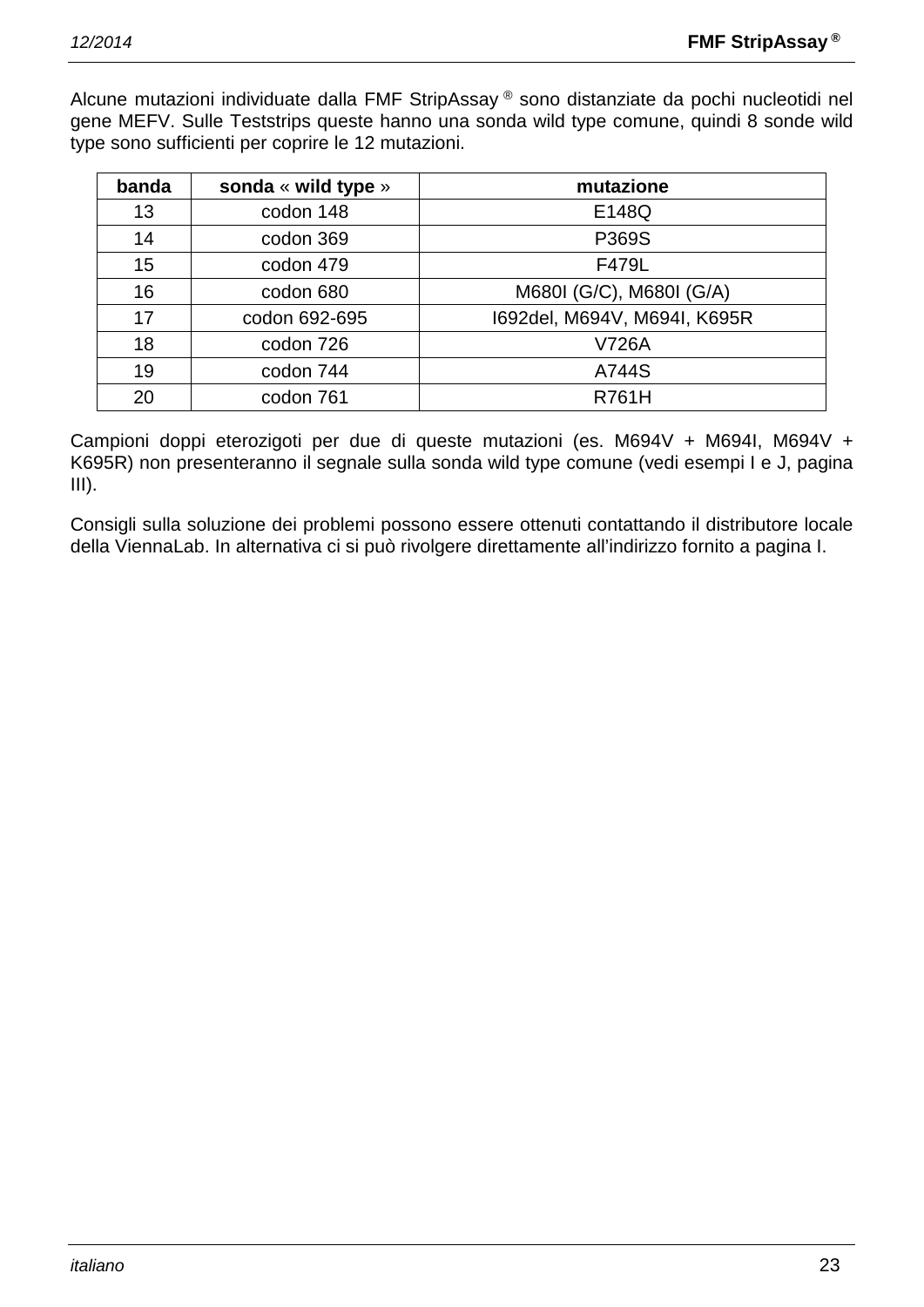# **VII. CONSIDERAZIONI SULLA QUALITA'**

- Una piena comprensione della procedura qui esposta e precisi equipaggiamenti e tecniche di laboratorio sono necessari per ottenere risultati affidabili. L'utilizzo del kit StripAssay per la diagnostica umana *in vitro* deve essere limitato a personale correttamente addestrato.
- Non usare i componenti del kit StripAssay oltre la data di scadenza riportata sull'esterno della scatola. Non mischiare reagenti di lotti diversi.
- Per evitare contaminazioni microbiche e cross-contaminazione dei reagenti o dei campioni utilizzare solo consumabili e puntali sterili. Non scambiare i tappi delle bottiglie tra di loro.
- La banda di controllo immobilizzata su ogni Teststrip consente un controllo di qualità del sistema di rivelazione colorimetrico. Per tenere sotto controllo e garantire la specificità dell'ibridazione e dei lavaggi, uno o più DNA di controllo a genotipo noto dovrebbero essere inseriti in ogni esperimento.

#### **VIII. SICUREZZA**

- Non bere, mangiare, fumare o utilizzare cosmetici nelle apposite aree di lavoro. Indossare camici da laboratorio e guanti usa e getta quando si maneggiano i campioni e i reagenti del kit. Lavarsi accuratamente le mani alla fine del lavoro.
- Maneggiare tutti i campioni come se questi potessero trasmettere malattie infettive. Pulire e disinfettare accuratamente tutto il materiale e le superfici che sono entrati in contatto con i campioni. Eliminare tutti gli scarti inerenti i campioni in appositi contenitori per rischio biologico.
- Evitare il contatto del DNAT con pelle, occhi, o membrane mucose. Se il contatto avviene, lavare immediatamente con grandi quantità d'acqua. Se lo stesso si rovescia, diluire con acqua prima di asciugare.
- Aderire a tutte le regolamentazioni locali e federali che sono applicate in merito ai temi della sicurezza e dell'ambiente.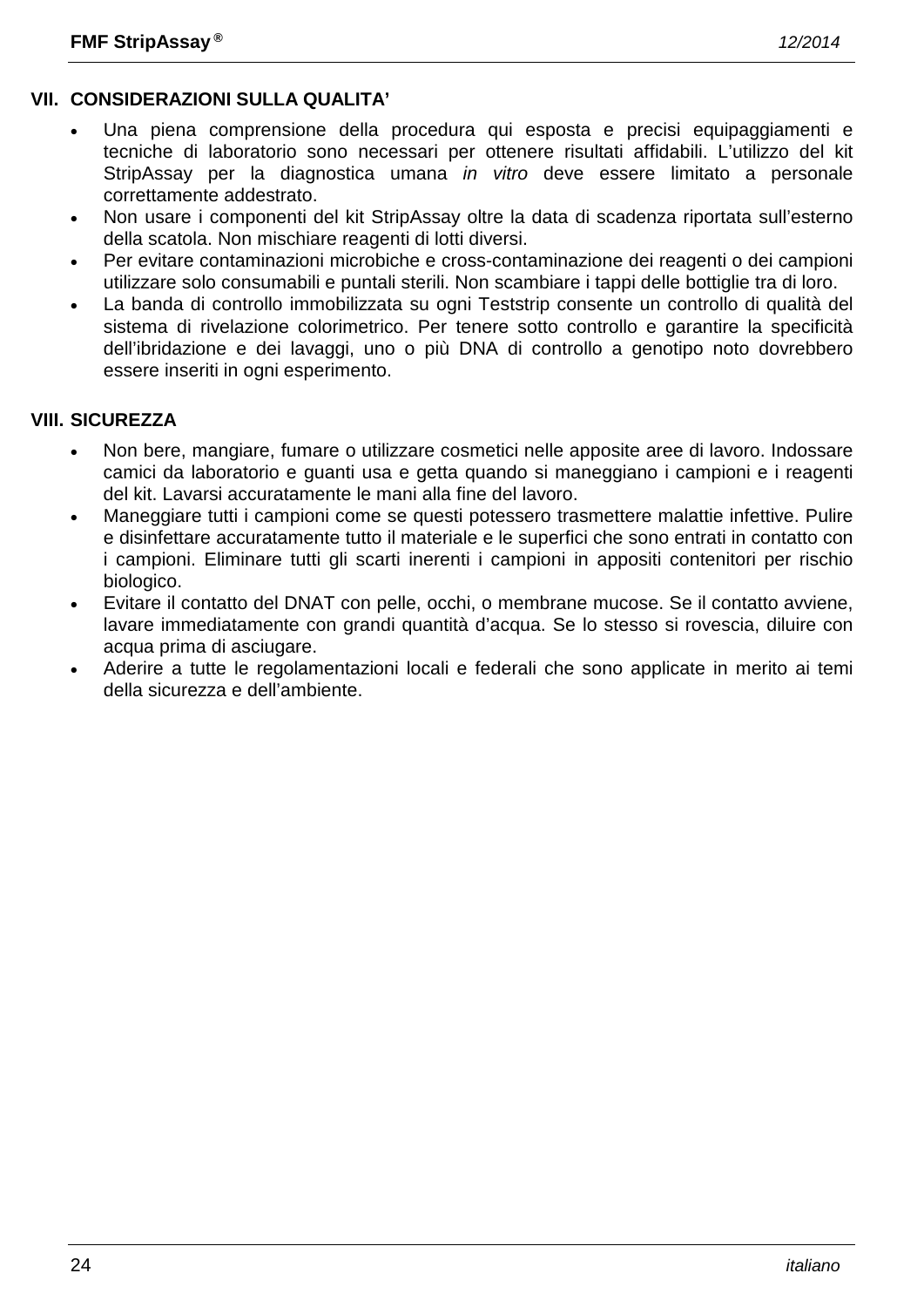# Instrucciones de uso

#### **I. APLICACIÓN**

Ensayo para la identificación de las mutaciones del gen MEFV basado en la reacción en cadena de la polimerasa (PCR) e hibridación inversa.

#### **II. METODOLOGÍA**

El procedimiento incluye tres pasos: (1) aislamiento del ADN, (2) amplificación PCR utilizando primers marcados con biotina, (3) hibridación de los productos de amplificación en una tira que contiene sondas de oligonucleótido alelo-específico fijadas en líneas paralelas (Fig. 1). Las secuencias marcadas con biotina unidas a la tira se detectan utilizando estreptavidinafosfatasa-alcalina y sustrato de color.

El ensayo incluye 12 mutaciones del gen MEFV: E148Q, P369S, F479L, M680I (G/C), M680I (G/A), I692del, M694V, M694I, K695R, V726A, A744S, R761H.

Se puede encontrar más información sobre genética en OMIM (Online Mendelian Inheritance in Man): www.ncbi.nlm.nih.gov/omim

#### **III. COMPONENTES DEL KIT**

Véase la lista de todos los componentes del kit en la página I.

El DNAT contiene 1,6% NaOH.

 $\langle \cdot \rangle$  Atención

H315: Provoca irritación cutánea

H319: Provoca irritación ocular grave

P280: Llevar guantes/prendas/gafas/máscara de protección

P337 + P313: Si persiste la irritación ocular: Consultar a un médico

Amplification Mix, Taq Dilution Buffer, Conjugate Solution, Wash Solution B contiene 0,05% NaN3. Conjugate Solution contiene estreptavidina-fosfatasa alcalina. Color Developer contiene nitroazul de tetrazolio (NBT) y 5-bromo-4-cloro-3-indolil fosfato (BCIP).

#### *¡Conservar todos los reactivos a 2-8°C cuando no se estén utilizando!*

#### **IV. MATERIALES REQUERIDOS PERO NO SUMINISTRADOS**

Aparte del equipamiento de un laboratorio de biología molecular estándar, se necesita:

- Microcentrifuga regulable de  $3.000-12.000$  rpm  $(1.000-12.000 \times g)$
- Incubador (p.e. bloque de calor, baño de agua) capaz de alcanzar 56°C y 98°C ( $\pm 2$ °C)
- Termociclador y tubos de reacción de plástico fino adecuados.
- Taq ADN polimerasa
- Baño de agua con plataforma de agitación y temperatura regulable (45 $\degree$ C ± 0,5 $\degree$ C)
- Aparato de aspiración al vacío
- Agitador (balanceo o agitador orbital)
- • *Opcional: equipo de electroforesis en gel de agarosa (para el control de los productos de amplificación)*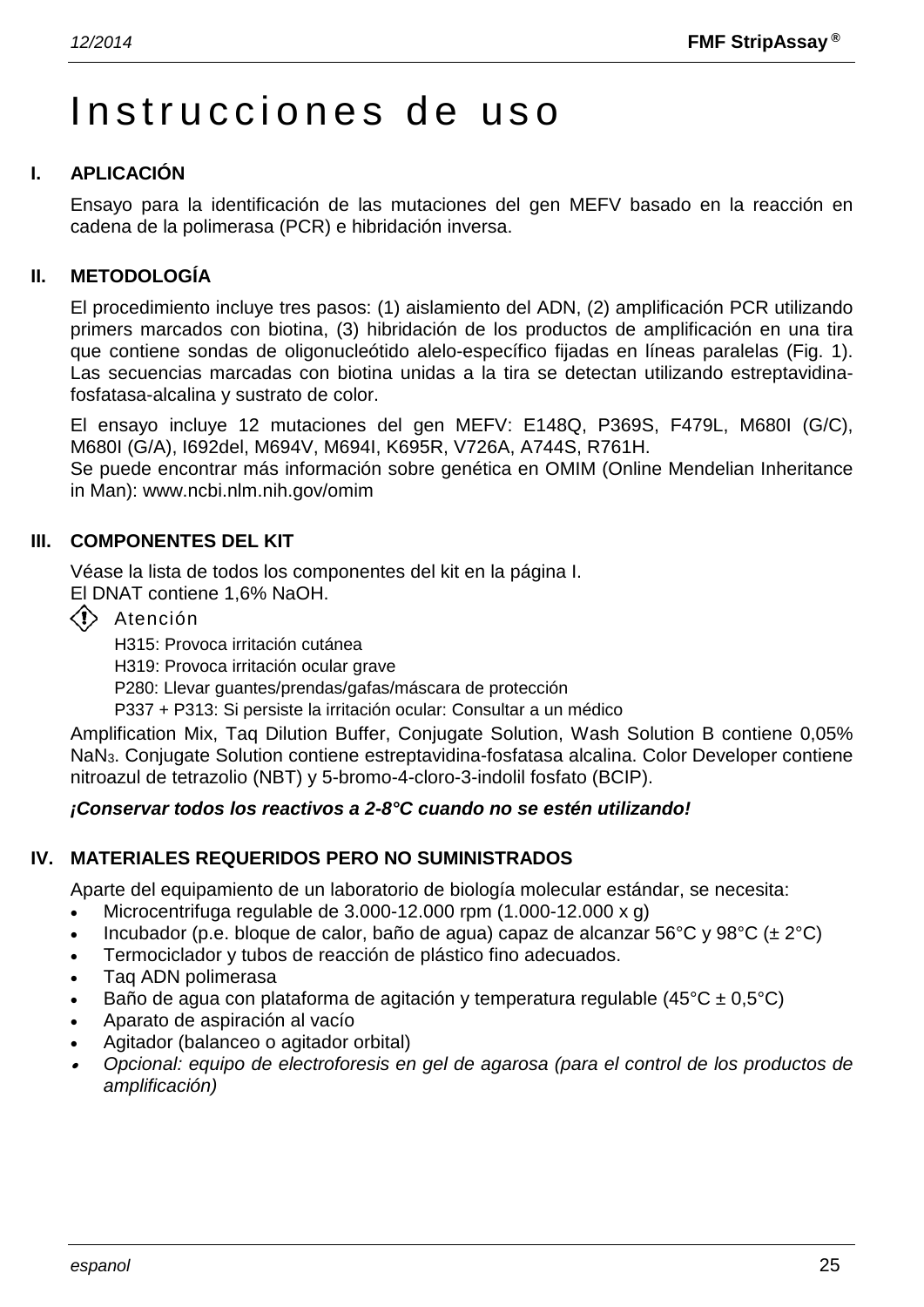# **V. PROCEDIMIENTO DEL ENSAYO**

#### **1. Aislamiento del ADN**

*Utilizar sangre fresca o congelada con EDTA o anticoagulante citrato; evitar sangre que contenga heparina.*

*No conservar la sangre durante más de tres días a temperatura ambiente o más de 1 semana a 2-8°C antes de utilizarla. La sangre que se ha mantenido congelada durante más de un año o que ha pasado más de tres ciclos de congelación-descongelación no se puede utilizar en este procedimiento.*

*Esperar a que las muestras de sangre alcancen la temperatura ambiente. Mezclar bien invirtiendo con cuidado los tubos de extracción de sangre varias veces. Repetir el proceso de mezclado cada vez que se vaya a extraer una alícuota de sangre.*

*Esperar a que la Lysis Solution y la GENxTRACT Resin alcancen la temperatura ambiente.*

- Pipetear **100 µl** de **sangre** en un microtubo de 1,5 ml con tapón de rosca.
- Añadir **1 ml** de la **Lysis Solution** , cerrar el tubo y mezclar invirtiéndolo varias veces.
- Dejar reposar durante **15 min.** a temperatura ambiente.
- Centrifugar durante **5 min.** a **3.000 rpm** (apox. 1.000 x g) en una microcentrífuga.
- Aspirar y desechar la parte superior (1 ml) del sobrenadante.
- Añadir **1 ml** de la **Lysis Solution**, cerrar el tubo y mezclar invirtiéndolo varias veces.
- Centrifugar durante **5 min.** a **12.000 rpm** (aprox. 12.000 x g) en una microcentrífuga.
- Aspirar y desechar el supernadante exceptuando aprox. 50 µl de un precipitado visible y esponjoso.
- Resuspender la GEN<sup>X</sup>TRACT Resin agitando el frasco.
- Añadir **200 µl** de **GENxTRACT Resin** al precipitado. Cerrar el tubo y mezclar en un agitador tipo vortex durante 10 seg.

*La GENxTRACT Resin sedimenta rápidamente. Repetir la resuspensión cada vez inmediatamente antes de aspirar otra alícuota.*

- Incubar durante **20 min.** a **56°C**. Mezclar en un agitador tipo vortex durante 10 seg.
- Incubar durante **10 min.** a **98°C**. Mezclar en un agitador tipo vortex durante 10 seg.
- Centrifugar durante **5 min.** a **12.000 rpm** en una microcentrífuga. Enfriar en hielo.

*El sobrenadante resultante contiene ADN adecuado para ser utilizado inmediatamente en la PCR. Para conservarlo de cara al futuro, el sobrenadante debería transferirse a un tubo nuevo y guardarse en un frigorífico (a 2-8°C hasta una semana) o en un congelador a -20°C.*

#### **2. Amplificación** *In Vitro* **(PCR)**

*Conservar todos los reactivos PCR y el ADN en frío durante todo el proceso. Realizar todos los pasos hasta el inicio de la amplificación en hielo (0-4°C).*

- Preparar una dilución de trabajo fresca (0,2 U/µl) de **Taq ADN polimerasa** en **Taq Dilution Buffer** (tapón transparente).
- Preparar un tubo de reacción para cada muestra a amplificar. Colocar los tubos en hielo.
- Para cada muestra, preparar una mezcla de reacción PCR final en hielo:
	- **15 µl** de **Amplification Mix** (tapón amarillo) **5 µl** de **Taq ADN polimerasa diluida** (1U) **5 µl** de **ADN**

*Si no se utilizan ADN preparado siguiendo el protocolo de aislamiento del kit (capítulo V/1), se recomienda utilizar un rango de concentración del ADN de 2-20 µg/ml (= 10-100 ng de ADN por reacción).*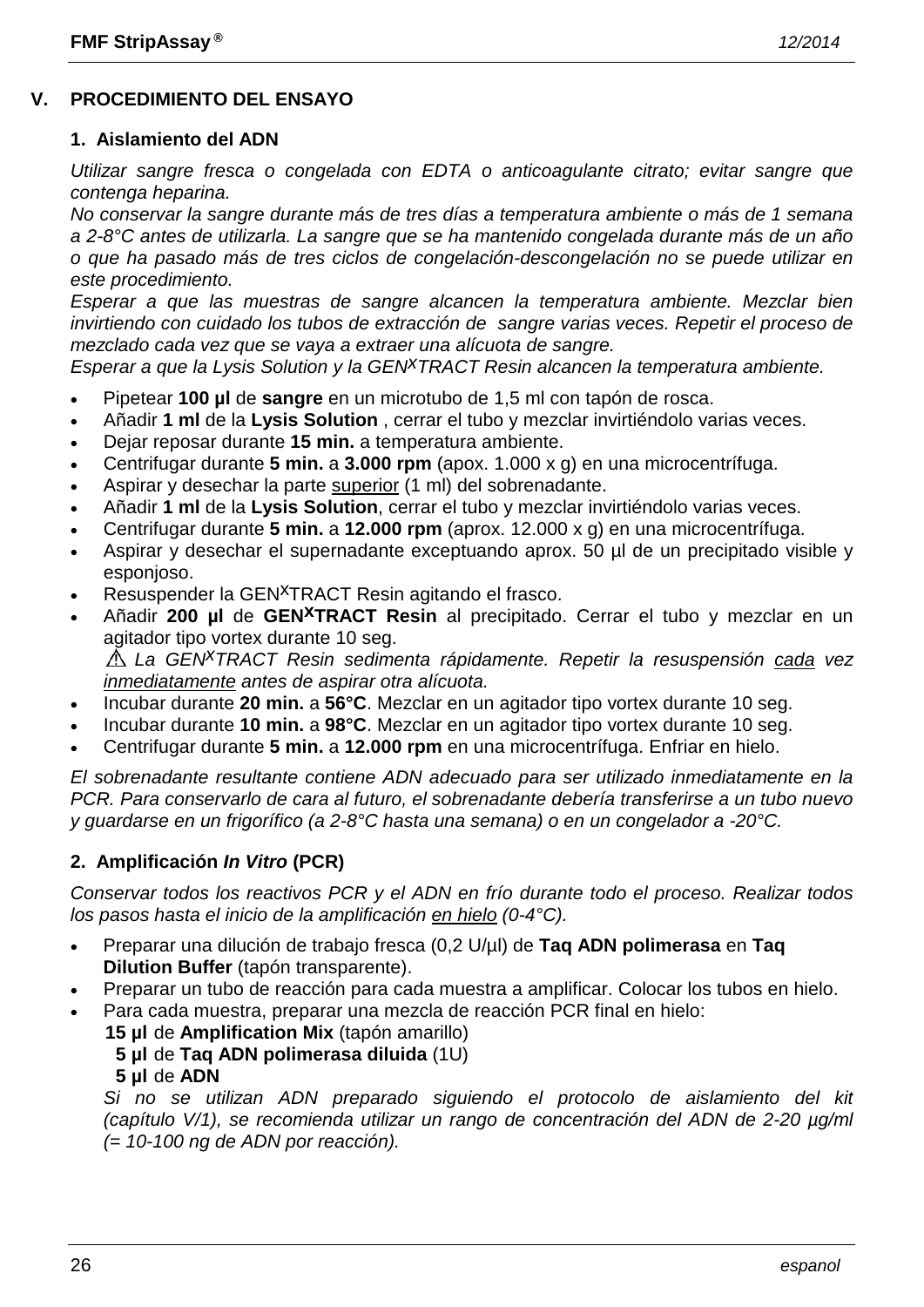- Tapar fuertemente los tubos. Precalentar el termociclador a 94°C.
- Introducir los tubos de reacción y ejecutar el siguiente programa de termociclado: Pre-PCR: 94°C/2 min.

Termociclado: 94°C/15 seg. - 58°C/30 seg. - 72°C/30 seg. (35 ciclos) Exensión final: 72°C/3 min.

*Conservar los productos de amplificación en hielo a 2-8°C para utilizarlos más adelante.*

*Opcional: Analizar los productos de amplificación mediante electroforesis en gel (p.e. 3% gel de agarosa).*

*Longitudes de fragmento: 206, 236, 295, 318 bp*

#### **3. Hibridación** (45°C; baño de agua con agitación)

*Ajustar el nivel de agua del baño a aprox. ½ de la altura de la Typing Tray.*

*Calentar el baño de agua a exactamente 45°C (± 0,5°C). Comprobar la temperatura del agua con un termómetro calibrado.*

*Precalentar el Hybridization Buffer y la Wash Solution A a 45°C. (Fijarse en que todos los precipitados formados a 2-8°C se disuelvan completamente.)*

*Esperar a que los Teststrips, el DNAT, la Conjugate Solution, la Wash Solution B y el Color Developer alcancen la temperatura ambiente. Preparar la/s Typing Tray/s.*

*Extraer un Teststrip para cada muestra utilizando unas pinzas limpias. (¡Tocar siempre los Teststrips con guantes!) Identificar los Teststrips fuera de las líneas marcadas con lápiz. (No utilizar bolígrafos, rotuladores etc.)*

- Pipetear **10 µl** de **DNAT** (tapón azul) en la esquina inferior de cada compartimento que se vaya a utilizar en las Typing Trays (un compartimento por muestra).
- Añadir **10 µl** del **producto de amplificación** sobre la gota correspondiente de DNAT. Mezclar bien con una pipeta. *(La solución permanecerá azul.)*
- Incubar durante **5 min.** a temperatura ambiente.
- Añadir **1 ml** de **Hybridization Buffer** (precalentado a 45°C) en cada compartimento. Agitar la Typing Tray con suavidad. *(Desaparecerá el color azul.)*
- Introducir los **Teststrips** con el lado marcado hacia arriba (¡líneas visibles!) en los compartimentos correspondientes. Sumergir completamente.
- Incubar durante **30 min.** a **45°C** en la plataforma de agitación del baño de agua. *Ajustar una frecuencia de agitación moderada (aprox. 50 rpm) para evitar derrames. Mantener cerrada la tapa del baño de agua para evitar variaciones en la temperatura.*
- Al final de la incubación, aspirar las soluciones de hibridación mediante aspiración al vacío.

*Hacerlo inmediatamente. No permitir que las tiras se sequen durante el proceso.*

#### **4. Lavado riguroso** (45°C; baño de agua con agitación)

- Añadir **1 ml** de **Wash Solution A** (precalentada a 45°C). Lavar brevemente (10 seg.). Aspirar los líquidos mediante aspiración al vacío.
- Añadir **1 ml** de **Wash Solution A** (45°C).
- Incubar durante **15 min.** a **45°C** en el baño de agua con agitación. Aspirar los líquidos mediante aspiración al vacío.
- Añadir **1 ml** de **Wash Solution A** (45°C).
- Incubar durante **15 min.** a **45°C** en el baño de agua con agitación. Aspirar los líquidos mediante aspiración al vacío.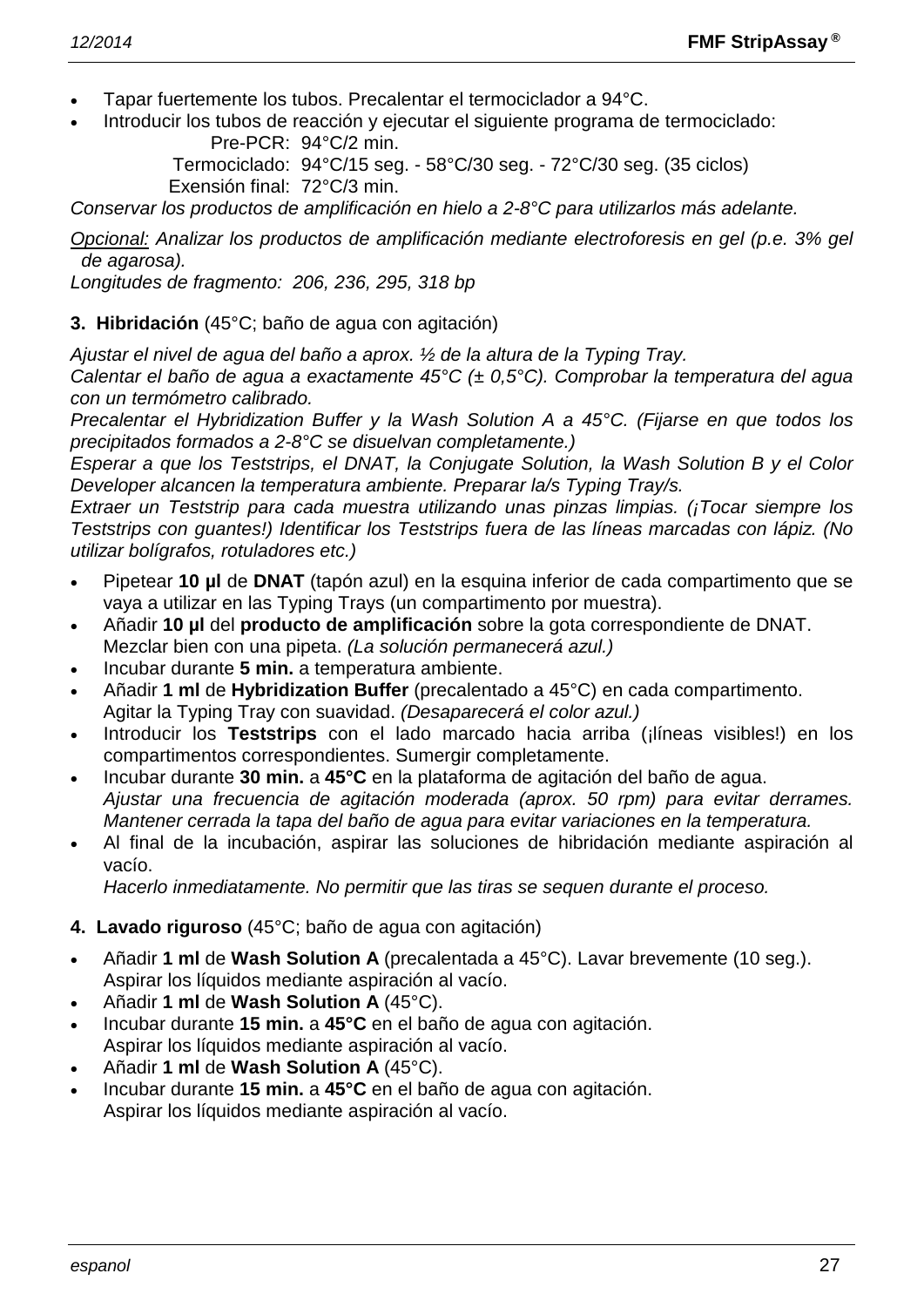- **5. Revelado del color** (temperatura ambiente)
- Añadir **1 ml** de **Conjugate Solution**.
- Incubar durante **15 min.** a **temperatura ambiente** en un agitador de balanceo u orbital. Aspirar los líquidos mediante aspiración al vacío.
- Añadir **1 ml** de **Wash Solution B**. Lavar brevemente (10 seg.). Aspirar los líquidos mediante aspiración al vacío.
- Añadir **1 ml** de **Wash Solution B**.
- Incubar durante **5 min.** a **temperatura ambiente** en un agitador de balanceo u orbital. Aspirar los líquidos mediante aspiración al vacío.
- Añadir **1 ml** de **Wash Solution B**.
- Incubar durante **5 min.** a **temperatura ambiente** en un agitador de balanceo u orbital. Aspirar los líquidos mediante aspiración al vacío.
- Añadir **1 ml** de **Color Developer**.
- Incubar durante **15 min.** a **temperatura ambiente** en la oscuridad en un agitador de balanceo u orbital.
- *Si se produce una reacción positiva, aparecerá un color morado.*
- Lavar varias veces los Teststrips con agua destilada. Dejar que los Teststrips se sequen en oscuridad sobre papel absorbente. *No exponer los Teststrips a una luz intensa después del revelado del color.*

# **VI. INTERPRETACIÓN DE LOS RESULTADOS**

El genotipo de la muestra se determina utilizando el « CollectorTM » suministrada.

Colocar el Teststrip procesado dentro de uno de los campos diseñados, alinearla con el dibujo esquemático utilizando la línea roja (arriba) y la línea verde (abajo), y pegarla con cinta adhesiva.

Una reacción positiva de la línea de Control superior indica el funcionamiento correcto de la Conjugate Solution y del Color Developer. Esta línea siempre debería dar positivo.

Para cada posición polimórfica, se debería obtener uno de los siguientes patrones de bandas: *Nota: Las intensidades de las bandas positivas pueden variar. Esto no tiene ningún significado para los resultados.*



|            | banda « wild type » | banda « mutant » | genotipo           |
|------------|---------------------|------------------|--------------------|
| <b>NOR</b> | positivo            | negativo         | normal             |
| HET        | positivo            | positivo         | heterocigoto       |
| <b>HOM</b> | negativo            | positivo         | homocigoto mutante |

Véanse los ejemplos sobre los resultados del StripAssay de la página III (Fig. 3).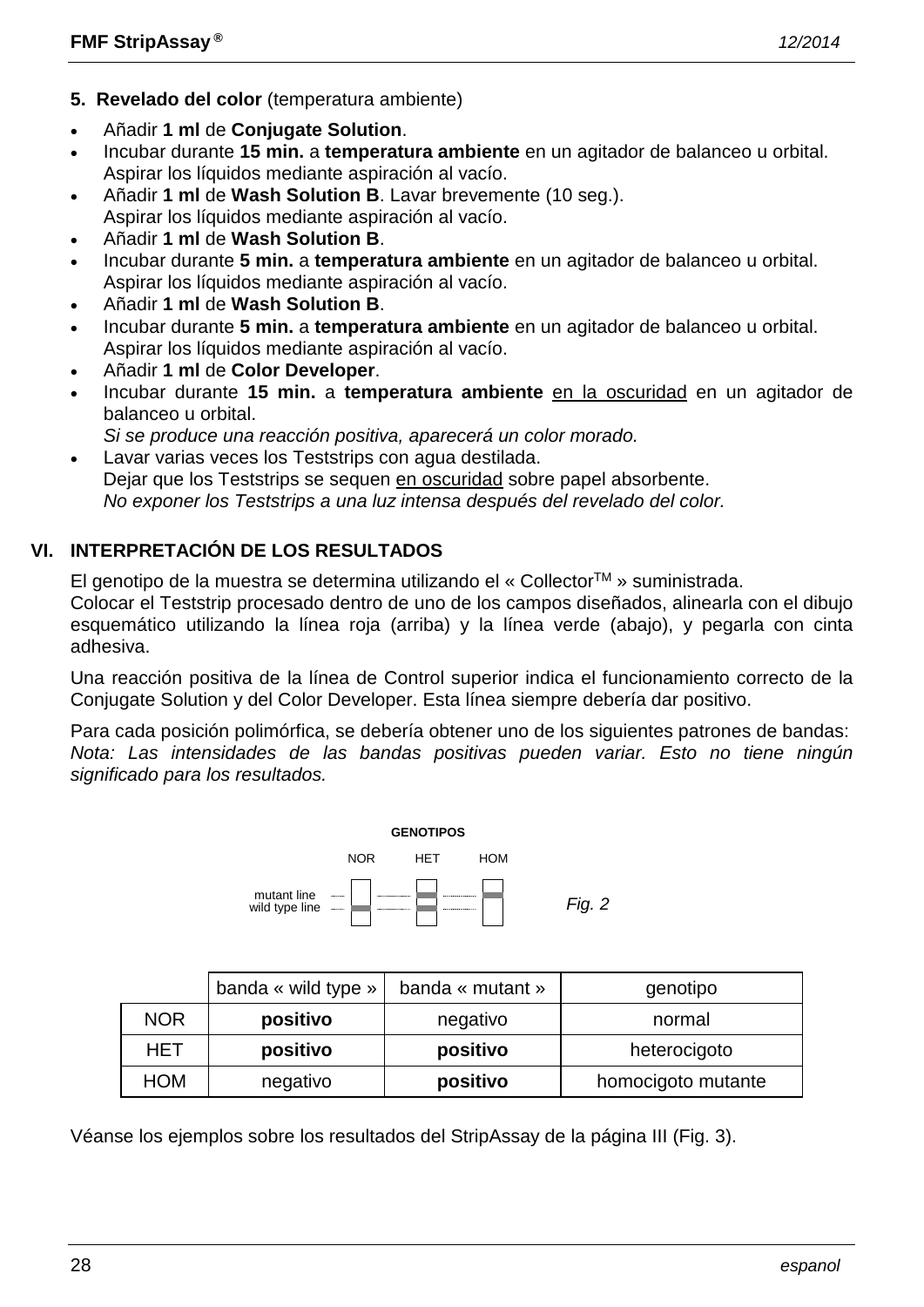Algunas de las mutaciones incluidas en el kit FMF StripAssay ® están localizadas en unos pocos nucleótidos del gen MEFV. En las tiras, estas mutaciones están representadas por una sonda « wild type » común, de modo que las 12 mutaciones están cubiertas solamente por 8 sondas « wild type ».

| línea | sonda « wild type » | mutación                     |
|-------|---------------------|------------------------------|
| 13    | codon 148           | E148Q                        |
| 14    | codon 369           | P369S                        |
| 15    | codon 479           | F479L                        |
| 16    | codon 680           | M680I (G/C), M680I (G/A)     |
| 17    | codon 692-695       | 1692del, M694V, M694I, K695R |
| 18    | codon 726           | V726A                        |
| 19    | codon 744           | A744S                        |
| 20    | codon 761           | <b>R761H</b>                 |

Las muestras que sean heterocigotas compuestas para dos de estas mutaciones (p.e. M694V + M694I, M694V + K695R) carecerán de la banda « wild type » común (véanse los ejemplos I y J, página III).

Se pueden encontrar consejos sobre los problemas que pueden surgir poniéndose en contacto con ViennaLab a través del distribuidor local o directamente en la dirección facilitada en la página I.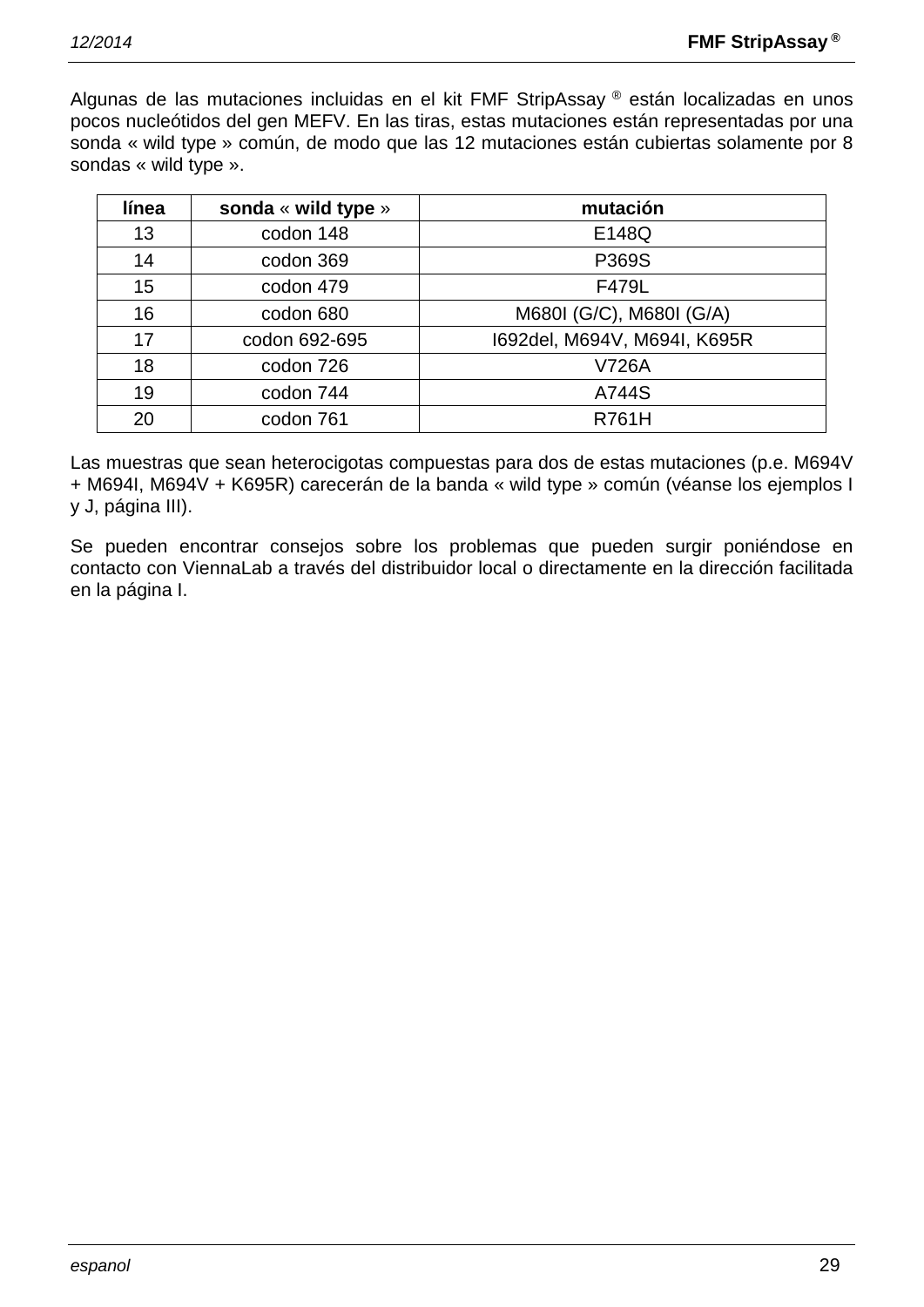# **VII. CONSIDERACIONES SOBRE LA CALIDAD**

- Para obtener resultados fiables, es preciso entender perfectamente el procedimiento aquí resumido, así como disponer de un equipo y técnicas de laboratorio precisos. El uso del StripAssay para diagnóstico humano in vitro debe estar limitado al personal adecuadamente formado y experimentado.
- No utilizar los componentes del StripAssay pasada la fecha de caducidad impresa en el exterior de la caja. No mezclar reactivos pertenecientes a lotes diferentes.
- Evitar la contaminación microbiana y la contaminación cruzada de los reactivos o de las muestras utilizando puntas de pipetas estériles y desechables durante todo el proceso. No intercambiar los tapones de los frascos.
- La línea de control de cada Teststrip permite realizar un control del rendimiento del sistema de detección cromógena. Para monitorizar y validar la especificidad de los pasos de hibridación y lavado, se deberían incluir controles de genotipos conocidos cada dvez que se realizaran estudios genéticos.

# **VIII. SEGURIDAD**

- No beber, comer, fumar o utilizar productos cosméticos en las áreas de trabajo designadas. Llevar ropa de laboratorio y guantes desechables mientras se manipulan las muestras y los reactivos del kit. Lavarse bien las manos al finalizar.
- Manipular las muestras como si fueran capaces de transmitir agentes infecciosos. Limpiar y desinfectar a fondo todos los materiales y superficies que hayan entrado en contacto con las muestras. Eliminar todos los residuos asociados a las muestras clínicas en un contenedor para residuos biológicos potencialmente peligrosos.
- Evitar el contacto del DNAT con la piel, los ojos o las membranas mucosas. Si se produce el contacto, lavar inmediatamente con mucha agua. En caso de derrame, diluir con agua antes de secar el área afectada con un trapo.
- Seguir la normativa de seguridad medioambiental local y estatal vigente.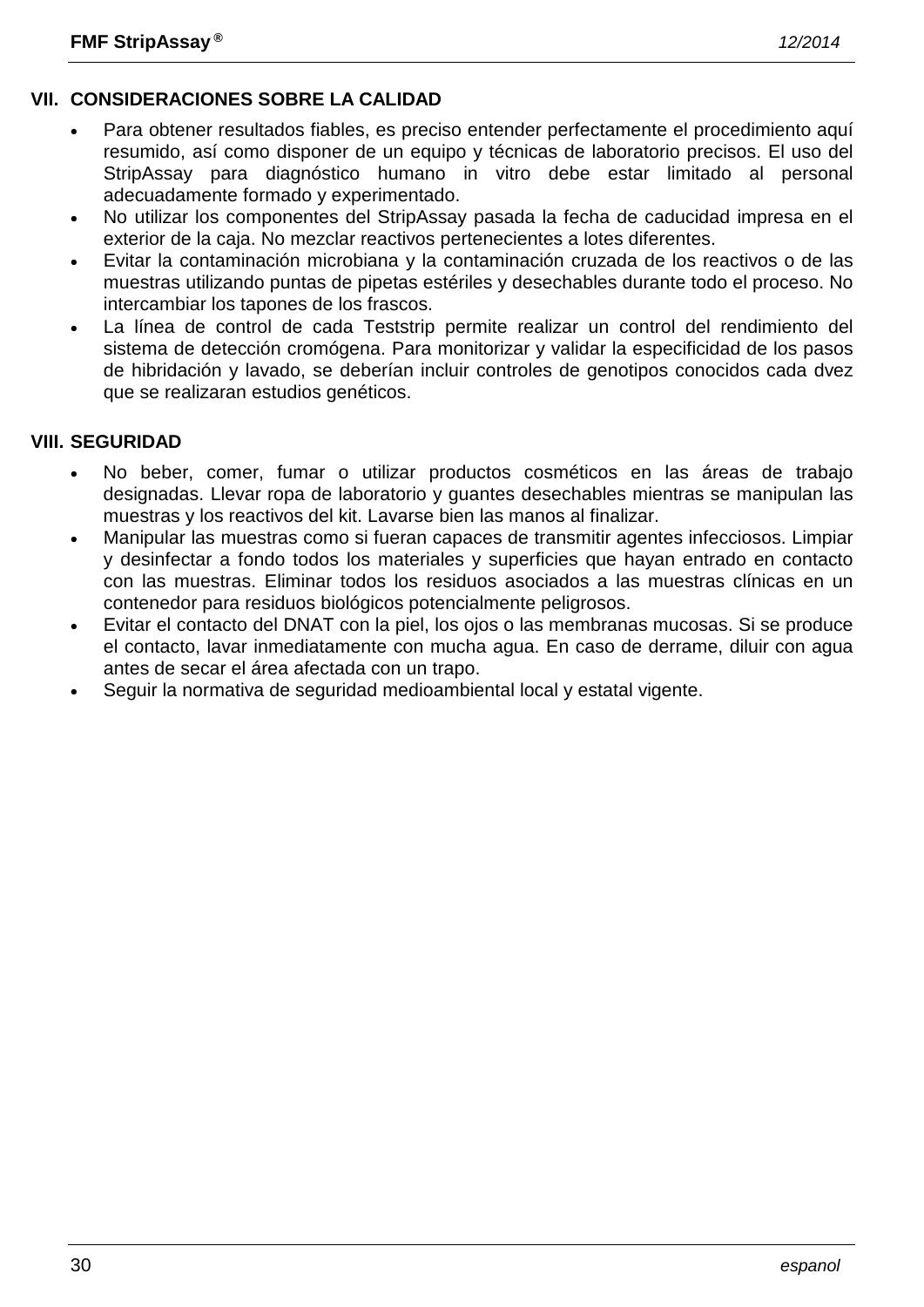# Instruções de utilização

# **I. UTILIZAÇÃO PREVISTA**

Ensaio para a identificação de mutações no gene MEFV baseado na reacção em cadeia da polimerase (PCR) e hibridação reversa.

#### **II. METHODOLOGY**

O procedimento incluí três passos: (1) isolamento do DNA, (2) amplificação por PCR utilizando *primers* biotinilados, (3) hibridação de produtos de amplificação numa tira de teste com sondas oligonucleotidicas específicas de alelo num *array* de linhas paralelas (Fig. 1). As sequências biotiniladas ligadas são detectadas usando fosfatase alcalina-estreptavidina e substratos de cor.

O ensaio engloba 12 mutações no gene MEFV: E148Q, P369S, F479L, M680I (G/C), M680I (G/A), I692del, M694V, M694I, K695R, V726A, A744S, R761H.

Masi informação genética está disponível na OMIM (Online Mendelian Inheritance in Man): www.ncbi.nlm.nih.gov/omim

#### **III. COMPONENTES DO KIT**

Ver lista de todos os components do kit na página I.

DNAT contém 1.6% NaOH.

 $\langle \cdot \rangle$  Atenção

H315: Provoca irritação cutânea

H319: Provoca irritação ocular grave

P280: Usar luvas de protecção/vestuário de protecção/protecção ocular/protecção facial

P337 + P313: Caso a irritação ocular persista: consulte um médico

Amplification Mix, Taq Dilution Buffer, Conjugate Solution, Wash solution B contém 0.05% NaN3. Conjugate Solution contém fosfatase alcalina-estreptavidina. Color Developer contém Nitroazul de tetrazólio (NBT) e 5-bromo-4-cloro-3-indolil fosfato (BCIP).

#### *Conserve todos os reagentes a 2-8°C quando não estiverem a ser utilizados !*

#### **IV. MATERIAIS NECESSÁRIOS MAS NÃO FORNECIDOS**

Adicionalmente ao material padrão do laboratório de biologia molecular, é necessário:

- Microcentrífuga ajustável com capacidade para 3,000-12,000 rpm (1,000-12,000 x g)
- Incubadora (ex. bloco de aquecimento, banho de água) de 56°C e 98°C ( $\pm 2$ °C)
- Aparelho de termociclos e tubos adequados de paredes de plástico finas/tiras
- Taq DNA polimerase
- Banho de água com plataforma de agitação e temperatura ajustável (45°C ± 0.5°C)
- Aparelho de aspiração de vácuo
- Agitador (de leito ou orbital)
- • *Opcional: equipamento de electroforese em gel de agarose (para controlo dos produtos da amplificação)*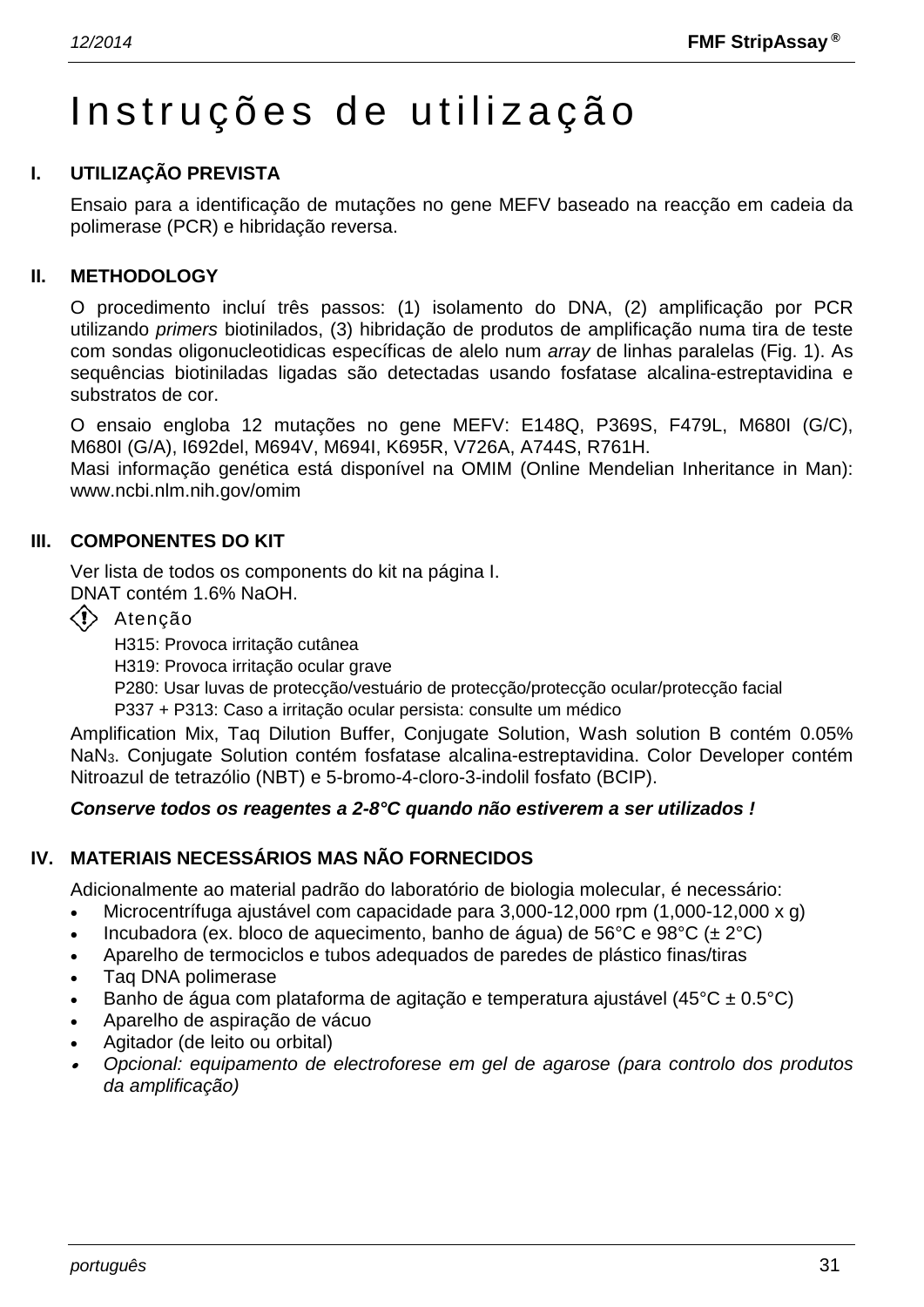# **V. PROCEDIMENTO DO ENSAIO**

#### **1. Isolamento do DNA**

*Utilize sangue fresco ou congelado com EDTA ou anticoagulante citrato; evite sangue com heparina.*

*Não conserve o sangue durante mais do que 3 dias à temperatura ambiente ou mais do que uma semana a 2-8°C antes de utilizar. O sangue que foi mantido congelado durante mais do que um ano, ou que esteve sujeito a mais do que três ciclos de congelação/descongelação é inapropriado para ser utilizado neste procedimento.*

*Deixe as amostras estabilizar à temperatura ambiente. Misture bem invertendo cuidadosamente, várias vezes, os tubos de sangue. Repita a mistura cada vez, antes de retirar uma aliquota do sangue.*

*Deixe que a Lysis Solution e a GENxTRACT Resin estabilizem à temperatura ambiente.*

- Pipete **100 µl** da **amostra de sangue** para um microtubo de 1.5 ml com tampa de enroscar.
- Adicione **1 ml** da **Lysis Solution**, feche o tubo e misture várias vezes por inversão.
- Deixe estabilizar **15 min.** à temperatura ambiente.
- Centrifugue **5 min.** a **3,000 rpm** (aprox. 1,000 x g) numa microcentrifuga.
- Remova e rejeite a porção de cima (topo) 1 ml de sobrenadante.
- Adicione **1 ml** de **Lysis Solution**, feche o tubo e misture várias vezes por inversão.
- Centrifugue **5 min.** a **12,000 rpm** (aprox. 12,000 x g) numa microcentrifuga.
- Remova e rejeite o sobrenadante excepto aprox. 50 µl de um pellet suave e vísivel.
- Resuspenda a GEN<sup>X</sup>TRACT Resin por rotação insistente do recipiente.
- Adicione **200 µl** da **GENxTRACT Resin** ao pellet. Feche o tubo e agite no vortex 10 seg. *A GENxTRACT Resin sedimenta rapidamente. Repita a resuspensão de cada vez e imediatamente antes de remover outra aliquota.*
- Incube **20 min.** a **56°C**. Agite no vortex 10 seg.
- Incube **10 min.** a **98°C**. Agite no vortex 10 seg.
- Centrifugue **5 min.** a **12,000 rpm** numa microcentrifuga. Arrefeça no gelo.

*O sobrenadante resultante contém um template de DNA adequado para uso imediato em PCR. Para manter conservado, o sobrenadante deve ser transferido para um tubo novo arrefecido e manter a refrigeração (2-8°C; até uma semana) ou congelado a -20°C.*

#### **2. Amplificação** *In Vitro* **(PCR)**

*Mantenha todos os reagentes de PCR e os templates de DNA sempre refrigerados ao longo do procedimento. Realize todos os passos até ao inicio do programa de termociclos em gelo (0-4°C).*

- Prepare uma diluição de trabalho nova (0.2 U/µl) de **Taq DNA polimerase** no **Taq Dilution Buffer** (tampa transparente).
- Prepare um tubo de reacção para cada amostra a ser amplificada. Coloque os tubos no gelo.
- Para cada amostra prepare a mistura de reacção final de PCR no gelo:

**15 µl Amplification Mix** (tampa amarela)

## **5 µl Taq DNA polimerase diluida** (1U)

#### **5 µl template de DNA**

*Se os templates de DNA utilizados não foram preparados de acordo com o protocolo do kit de isolamento (capítulo V/1), é recomendada a utilização de um intervalo de concentração de DNA de 2-20 µg/ml (= 10-100 ng DNA por reacção).*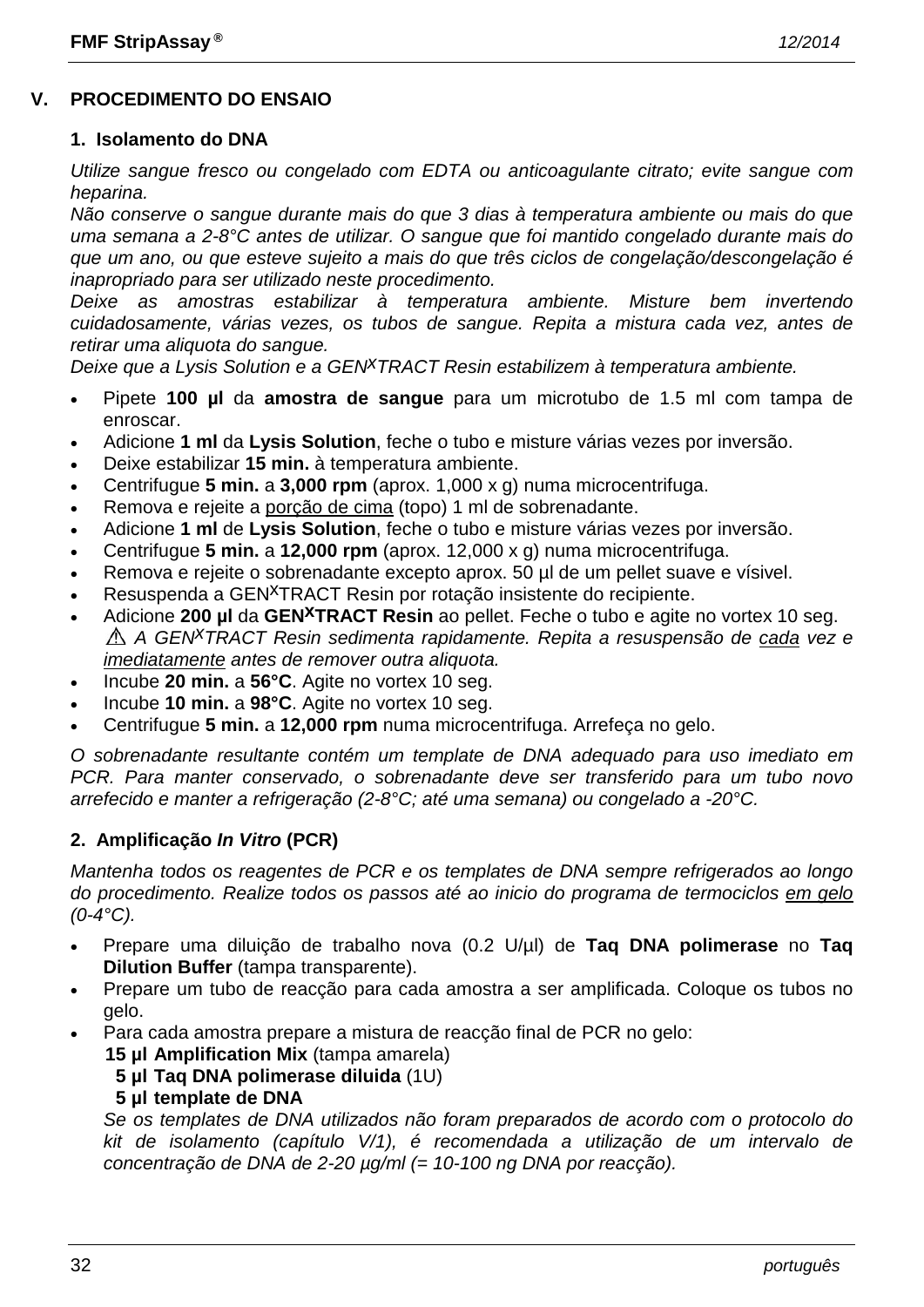- Coloque bem as tampas nos tubos. Pré-aqueça o aparelho de termociclos a 94°C.
- Insira os tubos de reacção e ponha a funcionar o seguinte programa de termociclos: pré-PCR: 94°C/2 min.

termociclos: 94°C/15 seg. - 58°C/30 seg. - 72°C/30 seg. (35 ciclos) extensão final: 72°C/3 min.

*Conserve os produtos de amplificação no gelo ou a 2-8°C para utilização futura.*

*Opcional: Analise os produtos de amplificação por electroforese em gel de agarose (ex. gel de agarose a 3%).*

*Comprimentos dos fragmentos: 206, 236, 295, 318 bp*

#### **3. Hibridação** (45°C; banho de água com agitação)

*Ajuste o nível de água no banho até aprox. ½ da altura do Typing Tray.*

*Aqueça banho de água a exactamente 45°C (± 0.5°C). Verifique a temperatura da água com termómetro calibrado*

*Pré-aqueça o Hybridization Buffer e a Wash Solution A a 45°C. (Tenha atenção, que todos os precipitados formados a 2-8°C sejam completamente dissolvidos.)*

*Deixe que as Teststrips, DNAT, Conjugate Solution, Wash Solution B e o Color Developer estabilizem à temperatura ambiente. Prepare o Typing Tray(s).*

*Remova uma Teststrip para cada amostra usando uma pinça limpa. (Toque nas Teststrips apenas com luvas!). Identifique as Teststrips fora das zonas marcadas com um lápis. (Não utilize esferográficas, marcadores, etc)*

- Pipete **10 µl DNAT** (tampa azul) para o canto inferior de cada pista a ser utilizada nos Typing Trays (uma pista por amostra).
- Adicione **10 µl** de **produto de amplificação** à gota correspondente de DNAT. Misture bem com pipeta. *(A solução deverá permanecer azul.)*
- Deixe em repouso durante **5 min.** à temperatura ambiente.
- Adicione **1 ml** de **Hybridization Buffer** (pré-aquecido a 45°C) em cada pista. Agite o tabuleiro (tray) cuidadosamente. *(A cor azul vai desaparecer.)*
- Insira **Teststrips** com os lados marcados para cima (linhas vísiveis!) nas pistas respectivas. Submerja completamente.
- Incube **30 min.** a **45°C** na plataforma de agitação do banho de água. *Programe uma velocidade de agitação moderada (aprox. 50 rpm) para evitar salpicos. Mantenha a tampa do banho fechada para evitar variações de temperatura.*
- No final da incubação remova as soluções de hibridação por aspiração de vácuo. *Continue imediatamente. Não deixe que as Teststrips sequem durante todo o procedimento.*

#### **4. Lavagem de estringência** (45°C; banho de água com agitação)

- Adicione **1 ml** de **Wash Solution A** (pré-aquecido a 45°C). Lave ligeiramente (10 seg.). Remova os liquidos por aspiração de vácuo.
- Adicione **1 ml** de **Wash Solution A** (45°C).
- Incube **15 min.** a **45°C** no banho de água com agitação. Remova os liquidos por aspiração de vácuo.
- Adicione **1 ml** de **Wash Solution A** (45°C).
- Incube **15 min.** a **45°C** no banho de água com agitação. Remova os liquidos por aspiração de vácuo.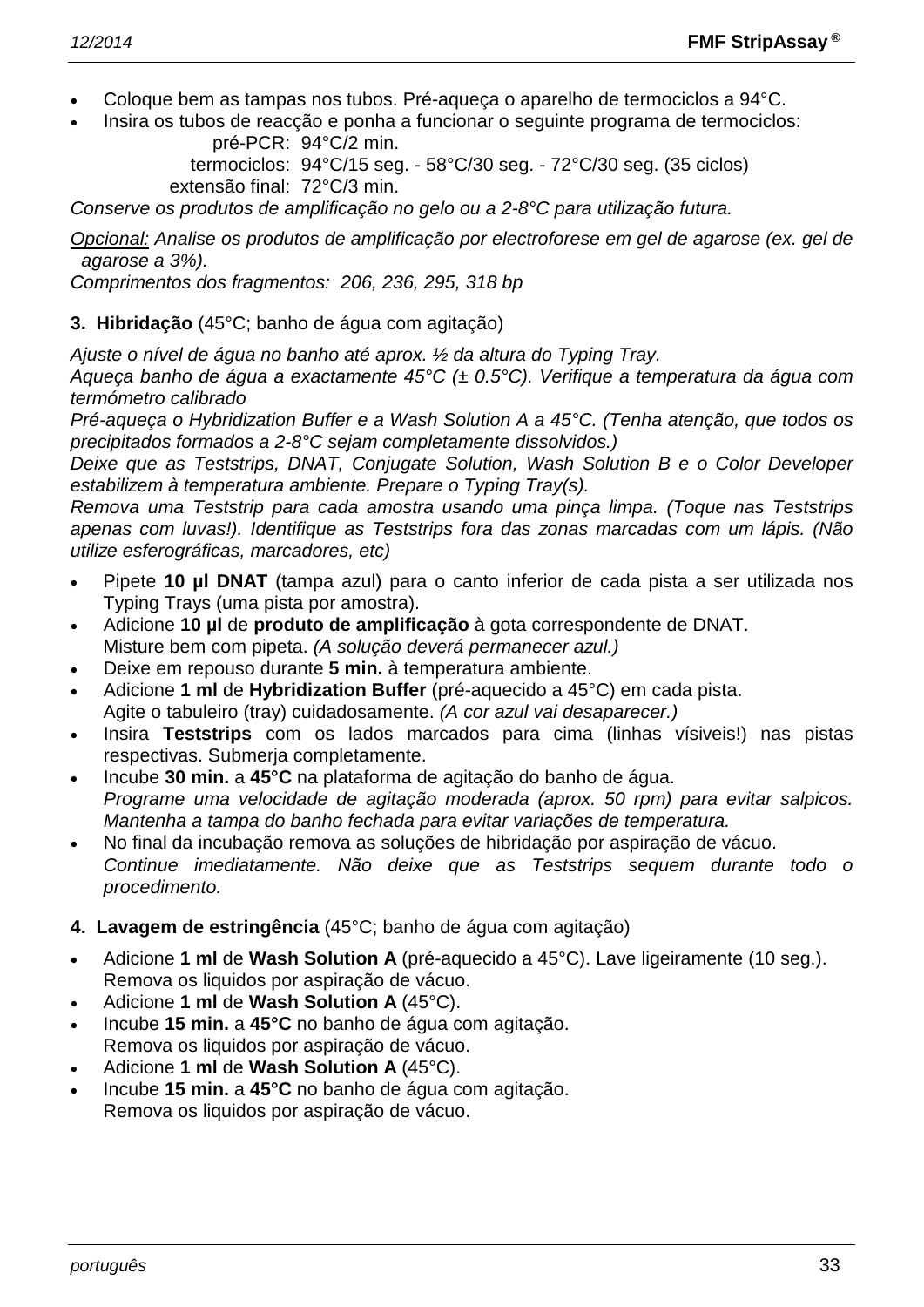- **5. Desenvolvimento de cor** (temperatura ambiente)
- Adicione **1 ml** de **Conjugate Solution**.
- Incube **15 min.** à **temperatura ambiente** num leito com agitação ou agitador orbital. Remova os liquidos por aspiração de vácuo.
- Adicione **1 ml** de **Wash Solution B**. Lave ligeiramente (10 seg.). Remova os liquidos por aspiração de vácuo.
- Adicione **1 ml** de **Wash Solution B**.
- Incube **5 min.** à **temperatura ambiente** num leito com agitação ou agitador orbital. Remova os liquidos por aspiração de vácuo.
- Adicione **1 ml** de **Wash Solution B**.
- Incube **5 min.** à **temperatura ambiente** num leito com agitação ou agitador orbital. Remova os liquidos por aspiração de vácuo.
- Adicione **1 ml** de **Color Developer**.
- Incube **15 min.** à **temperatura ambiente** no escuro num leito com agitação ou agitador orbital.
- *Vai surgir uma coloração púrpura depois da reacção positiva.*
- Lave várias vezes as Teststrips com água destilada. Deixe que as tiras sequem no escuro em papel absorvente. *Não exponha a luz intensa as Teststrips depois do Desenvolvimento de cor.*

# **VI. INTERPRETAÇÃO DOS RESULTADOS**

O genótipo da amostra é determinado usando a folha Collector<sup>™</sup> inclusa.

Coloque a Teststrip processada num dos campos designados, alinhe-a ao desenho esquemático usando a linha marcadora vermelha (topo) e a linha marcadora verde (fundo), e cole-a com fita adesiva.

Uma reacção positiva da linha de controlo mais acima indica o funcionamento correcto da Conjugate Solution e do Color Developer. Esta linha deve sempre colorir-se de modo positivo.

Para cada posição polimórfica, um dos segunites padrões de coloração deve ser obtido: *Nota: As intensidades de coloração das linhas positivas podem variar. Tal não tem significado para o resultado.*



|            | linha « wild type » | linha « mutant » | genótipo             |
|------------|---------------------|------------------|----------------------|
| <b>NOR</b> | positivo            | negativo         | normal               |
| HET        | positivo            | positivo         | heterozigótico       |
| HOM        | negativo            | positivo         | mutante homozigótico |

Ver exemplos do resultados das StripAssay na página III (Fig. 3).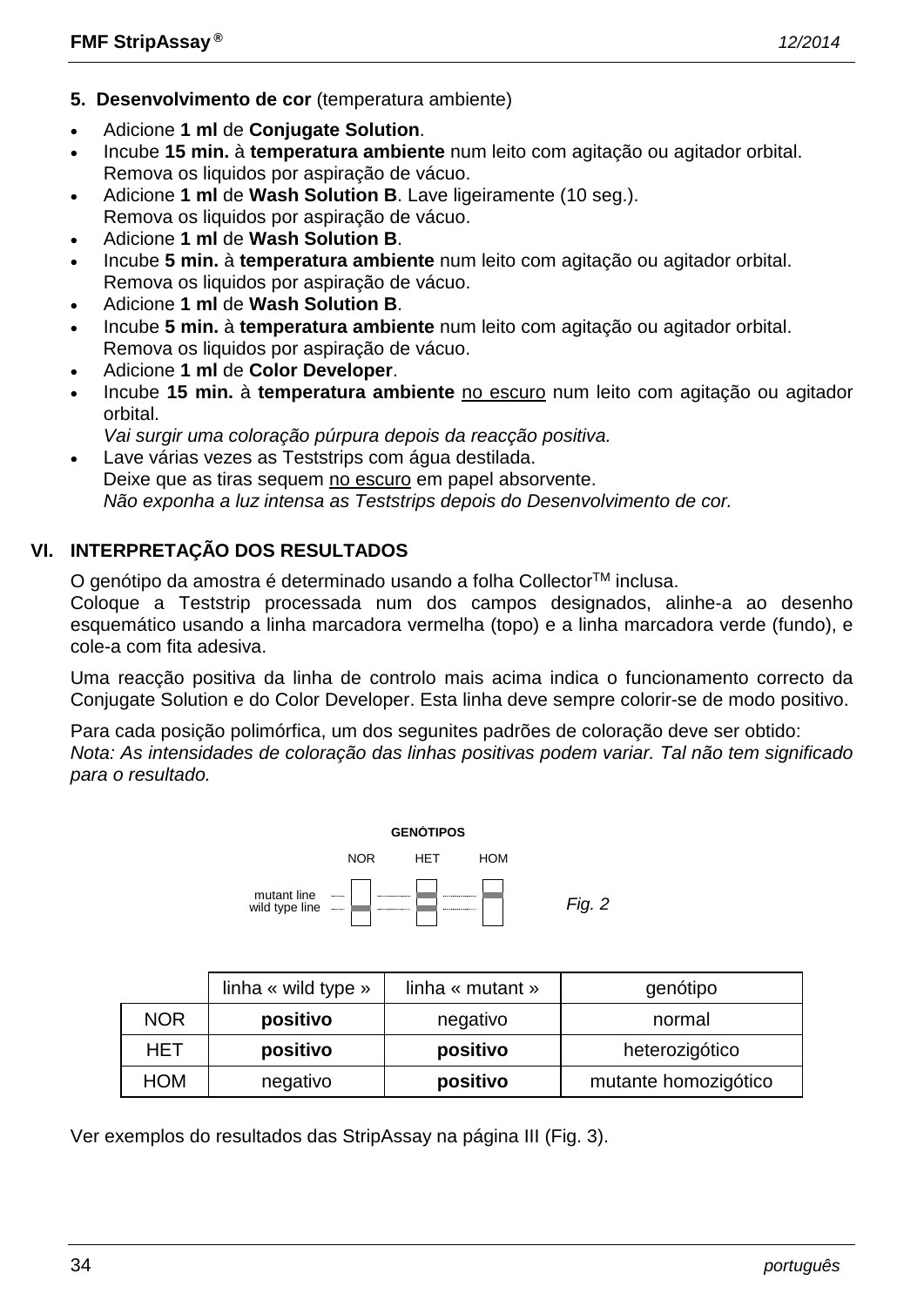Algumas das mutações englobadas pelo FMF StripAssay ® localizam-se num pequeno número de nucleótidos, nos gene MEFV. Nos Teststrips estes são representados por uma sonda « wild type » comum, para que as 12 mutações sejam englobados apenas por 8 sondas « wild type ».

| linha | sonda « wild type » | mutação                      |
|-------|---------------------|------------------------------|
| 13    | codon 148           | E148Q                        |
| 14    | codon 369           | P369S                        |
| 15    | codon 479           | F479L                        |
| 16    | codon 680           | M680I (G/C), M680I (G/A)     |
| 17    | codon 692-695       | 1692del, M694V, M694I, K695R |
| 18    | codon 726           | <b>V726A</b>                 |
| 19    | codon 744           | A744S                        |
| 20    | codon 761           | <b>R761H</b>                 |

As amostras que são compostos heterozigóticos para duas destas mutações (ex. M694V + M694I, M694V + K695R) não terão o sinal comum de « wild type » (ver exemplos I e J, página  $III$ ).

Conselhos para resolução rápida de problemas podem ser obtidos por contacto com a ViennaLab através do distribuidor local ou por contacto directo para o endereço disponibilizado na página I.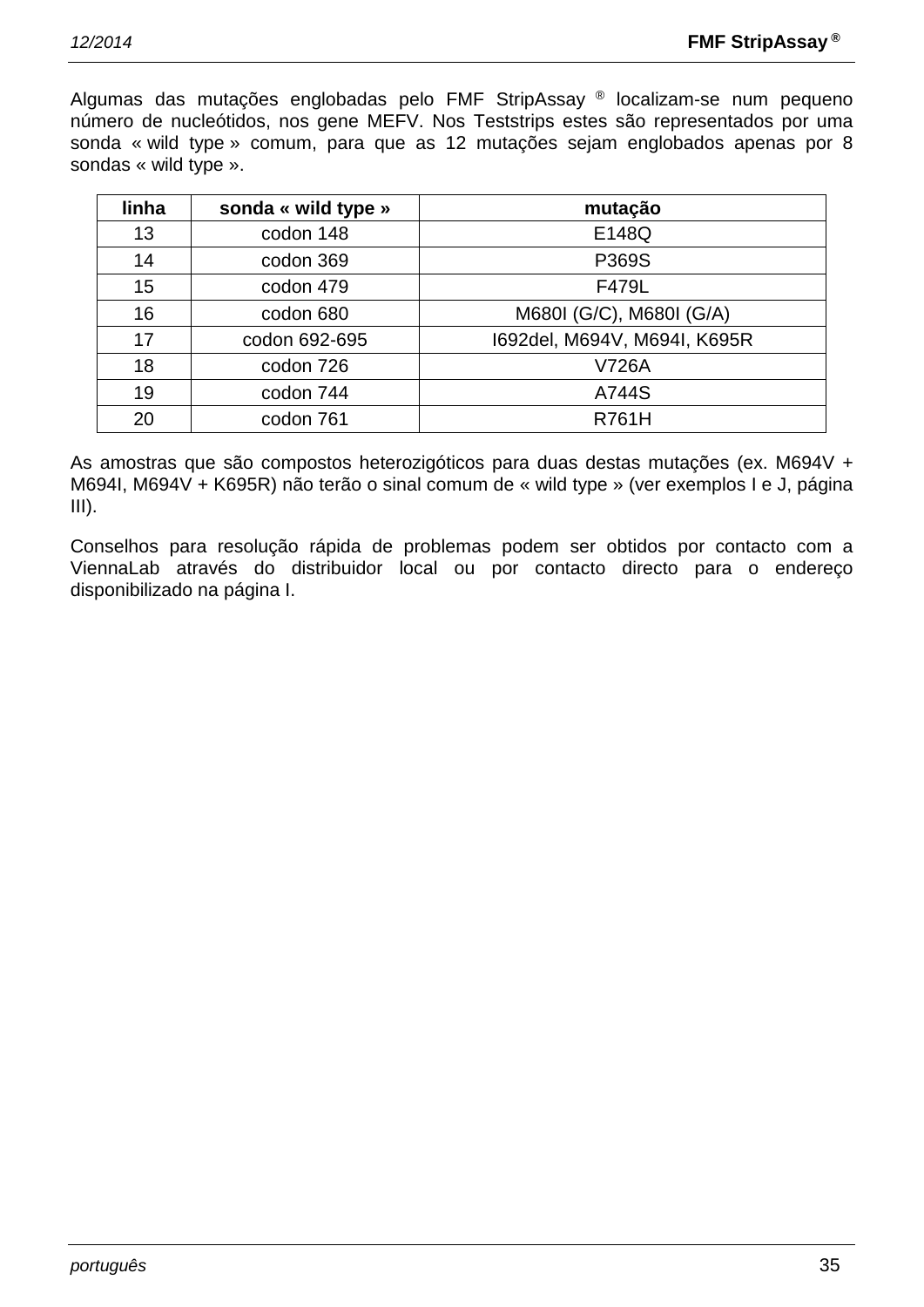# **VII. CONSIDERAÇÕES DE QUALIDADE**

- O entendimento detalhado do procedimento aqui explicado, e equipamento de laboratório e técnicas precisas, são necessárias para obter resultados fiáveis. Utilização do StripAssay para diagnóstico *in vitro* humano deve ser restrito a pessoal com o treino adequado.
- Não utilize componentes do StripAssay depois do prazo de validade ter expirado. O prazo de validade está impresso na parte exterior da caixa do kit. Não misture reagentes de lotes diferentes.
- Evite a contaminação microbiana e a contaminação cruzada de reagentes ou amostras pela utilização de pontas de pipetas estéreis e descartáveis, ao longo do procedimento. Não troque as tampas dos recipientes.
- A linha Control imobilizada em cada Teststrip permite um controlo do desempenho do sistema de detecção cromogénica. Para monitorizar e validar a especificidade dos passos de hibridação e lavagem, devem ser incluídos DNA's de controlo de um genótipo conhecido, em cada experiência individualizada.

#### **VIII. SEGURANÇA**

- Não beba, coma, fume, ou aplique cosméticos na área de trabalho. Utilize batas de laboratório e luvas descartáveis quando mnanipular as amostras e os reagentes do kit. A seguir, lave as mãos cuidadosamente.
- Manipule as amostras como potencialmente infecciosas. Lave e desinfecte cuidadosamente todos os materiais e superfícies que estiveram em contacto com as amostras. Rejeite todos os resíduos associados a amostras clínicas para um contentor de material bioperigoso.
- Evite o contacto do DNAT com a pele, olhos, ou membranas mucosas. Se ocorrer contacto, Lave imediatamente com abundante quantidade de água. Se houver salpicos, dilua com água antes de secar.
- Adira a todos os regualmentos locais e federais de segurança e ambientais que possam ser aplicáveis.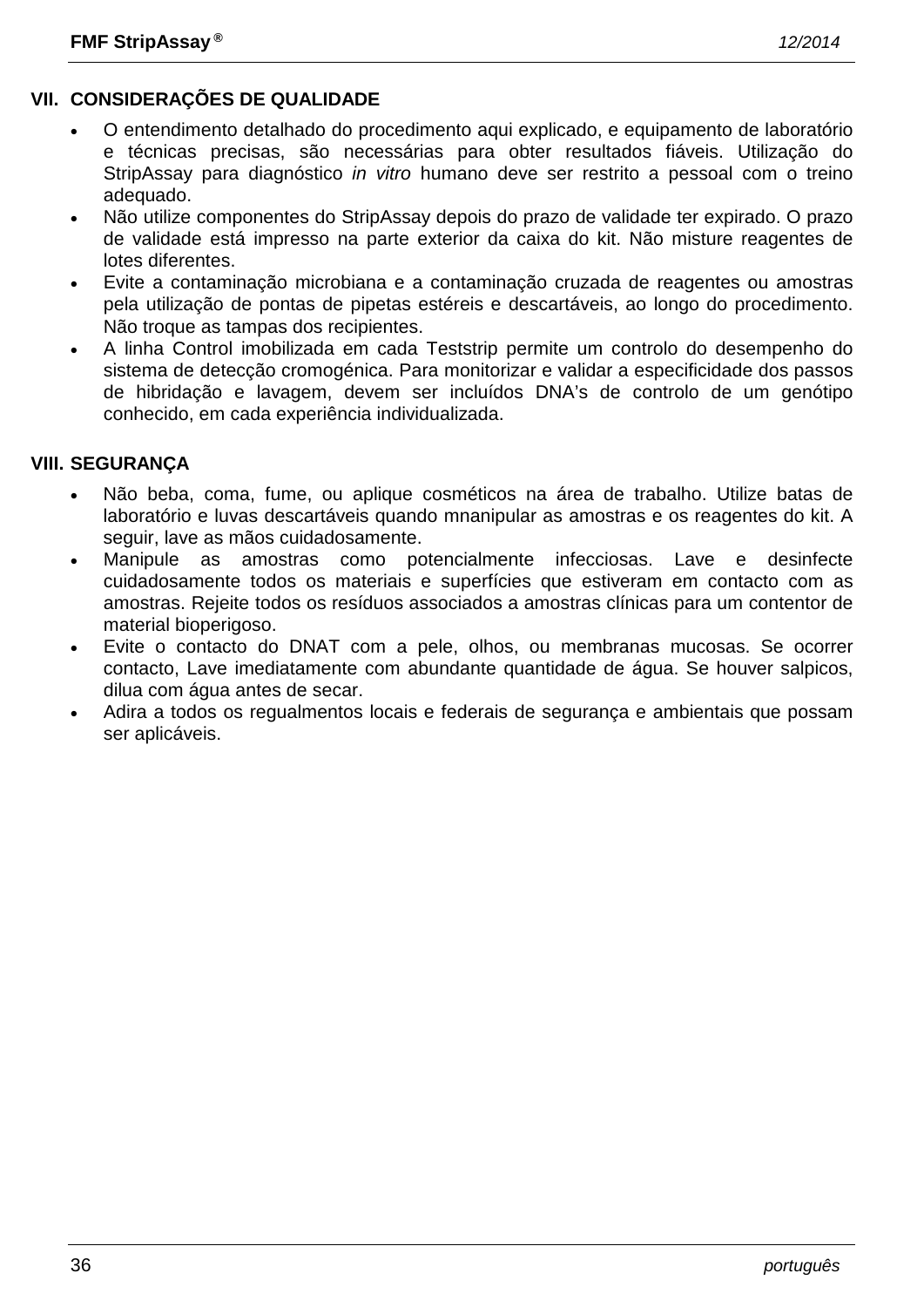# Fig. 3: Examples of test results



- 
- 
- 
- 
- (E.) E148Q M680I (G/C) compound heterozygous (K.) M694V homozygous
- 
- (A.) normal (G.) M694V heterozygous
- (B.) E148Q heterozygous (H.) M680I (G/C) M694V compound heterozygous
- (C.) E148Q homozygous ( I.) M694V M694I compound heterozygous
- (D.) M680I (G/C) heterozygous (J.) M694V K695R compound heterozygous
	-
- (F.) M680I (G/C) homozygous (L.) negative control or PCR failure